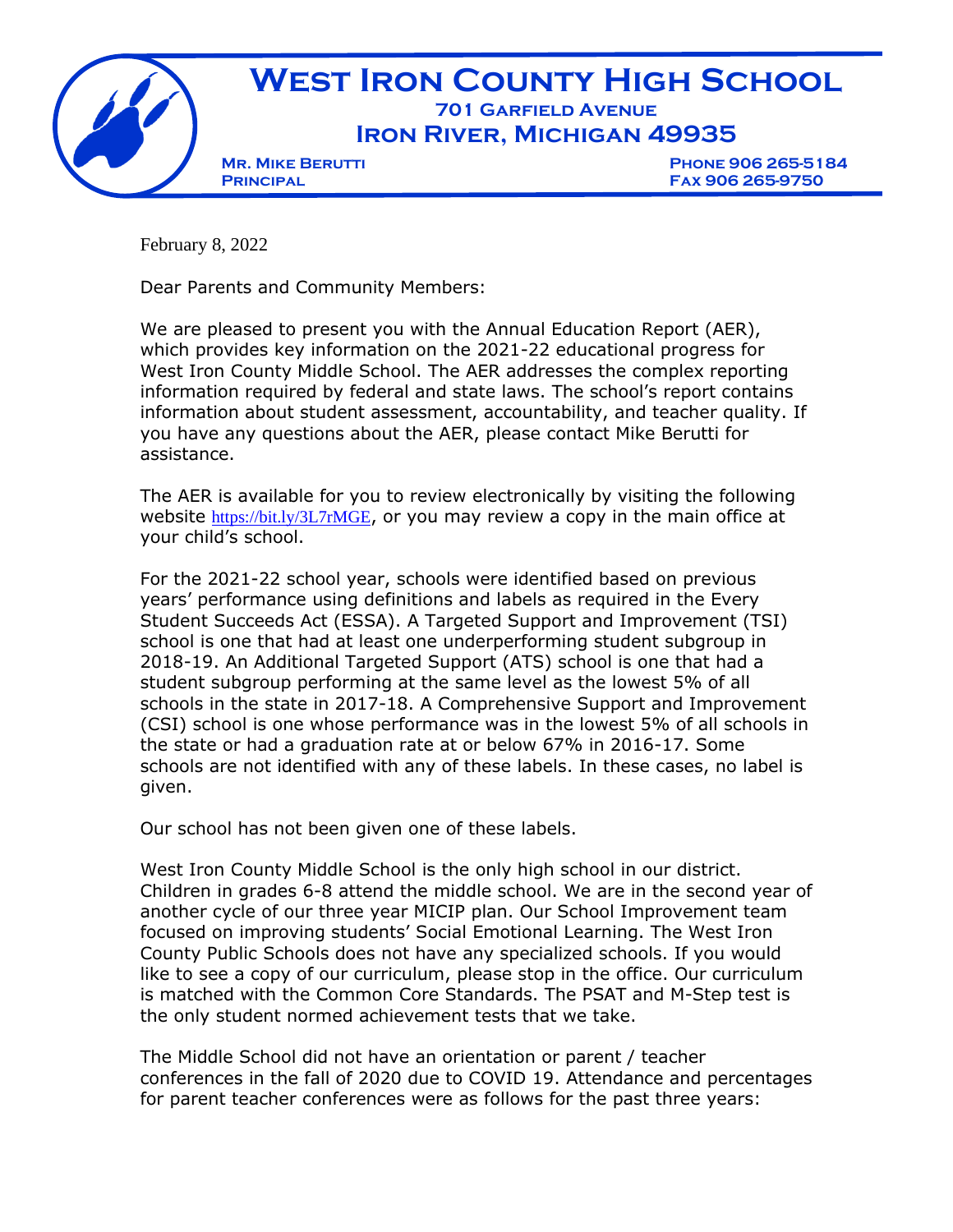6<sup>th</sup> Grade 2016- 40 of our 71families were in attendance for 56% 2017- 39 of our 63 families were in attendance for a 61% 2018- 32 of our 64 families were in attendance for a 50% 2019- 46 of our 73 families were in attendance for a 63%

7<sup>th</sup> Grade 2016- 37 of our 59 families were in attendance for a 62% 2017- 31 of our 69 families were in attendance for a 44% 2018- 38 of our 64 families were in attendance for a 60% 2019- 29 of our 63 families were in attendance for a 46%

8<sup>th</sup> Grade 2016- 31 of our 59 families were in attendance for a 52% 2017- 37 of our 64 families were in attendance for a 57% 2018- 32 of our 73 families were in attendance for a 43% 2019- 37 of our 62 families were in attendance for a 59%

We, at West Iron County Middle School, are proud of our students and the work that is accomplished to meet federal and state guidelines. We thank you for your continued support with your children. We encourage you to continue to instill in your child the importance of a good education.

Sincerely,

Mike Berutti Principal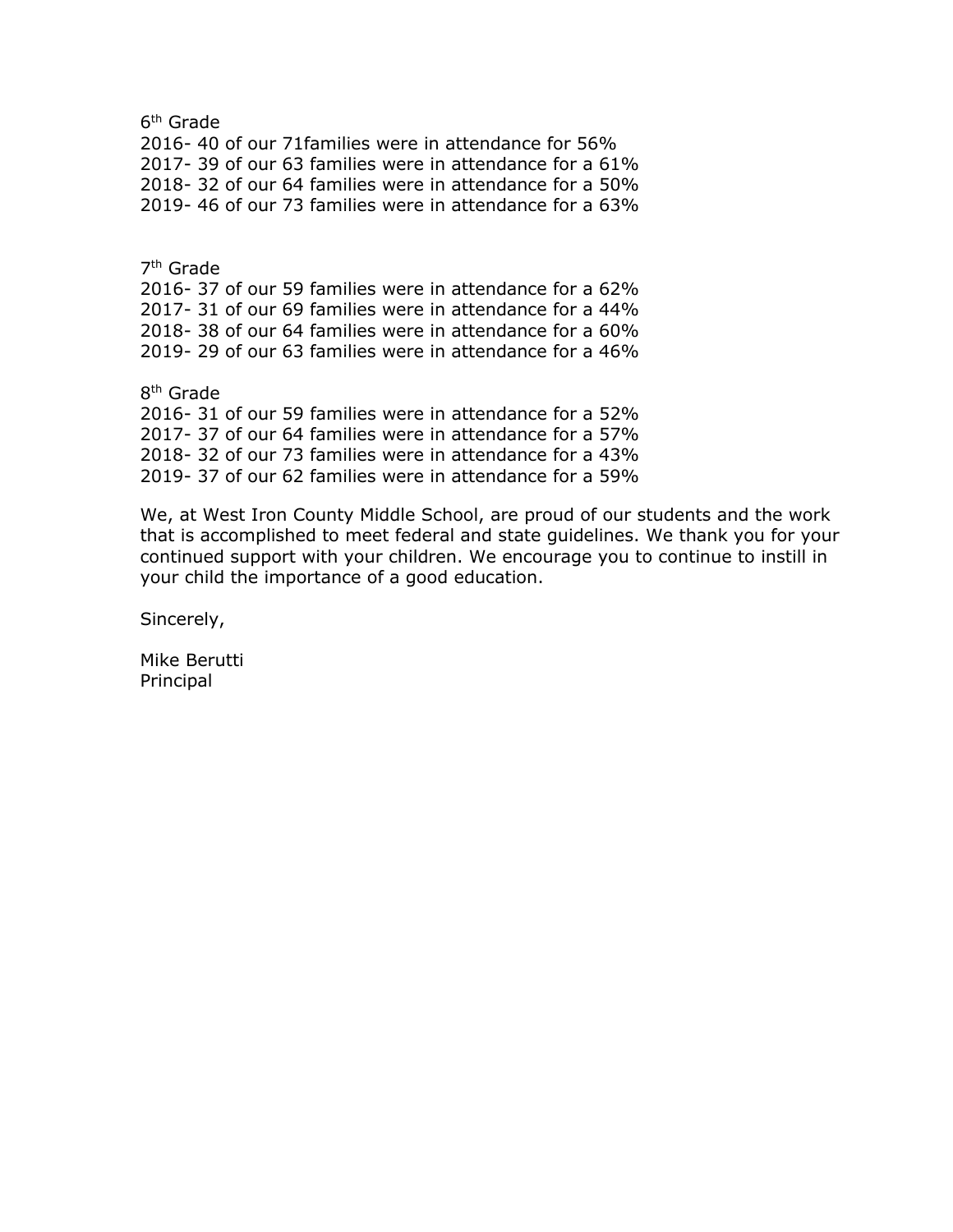

# **Annual Education Report West Iron County Middle School (05490)**

| Subject Grade |                         | Student School<br>Group                                               | Year                   | <b>State</b><br><sub>S</sub><br>nt | <b>State</b><br>S.<br>nt | Percent Number Percent Number Percent Number Advanc Advanc Proficie Proficie<br>Student Student Student Student Student Student ed<br>S.<br>Proficie Proficie Proficie Proficie Proficie Proficie<br>nt | <sub>S</sub><br>nt | <sup>S</sup><br>nt | <sub>S</sub><br>nt |         | District District School School Percent Number Percent Number Percent Number Percent Number<br>ed | nt    | nt | Partiall<br>nt | Partiall<br>Proficie Proficie nt<br>nt | <b>Not</b><br>Proficie Proficie | <b>Not</b><br>nt |
|---------------|-------------------------|-----------------------------------------------------------------------|------------------------|------------------------------------|--------------------------|---------------------------------------------------------------------------------------------------------------------------------------------------------------------------------------------------------|--------------------|--------------------|--------------------|---------|---------------------------------------------------------------------------------------------------|-------|----|----------------|----------------------------------------|---------------------------------|------------------|
| <b>ELA</b>    | 6th<br>Grade<br>Content | All<br>Students                                                       | 2018-19 41.7%          |                                    | 45,474                   | 44.3%                                                                                                                                                                                                   | 27                 | 44.3%              | 27                 | 5%      | 3                                                                                                 |       | 24 | 31.1%          | 19                                     | 24.6%                           | 15               |
| <b>ELA</b>    | 6th<br>Grade<br>Content | All<br><b>Students</b>                                                | 2020-21                | 38.6%                              | 27,217                   | 25.4%                                                                                                                                                                                                   | 16                 | 25.4%              | 16                 | 7.9%    | 5                                                                                                 | 17.5% | 11 | 33.3%          | 21                                     | 41.3%                           | 26               |
| <b>ELA</b>    | 6th<br>Grade<br>Content | America<br>n Indian<br><b>or</b><br>Alaska<br>Native                  | 2018-19 31.9%          |                                    | 229                      | $\star$                                                                                                                                                                                                 |                    |                    | $\star$            | $\star$ |                                                                                                   |       |    |                |                                        |                                 |                  |
| <b>ELA</b>    | 6th<br>Grade<br>Content | of Any<br>Race                                                        | Hispanic 2018-19 31.0% |                                    | 2,806                    |                                                                                                                                                                                                         |                    |                    |                    |         |                                                                                                   |       |    |                |                                        |                                 |                  |
| <b>ELA</b>    | 6th<br>Grade<br>Content | of Any<br>Race                                                        | Hispanic 2020-21 27.1% |                                    | 1,459                    | $\star$                                                                                                                                                                                                 | $\star$            |                    | ×.                 |         | $\star$                                                                                           |       |    |                |                                        |                                 | $\star$          |
| ELA           | 6th<br>Grade<br>Content | Native<br>Hawaiia<br>$ n \text{ or }$<br>Other<br>Pacific<br>Islander | 2018-19 47.6%          |                                    | 39                       |                                                                                                                                                                                                         |                    |                    | ×.                 |         |                                                                                                   |       |    |                |                                        |                                 |                  |
| <b>ELA</b>    | 6th<br>Grade<br>Content | Two or<br>More<br>Races                                               | 2020-21 34.0%          |                                    | 1,080                    |                                                                                                                                                                                                         |                    |                    | $\star$            | $\star$ |                                                                                                   |       |    |                |                                        |                                 |                  |
| <b>ELA</b>    | 6th<br>Grade<br>Content | White                                                                 | 2018-19 48.3%          |                                    | 34,676                   | 46.6%                                                                                                                                                                                                   | 27                 | 46.6%              | 27                 | 10%     | 3                                                                                                 |       | 24 | 29.3%          | 17                                     | 24.1%                           | 14               |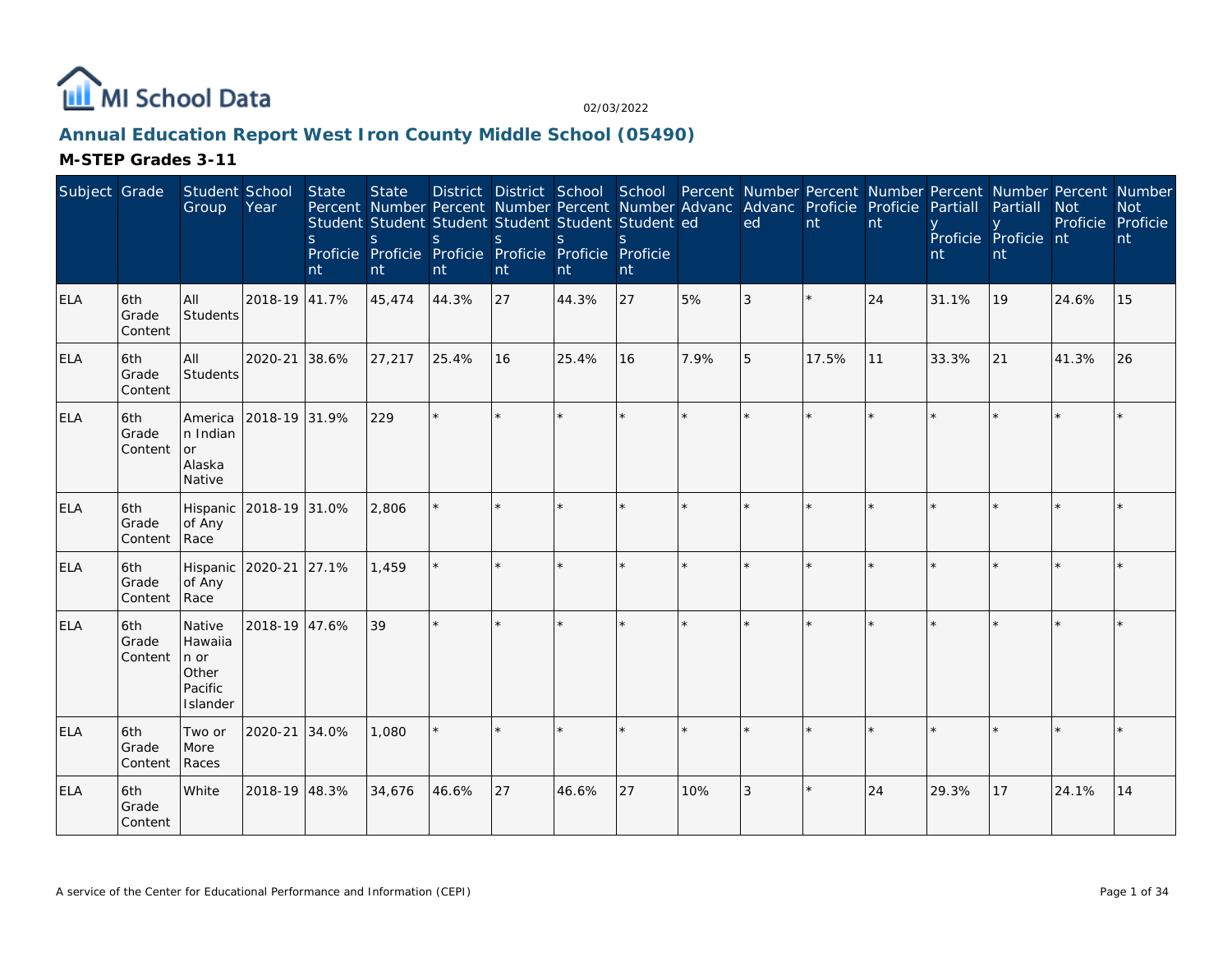

# **Annual Education Report West Iron County Middle School (05490)**

| Subject Grade |                         | Student School<br>Group                             | Year          | <b>State</b><br><sub>S</sub><br>nt | <b>State</b><br><sub>S</sub><br>nt | Percent Number Percent Number Percent Number Advanc Advanc Proficie Proficie<br>Student Student Student Student Student Student ed<br>S.<br>Proficie Proficie Proficie Proficie Proficie Proficie<br>nt | $\mathsf{S}$<br>nt | <sub>S</sub><br>Int | nt      |         | ed       | nt    | nt | Partiall<br>nt | District District School School Percent Number Percent Number Percent Number Percent Number<br>Partiall<br>Proficie Proficie nt<br>nt | <b>Not</b><br>Proficie Proficie | <b>Not</b><br>nt |
|---------------|-------------------------|-----------------------------------------------------|---------------|------------------------------------|------------------------------------|---------------------------------------------------------------------------------------------------------------------------------------------------------------------------------------------------------|--------------------|---------------------|---------|---------|----------|-------|----|----------------|---------------------------------------------------------------------------------------------------------------------------------------|---------------------------------|------------------|
| <b>ELA</b>    | 6th<br>Grade<br>Content | White                                               | 2020-21       | 42.6%                              | 21,749                             | 26.8%                                                                                                                                                                                                   | 15                 | 26.8%               | 15      | 10%     | $\Delta$ |       | 11 | 32.1%          | 18                                                                                                                                    | 41.1%                           | 23               |
| ELA           | 6th<br>Grade<br>Content | Female                                              | 2018-19 45.8% |                                    | 24,449                             | 48.4%                                                                                                                                                                                                   | 15                 | 48.4%               | 15      | 10%     | $<$ 3    |       |    | 32.3%          | 10                                                                                                                                    | 19.4%                           | 6                |
| <b>ELA</b>    | 6th<br>Grade<br>Content | Female                                              | 2020-21       | 41.6%                              | 14,398                             | 35.5%                                                                                                                                                                                                   | 11                 | 35.5%               | 11      | 12.9%   | 4        | 22.6% |    | 29.0%          | 9                                                                                                                                     | 35.5%                           | 11               |
| <b>ELA</b>    | 6th<br>Grade<br>Content | Male                                                | 2018-19 37.8% |                                    | 21,025                             | 40.0%                                                                                                                                                                                                   | 12                 | 40.0%               | 12      | 20%     | $<$ 3    |       |    | 30.0%          | 9                                                                                                                                     | 30.0%                           | l 9              |
| ELA           | 6th<br>Grade<br>Content | Male                                                | 2020-21       | 35.6%                              | 12,819                             | 15.6%                                                                                                                                                                                                   | 5                  | 15.6%               | 5       | 10%     | $<$ 3    |       |    | 37.5%          | 12                                                                                                                                    | 46.9%                           | 15               |
| <b>ELA</b>    | 6th<br>Grade<br>Content | Economi 2018-19 27.6%<br>cally<br>Disadva<br>ntaged |               |                                    | 15,959                             | 40.0%                                                                                                                                                                                                   | 16                 | 40.0%               | 16      | 10%     | $<$ 3    |       |    | 30.0%          | 12                                                                                                                                    | 30.0%                           | 12               |
| <b>ELA</b>    | 6th<br>Grade<br>Content | Economi   2020-21<br>cally<br>Disadva<br>ntaged     |               | 24.0%                              | 8,196                              | 14.3%                                                                                                                                                                                                   | 5                  | 14.3%               | 5       | 10%     | $<$ 3    | 10%   |    | 25.7%          | 9                                                                                                                                     | 60.0%                           | 21               |
| <b>ELA</b>    | 6th<br>Grade<br>Content | Students 2018-19 11.2%<br>With<br>Disabiliti<br>les |               |                                    | 1,386                              | $\star$                                                                                                                                                                                                 |                    |                     | $\star$ | $\star$ | $\star$  |       |    |                |                                                                                                                                       |                                 |                  |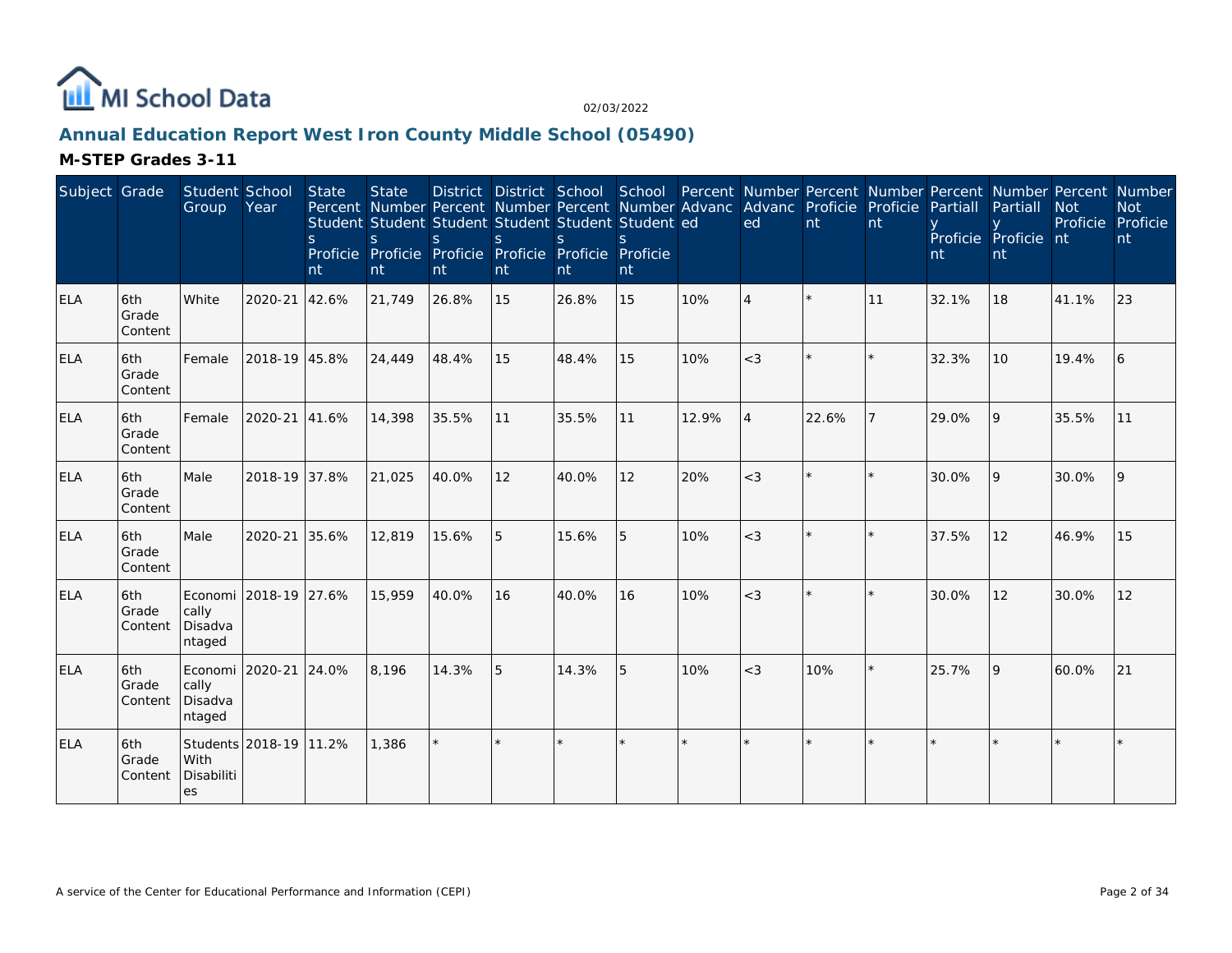

# **Annual Education Report West Iron County Middle School (05490)**

| Subject Grade |                         | Student School<br>Group                      | Year          | <b>State</b><br>S<br>nt | <b>State</b><br>Percent Number Percent Number Percent Number Advanc<br>Student Student Student Student Student Student ed<br>S<br>Proficie Proficie Proficie Proficie Proficie Proficie<br>$\mathsf{nt}$ | S.<br>nt | S.<br>nt | S.<br>nt | $\mathcal{S}$<br>nt |         | District District School School Percent Number Percent Number Percent Number Percent Number<br>Advanc Proficie Proficie<br>ed | nt    | nt    | Partiall<br>nt | Partiall<br>Proficie Proficie nt<br>nt | <b>Not</b><br>Proficie Proficie | <b>Not</b><br>nt |
|---------------|-------------------------|----------------------------------------------|---------------|-------------------------|----------------------------------------------------------------------------------------------------------------------------------------------------------------------------------------------------------|----------|----------|----------|---------------------|---------|-------------------------------------------------------------------------------------------------------------------------------|-------|-------|----------------|----------------------------------------|---------------------------------|------------------|
| <b>ELA</b>    | 6th<br>Grade<br>Content | Students 2020-21<br>With<br>Disabiliti<br>es |               | 9.7%                    | 779                                                                                                                                                                                                      | 50%      | $<$ 3    | 50%      | $<$ 3               | 50%     | $<$ 3                                                                                                                         | 50%   | $<$ 3 | $<$ 3          | $<$ 3                                  |                                 | 10 <sup>1</sup>  |
| <b>ELA</b>    | 6th<br>Grade<br>Content | Foster<br>Care                               | 2018-19 21.5% |                         | 100                                                                                                                                                                                                      |          |          |          |                     | $\star$ |                                                                                                                               |       |       |                |                                        |                                 |                  |
| <b>ELA</b>    | 7th<br>Grade<br>Content | All<br>Students                              | 2018-19 42.7% |                         | 46,586                                                                                                                                                                                                   | 30.2%    | 19       | 30.2%    | 19                  | 9.5%    | 6                                                                                                                             | 20.6% | 13    | 28.6%          | 18                                     | 41.3%                           | 26               |
| <b>ELA</b>    | 7th<br>Grade<br>Content | All<br>Students                              | 2020-21       | 40.7%                   | 28,759                                                                                                                                                                                                   | 26.2%    | 16       | 26.2%    | 16                  | 5%      | $<$ 3                                                                                                                         |       |       | 29.5%          | 18                                     | 44.3%                           | 27               |
| <b>ELA</b>    | 7th<br>Grade<br>Content | Hispanic 2018-19 32.0%<br>of Any<br>Race     |               |                         | 2,819                                                                                                                                                                                                    |          |          | $\star$  |                     | $\star$ | $\star$                                                                                                                       |       |       |                |                                        |                                 |                  |
| <b>ELA</b>    | 7th<br>Grade<br>Content | Hispanic 2020-21 28.8%<br>of Any<br>Race     |               |                         | 1,560                                                                                                                                                                                                    |          |          |          |                     |         |                                                                                                                               |       |       |                |                                        |                                 |                  |
| <b>ELA</b>    | 7th<br>Grade<br>Content | Two or<br>More<br>Races                      | 2018-19 39.7% |                         | 1,815                                                                                                                                                                                                    |          |          |          |                     | ÷.      | $\star$                                                                                                                       |       |       |                |                                        |                                 |                  |
| <b>ELA</b>    | 7th<br>Grade<br>Content | Two or<br>More<br>Races                      | 2020-21       | 36.2%                   | 1,100                                                                                                                                                                                                    |          |          |          |                     | $\star$ |                                                                                                                               |       |       |                |                                        |                                 |                  |
| <b>ELA</b>    | 7th<br>Grade<br>Content | White                                        | 2018-19 49.0% |                         | 35,426                                                                                                                                                                                                   | 27.8%    | 15       | 27.8%    | 15                  | 11.1%   | 6                                                                                                                             | 16.7% | Q     | 31.5%          | 17                                     | 40.7%                           | 22               |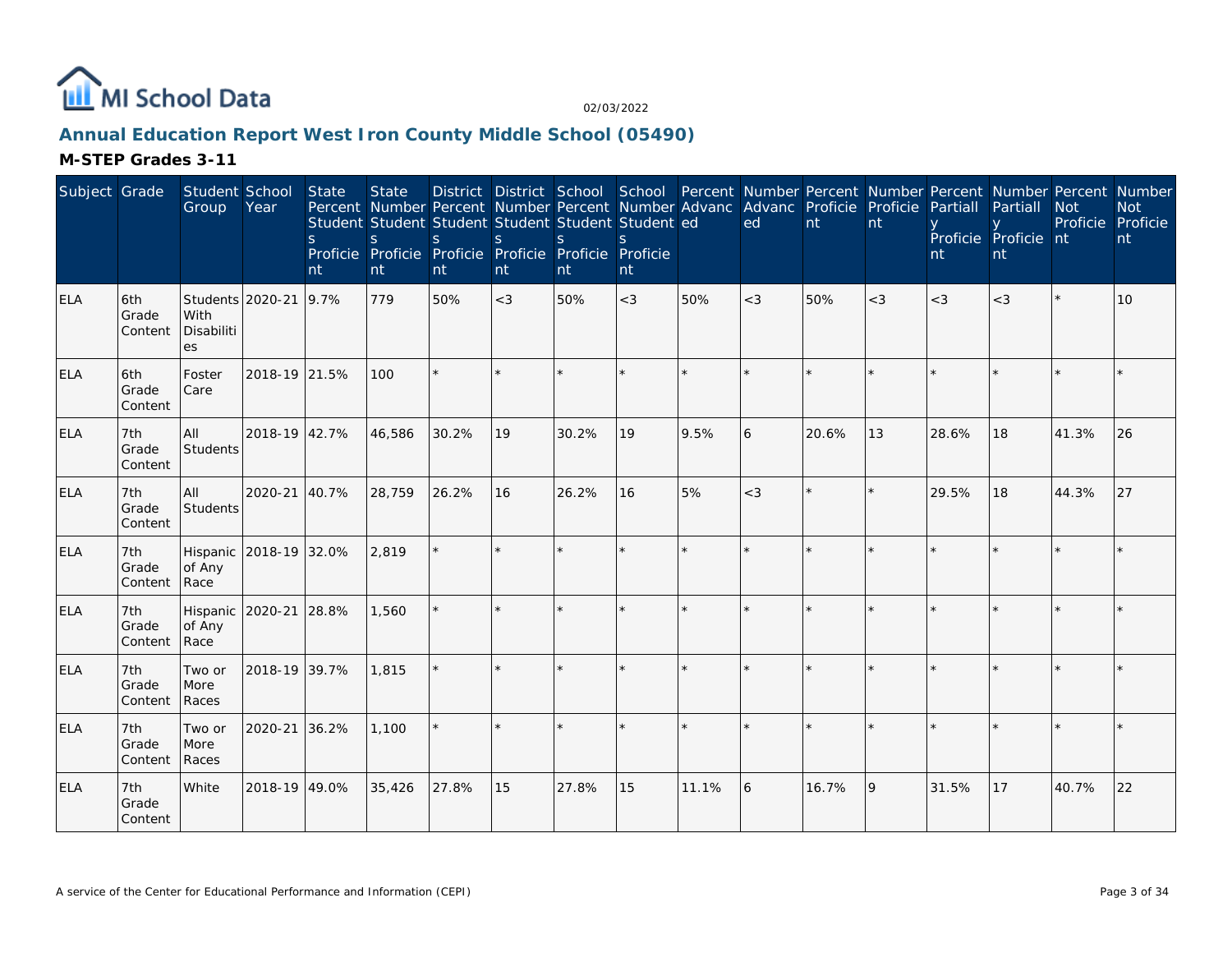

# **Annual Education Report West Iron County Middle School (05490)**

| Subject Grade |                         | Student School<br>Group                                 | Year          | <b>State</b><br><sub>S</sub><br>nt | <b>State</b><br>Percent Number Percent Number Percent Number Advanc Advanc Proficie Proficie<br>Student Student Student Student Student Student ed<br>S<br>Proficie Proficie Proficie Proficie Proficie Proficie<br>nt | S.<br>nt | <sub>S</sub><br>nt | <sub>S</sub><br>Int | nt      |     | ed             | nt  | nt | Partiall<br>nt | District District School School Percent Number Percent Number Percent Number Percent Number<br>Partiall<br>Proficie Proficie nt<br>nt | <b>Not</b><br>Proficie | <b>Not</b><br>Proficie<br>nt |
|---------------|-------------------------|---------------------------------------------------------|---------------|------------------------------------|------------------------------------------------------------------------------------------------------------------------------------------------------------------------------------------------------------------------|----------|--------------------|---------------------|---------|-----|----------------|-----|----|----------------|---------------------------------------------------------------------------------------------------------------------------------------|------------------------|------------------------------|
| <b>ELA</b>    | 7th<br>Grade<br>Content | White                                                   | 2020-21       | 44.5%                              | 22,979                                                                                                                                                                                                                 | 27.8%    | 15                 | 27.8%               | 15      | 10% | $<$ 3          |     |    | 25.9%          | 14                                                                                                                                    | 46.3%                  | 25                           |
| <b>ELA</b>    | 7th<br>Grade<br>Content | Female                                                  | 2018-19 47.9% |                                    | 25,754                                                                                                                                                                                                                 | 26.3%    | 10                 | 26.3%               | 10      | 10% | $<$ 3          |     |    | 28.9%          | 11                                                                                                                                    | 44.7%                  | 17                           |
| <b>ELA</b>    | 7th<br>Grade<br>Content | Female                                                  | 2020-21 44.6% |                                    | 15,364                                                                                                                                                                                                                 | 39.4%    | 13                 | 39.4%               | 13      | 10% | $<$ 3          |     |    | 27.3%          | 9                                                                                                                                     | 33.3%                  | 11                           |
| <b>ELA</b>    | 7th<br>Grade<br>Content | Male                                                    | 2018-19 37.7% |                                    | 20,832                                                                                                                                                                                                                 | 36.0%    | 9                  | 36.0%               | 9       | 20% | $\overline{4}$ | 20% | 5  | 28.0%          |                                                                                                                                       | 36.0%                  | 9                            |
| ELA           | 7th<br>Grade<br>Content | Male                                                    | 2020-21 36.9% |                                    | 13,395                                                                                                                                                                                                                 | 20%      | 3                  | 20%                 | 3       | 20% | $<$ 3          | 20% |    |                | $\Omega$                                                                                                                              |                        | 16                           |
| <b>ELA</b>    | 7th<br>Grade<br>Content | Economi 2018-19 28.1%<br>cally<br>Disadva<br>ntaged     |               |                                    | 15,728                                                                                                                                                                                                                 | 18.6%    | 8                  | 18.6%               | 8       | 10% | $<$ 3          |     |    | 27.9%          | 12                                                                                                                                    | 53.5%                  | 23                           |
| <b>ELA</b>    | 7th<br>Grade<br>Content | Economi   2020-21   25.8%<br>cally<br>Disadva<br>ntaged |               |                                    | 8,513                                                                                                                                                                                                                  | 20.5%    | 8                  | 20.5%               | 8       | 10% | $<$ 3          |     |    | 35.9%          | 14                                                                                                                                    | 43.6%                  | 17                           |
| <b>ELA</b>    | 7th<br>Grade<br>Content | Students 2018-19 10.9%<br>With<br>Disabiliti<br>es      |               |                                    | 1,304                                                                                                                                                                                                                  | $\star$  |                    |                     | $\star$ |     |                |     |    |                |                                                                                                                                       |                        |                              |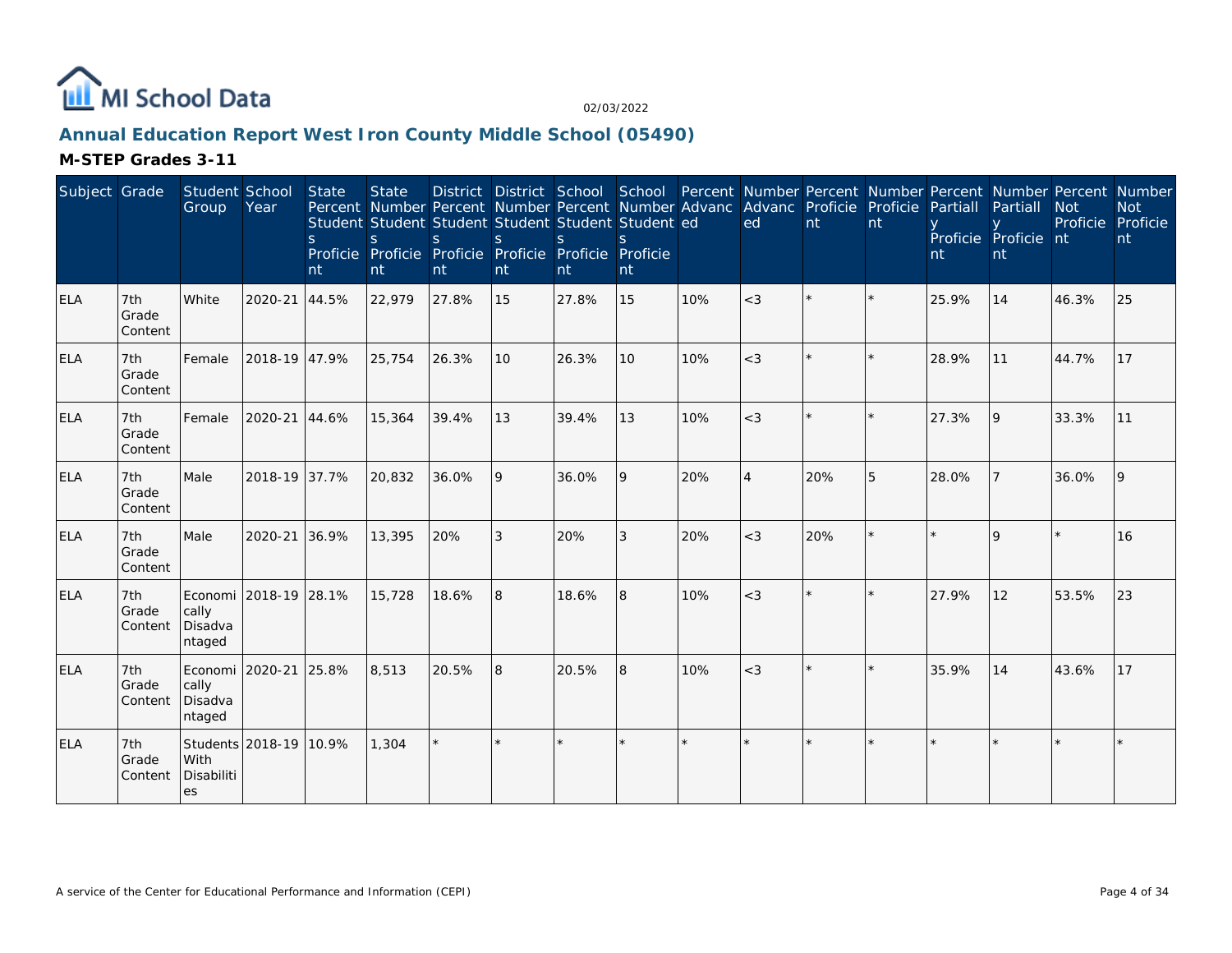

# **Annual Education Report West Iron County Middle School (05490)**

| Subject Grade   |                                | Student School<br>Group                       | Year                  | <b>State</b><br>S.<br>nt | <b>State</b><br>Percent Number Percent Number Percent Number Advanc Advanc Proficie Proficie<br>Student Student Student Student Student Student ed<br>S<br>Proficie Proficie Proficie Proficie Proficie Proficie<br>nt | <sub>S</sub><br>nt | <sub>S</sub><br>nt | District District School School Percent Number Percent Number Percent Number Percent Number<br><sub>S</sub><br>nt | $\mathcal{S}$<br>nt |      | ed | nt    | nt | Partiall<br>nt | Partiall<br>Proficie Proficie nt<br>nt | <b>Not</b><br>Proficie | <b>Not</b><br>Proficie<br>nt |
|-----------------|--------------------------------|-----------------------------------------------|-----------------------|--------------------------|------------------------------------------------------------------------------------------------------------------------------------------------------------------------------------------------------------------------|--------------------|--------------------|-------------------------------------------------------------------------------------------------------------------|---------------------|------|----|-------|----|----------------|----------------------------------------|------------------------|------------------------------|
| <b>ELA</b>      | 7th<br>Grade<br>Content        | Students 2020-21<br>With<br>Disabiliti<br>es  |                       | 9.3%                     | 729                                                                                                                                                                                                                    |                    |                    |                                                                                                                   |                     |      |    |       |    |                |                                        |                        |                              |
| <b>ELA</b>      | 7th<br>Grade<br>Content        | S.                                            | Homeles 2018-19 20.3% |                          | 368                                                                                                                                                                                                                    |                    |                    |                                                                                                                   |                     |      |    |       |    |                |                                        |                        |                              |
| <b>ELA</b>      | 7th<br>Grade<br>Content        | Foster<br>Care                                | 2018-19 18.5%         |                          | 191                                                                                                                                                                                                                    |                    |                    |                                                                                                                   | ×.                  |      |    |       |    |                |                                        |                        |                              |
| Mathem<br>atics | 6th<br>Grade<br>Content        | All<br>Students                               | 2018-19 35.1%         |                          | 38,321                                                                                                                                                                                                                 | 26.2%              | 16                 | 26.2%                                                                                                             | 16                  | 8.2% | 5  | 18.0% | 11 | 39.3%          | 24                                     | 34.4%                  | 21                           |
| Mathem<br>atics | 6th<br>Grade<br>Content        | All<br>Students                               | 2020-21 28.6%         |                          | 20,103                                                                                                                                                                                                                 | 30.2%              | 19                 | 30.2%                                                                                                             | 19                  | 7.9% | 5  | 22.2% | 14 | 38.1%          | 24                                     | 31.7%                  | 20                           |
| Mathem<br>atics | 6th<br>Grade<br>Content        | America<br>n Indian<br>or<br>Alaska<br>Native | 2018-19 24.1%         |                          | 173                                                                                                                                                                                                                    |                    |                    |                                                                                                                   |                     |      |    |       |    |                |                                        |                        |                              |
| Mathem<br>atics | 6th<br>Grade<br>Content        | Hispanic 2018-19 22.3%<br>of Any<br>Race      |                       |                          | 2,028                                                                                                                                                                                                                  |                    |                    |                                                                                                                   |                     |      |    |       |    |                |                                        |                        |                              |
| Mathem<br>atics | 6th<br>Grade<br>Content   Race | Hispanic 2020-21 16.1%<br>of Any              |                       |                          | 864                                                                                                                                                                                                                    | $\star$            |                    |                                                                                                                   |                     |      |    |       |    |                |                                        |                        |                              |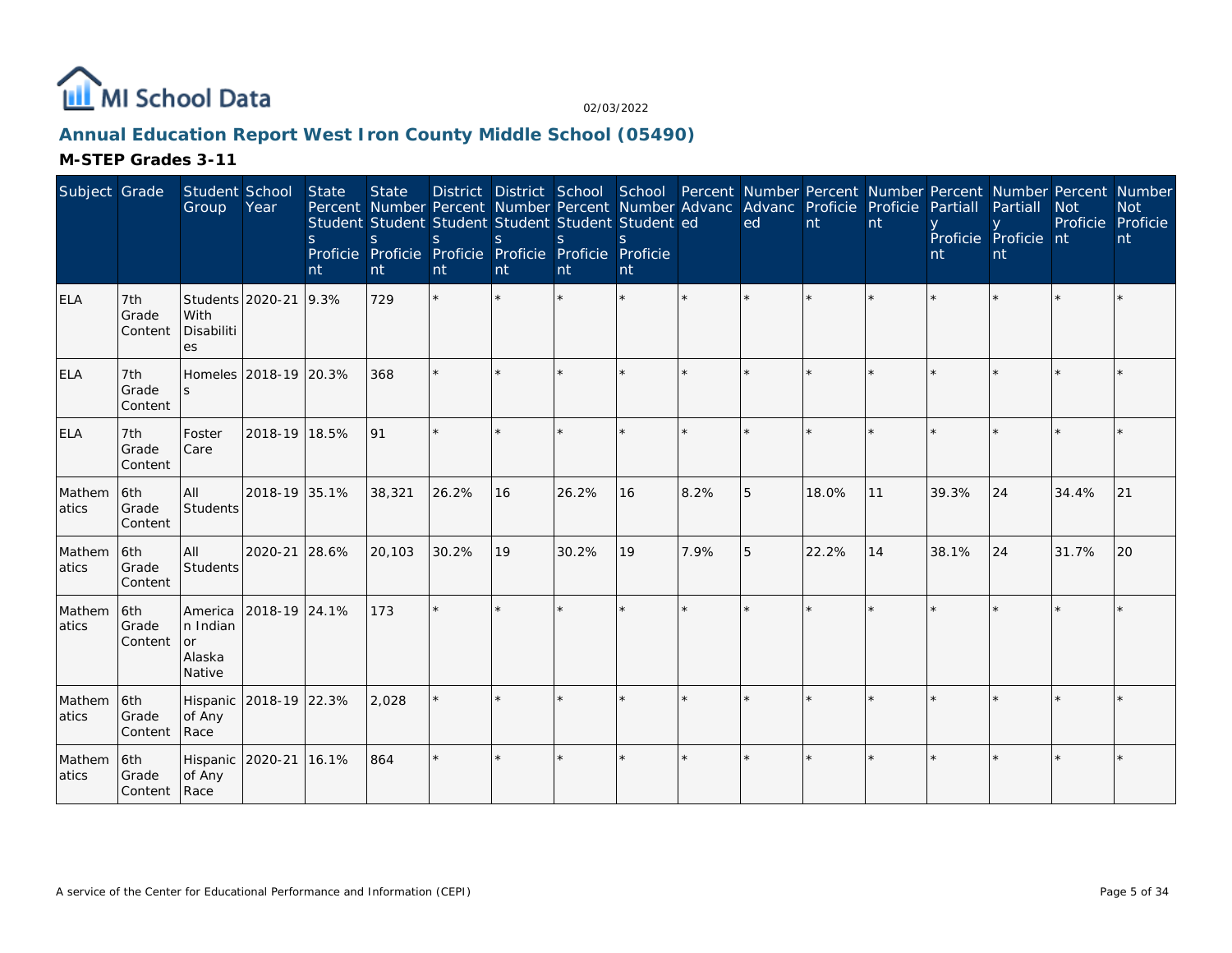

# **Annual Education Report West Iron County Middle School (05490)**

| Subject Grade   |                         | Student School<br>Group                                   | Year          | State<br><sub>S</sub><br>nt | <b>State</b><br><sub>S</sub><br>nt | District District School School Percent Number Percent Number Percent Number Percent Number<br>Percent Number Percent Number Percent Number Advanc Advanc Proficie Proficie<br>Student Student Student Student Student Student ed<br><sub>S</sub><br>Proficie Proficie Proficie Proficie Proficie Proficie<br>nt | $\mathbf S$<br>nt | <sub>S</sub><br>Int | $\mathcal{S}$<br>nt |         | ed      | nt      | nt | Partiall<br>nt | Partiall<br>Proficie Proficie nt<br>nt | <b>Not</b><br>Proficie | <b>Not</b><br>Proficie<br>nt |
|-----------------|-------------------------|-----------------------------------------------------------|---------------|-----------------------------|------------------------------------|------------------------------------------------------------------------------------------------------------------------------------------------------------------------------------------------------------------------------------------------------------------------------------------------------------------|-------------------|---------------------|---------------------|---------|---------|---------|----|----------------|----------------------------------------|------------------------|------------------------------|
| Mathem<br>atics | 6th<br>Grade<br>Content | Native<br>Hawaiia<br>n or<br>Other<br>Pacific<br>Islander | 2018-19 42.7% |                             | 35                                 | $\star$                                                                                                                                                                                                                                                                                                          |                   |                     | $\star$             | $\star$ |         |         |    |                |                                        |                        |                              |
| Mathem<br>atics | 6th<br>Grade<br>Content | Two or<br>More<br>Races                                   | 2020-21       | 23.1%                       | 727                                | $\star$                                                                                                                                                                                                                                                                                                          |                   |                     | ÷.                  | ÷.      | $\star$ |         |    |                |                                        |                        |                              |
| Mathem<br>atics | 6th<br>Grade<br>Content | White                                                     | 2018-19 42.1% |                             | 30,300                             | 27.6%                                                                                                                                                                                                                                                                                                            | 16                | 27.6%               | 16                  | 10%     | 5       |         | 11 | 39.7%          | 23                                     | 32.8%                  | 19                           |
| Mathem<br>atics | 6th<br>Grade<br>Content | White                                                     | 2020-21       | 32.4%                       | 16,474                             | 30.4%                                                                                                                                                                                                                                                                                                            | 17                | 30.4%               | 17                  | 10%     | 5       |         | 12 | 37.5%          | 21                                     | 32.1%                  | 18                           |
| Mathem<br>atics | 6th<br>Grade<br>Content | Female                                                    | 2018-19 33.4% |                             | 17,856                             | 19.4%                                                                                                                                                                                                                                                                                                            | 6                 | 19.4%               | 6                   | 10%     | $<$ 3   | $\star$ |    | 48.4%          | 15                                     | 32.3%                  | 10                           |
| Mathem<br>atics | 6th<br>Grade<br>Content | Female                                                    | 2020-21       | 26.0%                       | 8,929                              | 25.8%                                                                                                                                                                                                                                                                                                            | 8                 | 25.8%               | 8                   | 10%     | 3       |         | 5  | 41.9%          | 13                                     | 32.3%                  | 10 <sup>1</sup>              |
| Mathem<br>atics | 6th<br>Grade<br>Content | Male                                                      | 2018-19 36.7% |                             | 20,465                             | 33.3%                                                                                                                                                                                                                                                                                                            | 10                | 33.3%               | 10 <sup>°</sup>     | 20%     | 3       |         |    | 30.0%          | 9                                      | 36.7%                  | 11                           |
| Mathem<br>atics | 6th<br>Grade<br>Content | Male                                                      | 2020-21       | 31.2%                       | 11.174                             | 34.4%                                                                                                                                                                                                                                                                                                            | 11                | 34.4%               | 11                  | 10%     | $<$ 3   |         |    | 34.4%          | 11                                     | 31.3%                  | 10                           |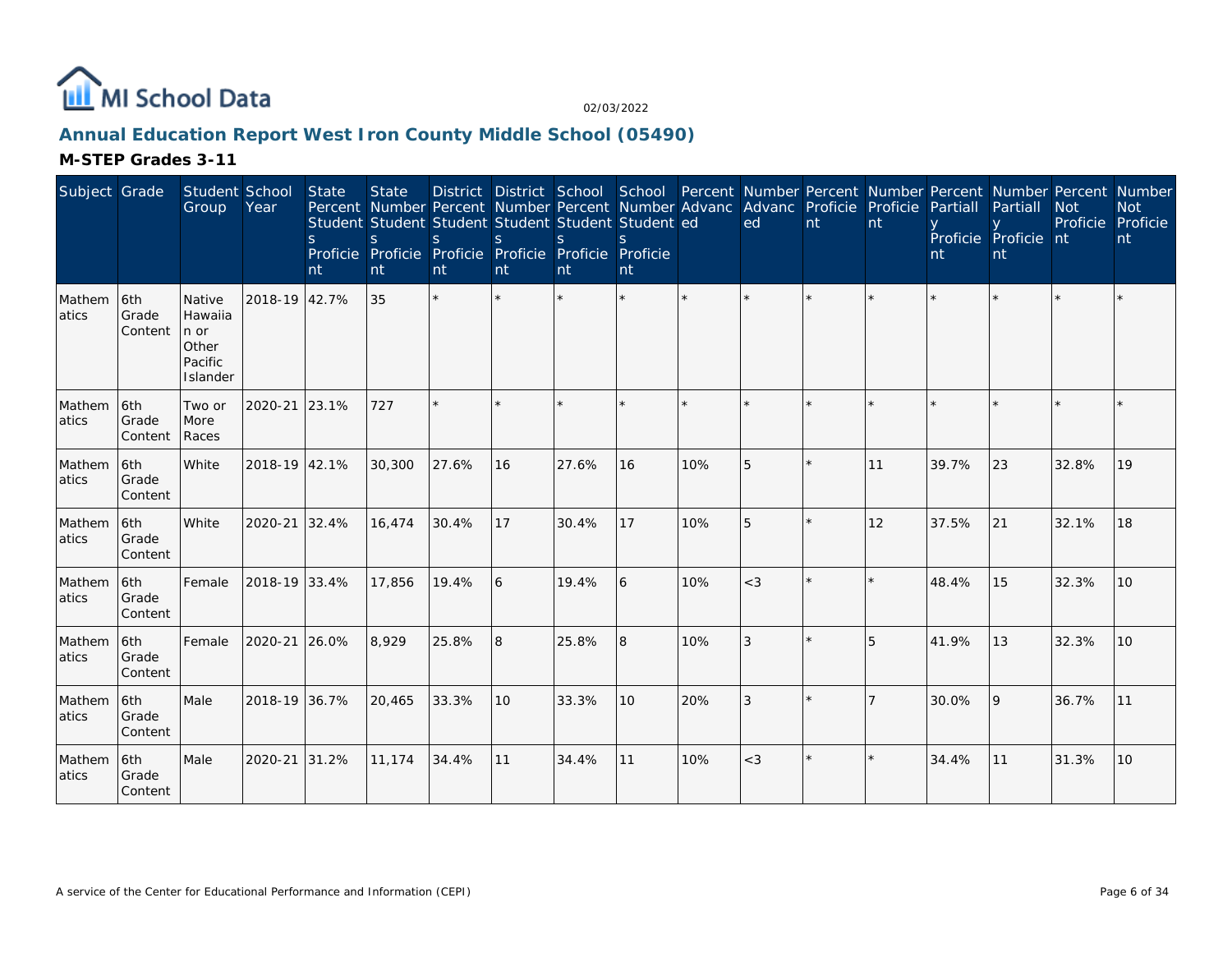

# **Annual Education Report West Iron County Middle School (05490)**

| Subject Grade    |                              | Student School<br>Group                       | Year                  | <b>State</b><br><sub>S</sub><br>nt | <b>State</b><br>S<br>nt | Student Student Student Student Student Student ed<br>S.<br>Proficie Proficie Proficie Proficie Proficie Proficie<br>nt | <sub>S</sub><br>nt | <sup>S</sup><br>nt | $\mathcal{S}$<br>nt |       | District District School School Percent Number Percent Number Percent Number Percent Number<br>Percent Number Percent Number Percent Number Advanc Advanc Proficie Proficie<br>ed | nt    | nt      | Partiall<br>nt | Partiall<br>Proficie Proficie nt<br>nt | <b>Not</b><br>Proficie Proficie | <b>Not</b><br>nt |
|------------------|------------------------------|-----------------------------------------------|-----------------------|------------------------------------|-------------------------|-------------------------------------------------------------------------------------------------------------------------|--------------------|--------------------|---------------------|-------|-----------------------------------------------------------------------------------------------------------------------------------------------------------------------------------|-------|---------|----------------|----------------------------------------|---------------------------------|------------------|
| Mathem<br>atics  | 6th<br>Grade<br>Content      | cally<br>Disadva<br>ntaged                    | Economi 2018-19 20.1% |                                    | 11,622                  | 22.5%                                                                                                                   | 9                  | 22.5%              | 9                   | 10%   | $<$ 3                                                                                                                                                                             |       | ×.      | 37.5%          | 15                                     | 40.0%                           | 16               |
| Mathem<br>latics | l6th<br>Grade<br>Content     | Economi 2020-21<br>cally<br>Disadva<br>ntaged |                       | 14.3%                              | 4,846                   | 28.6%                                                                                                                   | 10                 | 28.6%              | 10                  | 10%   | 3                                                                                                                                                                                 |       |         | 28.6%          | 10                                     | 42.9%                           | 15               |
| Mathem<br>atics  | 6th<br>Grade<br>Content      | With<br>Disabiliti<br>es                      | Students 2018-19 8.3% |                                    | 1,028                   | $\star$                                                                                                                 |                    |                    |                     |       |                                                                                                                                                                                   |       |         |                |                                        |                                 |                  |
| Mathem<br>atics  | 6th<br>Grade<br>Content      | Students 2020-21<br>With<br>Disabiliti<br>es  |                       | 6.0%                               | 481                     | 50%                                                                                                                     | $<$ 3              | 50%                | $<$ 3               | 50%   | $<$ 3                                                                                                                                                                             | 50%   | $<$ 3   | $<$ 3          | $<$ 3                                  |                                 | 9                |
| Mathem<br>atics  | 6th<br>Grade<br>Content      | Foster<br>Care                                | 2018-19 13.3%         |                                    | 62                      | $\star$                                                                                                                 |                    |                    |                     |       |                                                                                                                                                                                   |       |         |                |                                        |                                 |                  |
| Mathem<br>atics  | 7th<br>Grade<br>Content      | All<br>Students                               | 2018-19 35.7%         |                                    | 38,988                  | 33.3%                                                                                                                   | 21                 | 33.3%              | 21                  | 17.5% | 11                                                                                                                                                                                | 15.9% | 10      | 28.6%          | 18                                     | 38.1%                           | 24               |
| Mathem<br>atics  | 7th<br>Grade<br>Content      | All<br>Students                               | 2020-21               | 32.3%                              | 22,803                  | 21.0%                                                                                                                   | 13                 | 21.0%              | 13                  | 5%    | $<$ 3                                                                                                                                                                             |       | $\star$ | 27.4%          | 17                                     | 51.6%                           | 32               |
| Mathem<br>atics  | 7th<br>Grade<br>Content Race | Hispanic<br>of Any                            | 2018-19 23.5%         |                                    | 2,087                   | $\star$                                                                                                                 |                    |                    |                     |       |                                                                                                                                                                                   |       | $\star$ | $\star$        |                                        |                                 |                  |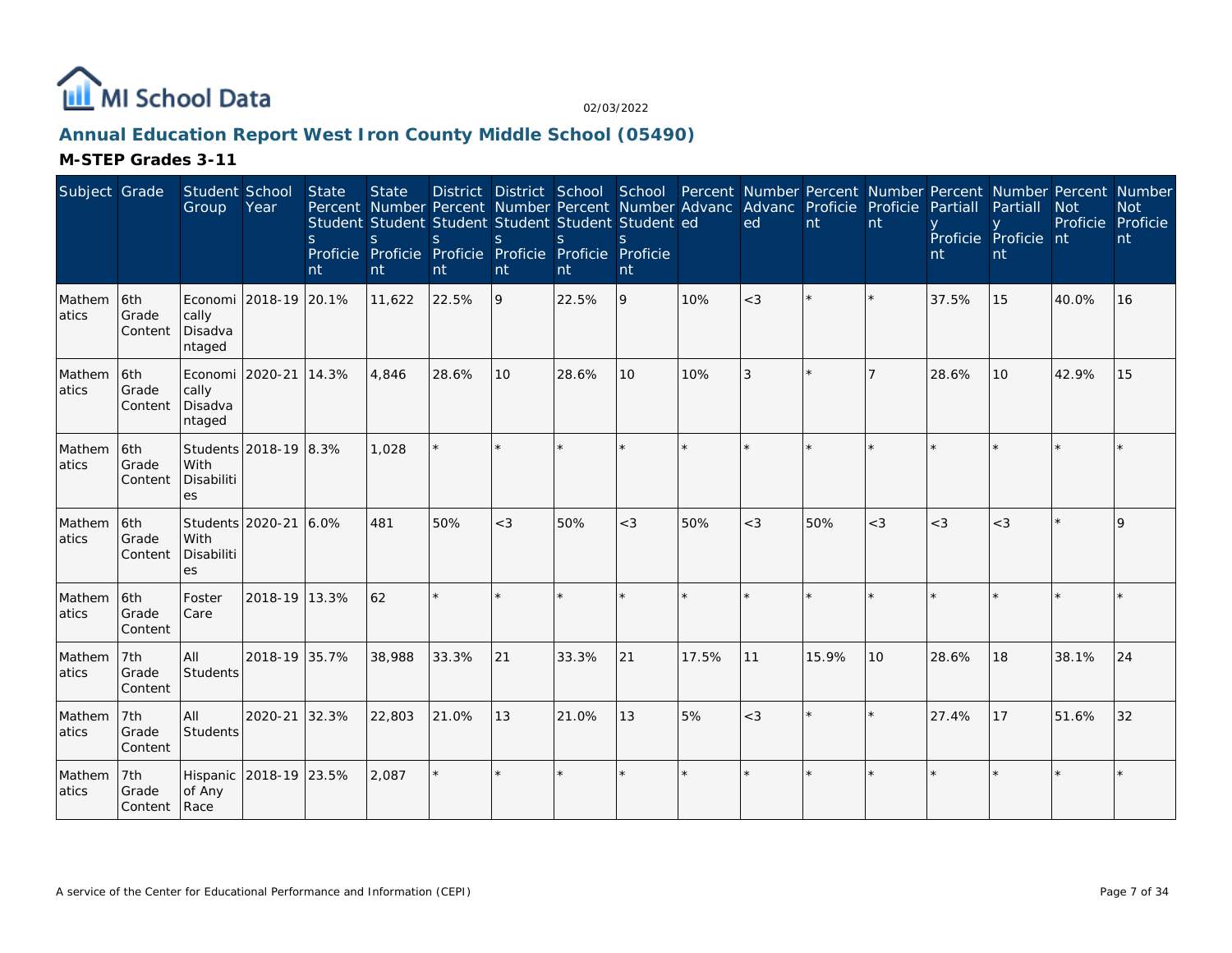

# **Annual Education Report West Iron County Middle School (05490)**

| Subject Grade   |                         | Student School<br>Group    | Year          | State<br><sub>S</sub><br>nt | <b>State</b><br><sub>S</sub><br>nt | Percent Number Percent Number Percent Number Advanc Advanc Proficie Proficie<br>Student Student Student Student Student Student ed<br><sub>S</sub><br>Proficie Proficie Proficie Proficie Proficie Proficie<br>nt | <sub>S</sub><br>nt | S.<br>nt | $\mathcal{S}_{\mathcal{S}}$<br>nt |       | District District School School Percent Number Percent Number Percent Number Percent Number<br>ed | nt    | nt | Partiall<br>nt | Partiall<br>Proficie Proficie nt<br>nt | <b>Not</b><br>Proficie | <b>Not</b><br>Proficie<br>nt |
|-----------------|-------------------------|----------------------------|---------------|-----------------------------|------------------------------------|-------------------------------------------------------------------------------------------------------------------------------------------------------------------------------------------------------------------|--------------------|----------|-----------------------------------|-------|---------------------------------------------------------------------------------------------------|-------|----|----------------|----------------------------------------|------------------------|------------------------------|
| Mathem<br>atics | 7th<br>Grade<br>Content | Hispanic<br>of Any<br>Race | 2020-21       | 20.5%                       | 1,104                              |                                                                                                                                                                                                                   |                    |          | $\star$                           |       |                                                                                                   |       |    |                |                                        |                        |                              |
| Mathem<br>atics | 7th<br>Grade<br>Content | Two or<br>More<br>Races    | 2018-19 30.0% |                             | 1,373                              |                                                                                                                                                                                                                   |                    |          |                                   |       |                                                                                                   |       |    |                |                                        |                        |                              |
| Mathem<br>atics | 7th<br>Grade<br>Content | Two or<br>More<br>Races    | 2020-21       | 25.7%                       | 777                                |                                                                                                                                                                                                                   |                    |          | $\star$                           |       |                                                                                                   |       |    |                |                                        |                        |                              |
| Mathem<br>atics | 7th<br>Grade<br>Content | White                      | 2018-19 42.5% |                             | 30,741                             | 33.3%                                                                                                                                                                                                             | 18                 | 33.3%    | 18                                | 18.5% | 10                                                                                                | 14.8% | R. | 29.6%          | 16                                     | 37.0%                  | 20                           |
| Mathem<br>atics | 7th<br>Grade<br>Content | White                      | 2020-21       | 36.2%                       | 18,627                             | 23.6%                                                                                                                                                                                                             | 13                 | 23.6%    | 13                                | 10%   | $<$ 3                                                                                             |       |    | 23.6%          | 13                                     | 52.7%                  | 29                           |
| Mathem<br>atics | 7th<br>Grade<br>Content | Female                     | 2018-19 34.2% |                             | 18,415                             | 28.9%                                                                                                                                                                                                             | 11                 | 28.9%    | 11                                | 15.8% | 6                                                                                                 | 13.2% | 5  | 36.8%          | 14                                     | 34.2%                  | 13                           |
| Mathem<br>atics | 7th<br>Grade<br>Content | Female                     | 2020-21       | 29.1%                       | 10,012                             | 23.5%                                                                                                                                                                                                             | $\overline{8}$     | 23.5%    | 8                                 | 10%   | $<$ 3                                                                                             |       |    | 26.5%          | $\overline{Q}$                         | 50.0%                  | 17                           |
| Mathem<br>atics | 7th<br>Grade<br>Content | Male                       | 2018-19 37.2% |                             | 20,573                             | 40.0%                                                                                                                                                                                                             | 10                 | 40.0%    | 10                                | 20%   | 5                                                                                                 | 20%   | 5  | 20%            |                                        |                        | 11                           |
| Mathem<br>atics | 7th<br>Grade<br>Content | Male                       | 2020-21       | 35.4%                       | 12,791                             | 20%                                                                                                                                                                                                               | 5                  | 20%      | 5                                 | 20%   | $<$ 3                                                                                             | 20%   |    |                | 8                                      |                        | 15                           |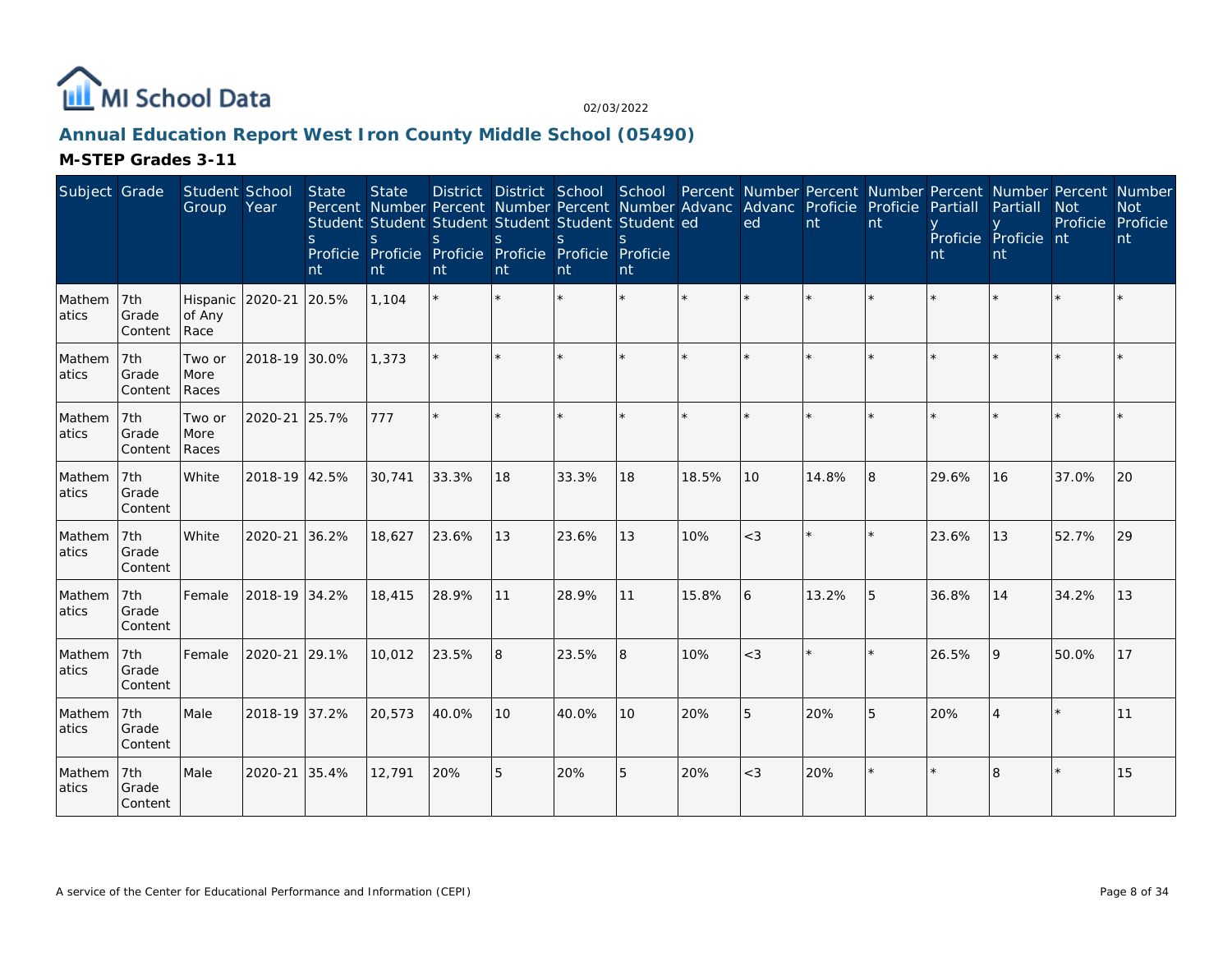

# **Annual Education Report West Iron County Middle School (05490)**

| Subject Grade   |                              | Student School<br>Group                       | Year                  | State<br><sub>S</sub><br>nt | <b>State</b><br><sub>S</sub><br>nt | Percent Number Percent Number Percent Number Advanc Advanc Proficie Proficie<br>Student Student Student Student Student Student ed<br><sub>S</sub><br>Proficie Proficie Proficie Proficie Proficie Proficie<br>nt | <sub>S</sub><br>nt | $\mathcal{S}$<br>nt | $\mathcal{S}$<br>nt |     | ed      | nt | nt      | Partiall<br>nt | District District School School Percent Number Percent Number Percent Number Percent Number<br>Partiall<br>Proficie Proficie nt<br>nt | <b>Not</b><br>Proficie | <b>Not</b><br>Proficie<br>nt |
|-----------------|------------------------------|-----------------------------------------------|-----------------------|-----------------------------|------------------------------------|-------------------------------------------------------------------------------------------------------------------------------------------------------------------------------------------------------------------|--------------------|---------------------|---------------------|-----|---------|----|---------|----------------|---------------------------------------------------------------------------------------------------------------------------------------|------------------------|------------------------------|
| Mathem<br>atics | 7th<br>Grade<br>Content      | Economi<br>cally<br>Disadva<br>ntaged         | 2018-19 20.3%         |                             | 11,374                             | 25.6%                                                                                                                                                                                                             | 11                 | 25.6%               | 11                  | 10% | 3       |    | 8       | 30.2%          | 13                                                                                                                                    | 44.2%                  | 19                           |
| Mathem<br>atics | 7th<br>Grade<br>Content      | Economi 2020-21<br>cally<br>Disadva<br>ntaged |                       | 17.1%                       | 5,603                              | 22.5%                                                                                                                                                                                                             | 9                  | 22.5%               | 9                   | 10% | $<$ 3   |    | $\star$ | 27.5%          | 11                                                                                                                                    | 50.0%                  | 20                           |
| Mathem<br>atics | 7th<br>Grade<br>Content      | With<br>Disabiliti<br>es                      | Students 2018-19 7.9% |                             | 938                                | $\star$                                                                                                                                                                                                           |                    |                     |                     |     |         |    |         |                |                                                                                                                                       |                        |                              |
| Mathem<br>atics | 7th<br>Grade<br>Content      | Students 2020-21<br>With<br>Disabiliti<br>es  |                       | 6.2%                        | 487                                |                                                                                                                                                                                                                   | $\star$            |                     | $\star$             |     | $\star$ |    |         |                |                                                                                                                                       |                        |                              |
| Mathem<br>atics | 7th<br>Grade<br>Content      | <sub>S</sub>                                  | Homeles 2018-19 12.9% |                             | 235                                |                                                                                                                                                                                                                   |                    |                     |                     |     |         |    |         |                |                                                                                                                                       |                        |                              |
| Mathem<br>atics | 7th<br>Grade<br>Content      | Foster<br>Care                                | 2018-19 9.6%          |                             | 47                                 |                                                                                                                                                                                                                   |                    |                     | $\star$             |     |         |    |         |                |                                                                                                                                       |                        |                              |
| Science         | 8th<br>Grade<br>Content      | All<br>Students                               | 2020-21               | 22.6%                       | 16,269                             | 13.5%                                                                                                                                                                                                             |                    | 13.5%               |                     | 10% | $<$ 3   |    |         | 44.2%          | 23                                                                                                                                    | 42.3%                  | 22                           |
| Science         | 8th<br>Grade<br>Content Race | Hispanic<br>of Any                            | 2020-21               | 13.3%                       | 720                                | ÷.                                                                                                                                                                                                                | ×.                 | $\star$             | ÷.                  |     | $\star$ |    |         |                |                                                                                                                                       |                        |                              |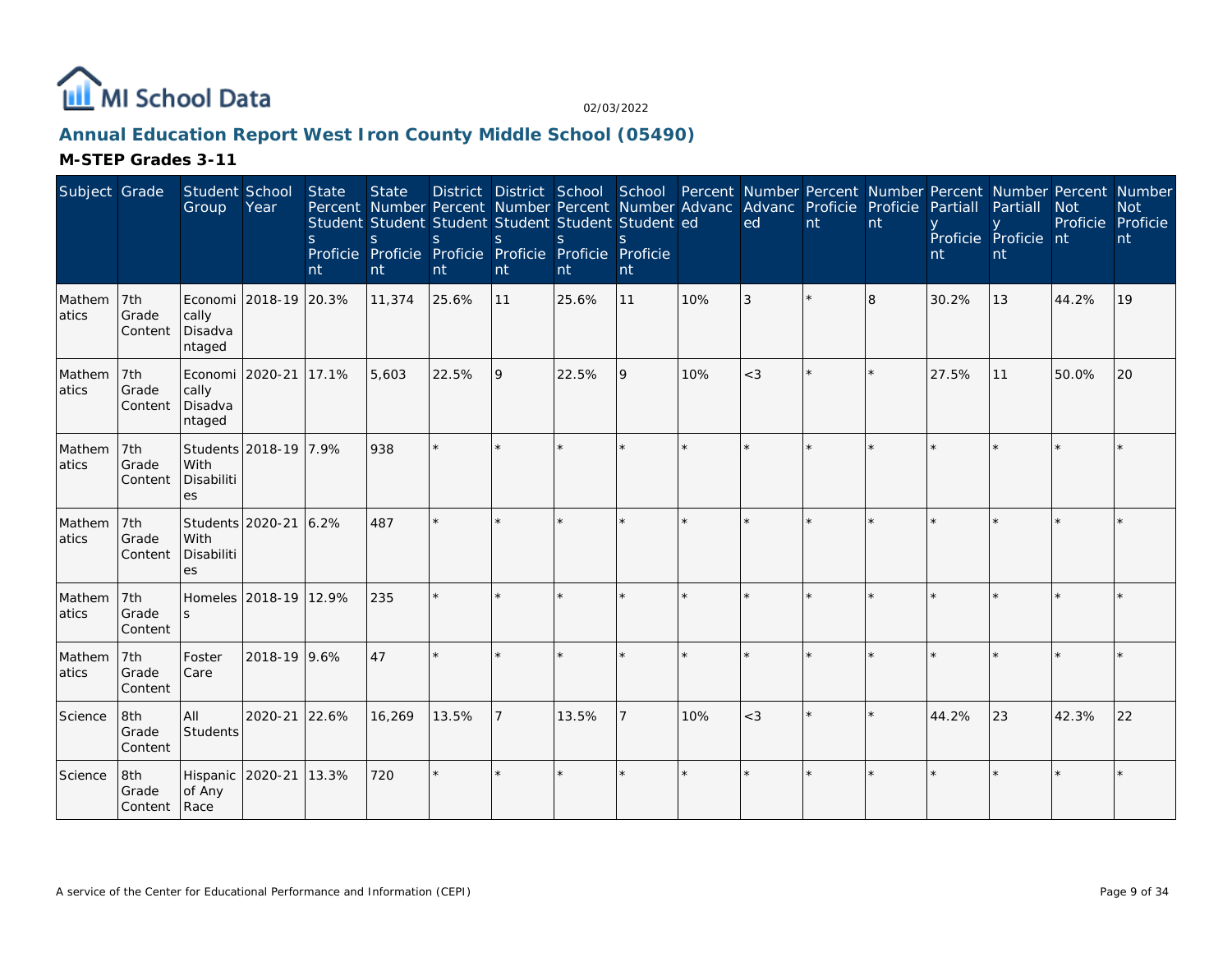

# **Annual Education Report West Iron County Middle School (05490)**

| Subject Grade     |                         | Student School<br>Group                                   | Year          | <b>State</b><br><sub>S</sub><br>nt | <b>State</b><br>S<br>nt | District District School School Percent Number Percent Number Percent Number Percent Number<br>Percent Number Percent Number Percent Number Advanc<br>Student Student Student Student Student Student ed<br>S.<br>Proficie Proficie Proficie Proficie Proficie Proficie<br>nt | S<br>nt        | <sub>S</sub><br>nt | S.<br>nt |         | Advanc Proficie Proficie<br>ed | nt      | nt | Partiall<br>nt | Partiall<br>Proficie Proficie nt<br>nt | <b>Not</b><br>Proficie Proficie | <b>Not</b><br>nt |
|-------------------|-------------------------|-----------------------------------------------------------|---------------|------------------------------------|-------------------------|-------------------------------------------------------------------------------------------------------------------------------------------------------------------------------------------------------------------------------------------------------------------------------|----------------|--------------------|----------|---------|--------------------------------|---------|----|----------------|----------------------------------------|---------------------------------|------------------|
| Science           | 8th<br>Grade<br>Content | Native<br>Hawaiia<br>n or<br>Other<br>Pacific<br>Islander | 2020-21       | 19.1%                              | 13                      | ÷.                                                                                                                                                                                                                                                                            | $\star$        |                    | ×.       | $\star$ |                                |         |    |                |                                        |                                 |                  |
| Science           | 8th<br>Grade<br>Content | White                                                     | 2020-21       | 25.3%                              | 13,357                  | 14.0%                                                                                                                                                                                                                                                                         | $\overline{7}$ | 14.0%              |          | 10%     | $<$ 3                          |         |    | 44.0%          | 22                                     | 42.0%                           | 21               |
| Science           | 8th<br>Grade<br>Content | Female                                                    | 2020-21       | 21.4%                              | 7,489                   | 20%                                                                                                                                                                                                                                                                           | 3              | 20%                | 3        | 20%     | $<$ 3                          | 20%     |    |                | $\mathsf{Q}$                           |                                 | 16               |
| Science           | 8th<br>Grade<br>Content | Male                                                      | 2020-21       | 23.7%                              | 8,780                   | 20%                                                                                                                                                                                                                                                                           | $\overline{4}$ | 20%                | 4        | 20%     | $<$ 3                          | 20%     |    |                | 14                                     |                                 | 6                |
| Science           | 8th<br>Grade<br>Content | Economi<br>cally<br>Disadva<br>ntaged                     | 2020-21       | 12.2%                              | 3,942                   | 10%                                                                                                                                                                                                                                                                           | 3              | 10%                | 3        | 10%     | $<$ 3                          | 10%     |    |                | 15                                     |                                 | 17               |
| Science           | 8th<br>Grade<br>Content | Students 2020-21<br>With<br>Disabiliti<br>es              |               | 4.7%                               | 351                     |                                                                                                                                                                                                                                                                               |                |                    |          |         |                                |         |    |                |                                        |                                 |                  |
| Social<br>Studies | 8th<br>Grade<br>Content | All<br>Students                                           | 2018-19 28.0% |                                    | 30,225                  | 22.7%                                                                                                                                                                                                                                                                         | 17             | 22.7%              | 17       | 5%      | $<$ 3                          |         |    | 45.3%          | 34                                     | 32.0%                           | 24               |
| Social<br>Studies | 8th<br>Grade<br>Content | All<br>Students                                           | 2020-21       | 25.9%                              | 18,848                  | 20.8%                                                                                                                                                                                                                                                                         | 11             | 20.8%              | 11       | 10%     | $<$ 3                          | $\star$ |    | 37.7%          | 20                                     | 41.5%                           | 22               |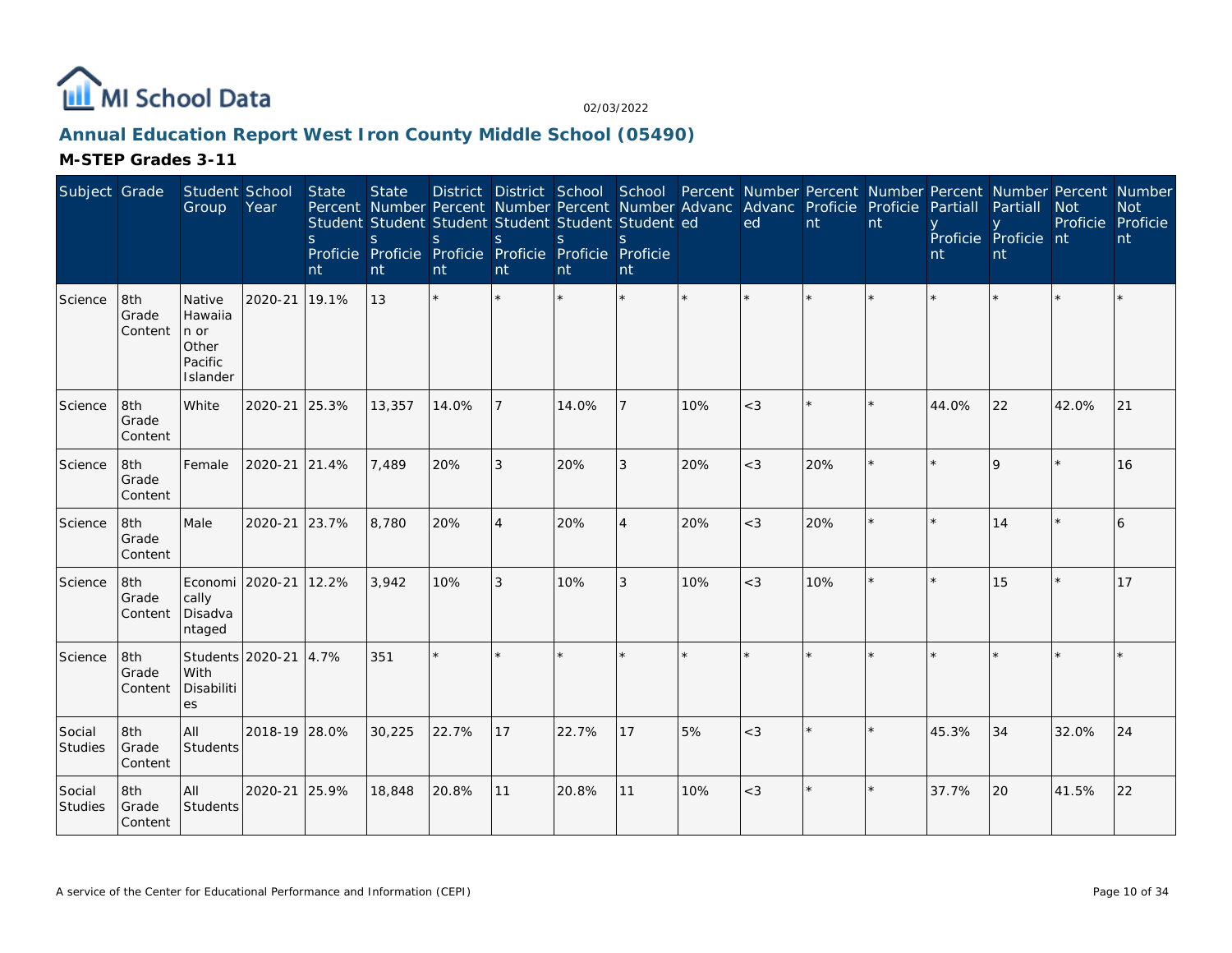

# **Annual Education Report West Iron County Middle School (05490)**

| Subject Grade            |                         | Student School<br>Group                                               | Year                   | State<br>$\mathsf{S}$<br>nt | <b>State</b><br>$\mathsf{S}$<br>nt | Percent Number Percent Number Percent Number Advanc<br>Student Student Student Student Student Student ed<br><sub>S</sub><br>Proficie Proficie Proficie Proficie Proficie Proficie<br>nt | <sub>S</sub><br>nt | <sub>S</sub><br>nt | S.<br>nt |                         | District District School School Percent Number Percent Number Percent Number Percent Number<br>Advanc Proficie Proficie<br>ed | nt | nt | Partiall<br>nt | Partiall<br>Proficie Proficie nt<br>nt | <b>Not</b><br>Proficie Proficie | <b>Not</b><br>nt |
|--------------------------|-------------------------|-----------------------------------------------------------------------|------------------------|-----------------------------|------------------------------------|------------------------------------------------------------------------------------------------------------------------------------------------------------------------------------------|--------------------|--------------------|----------|-------------------------|-------------------------------------------------------------------------------------------------------------------------------|----|----|----------------|----------------------------------------|---------------------------------|------------------|
| Social<br>Studies        | 8th<br>Grade<br>Content | America<br>In Indian<br>or<br>Alaska<br>Native                        | 2018-19 22.3%          |                             | 164                                | $\star$                                                                                                                                                                                  |                    |                    |          |                         |                                                                                                                               |    |    |                |                                        |                                 |                  |
| Social<br>Studies        | 8th<br>Grade<br>Content | Black or<br>African<br>America<br>n.                                  | 2018-19 7.3%           |                             | 1,330                              |                                                                                                                                                                                          |                    |                    |          |                         |                                                                                                                               |    |    |                |                                        |                                 |                  |
| Social<br>Studies        | 8th<br>Grade<br>Content | of Any<br>Race                                                        | Hispanic 2018-19 17.1% |                             | 1,538                              |                                                                                                                                                                                          | ×.                 |                    | $\star$  |                         |                                                                                                                               |    |    |                |                                        |                                 |                  |
| Social<br>Studies        | 8th<br>Grade<br>Content | Hispanic<br>of Any<br>Race                                            | 2020-21                | 15.7%                       | 856                                | ÷.                                                                                                                                                                                       | $\star$            |                    | ×.       | $\ddot{\phantom{1}}$    | $\star$                                                                                                                       |    |    |                |                                        |                                 |                  |
| Social<br>Studies        | 8th<br>Grade<br>Content | Native<br>Hawaiia<br>$ n \text{ or }$<br>Other<br>Pacific<br>Islander | 2020-21                | 22.1%                       | 15                                 |                                                                                                                                                                                          |                    |                    |          |                         |                                                                                                                               |    |    |                |                                        |                                 |                  |
| Social<br>Studies        | 8th<br>Grade<br>Content | Two or<br>More<br>Races                                               | 2018-19 25.2%          |                             | 1,015                              | ÷.                                                                                                                                                                                       | ×.                 |                    | ×.       | $\mathbf{d} \mathbf{r}$ | $\star$                                                                                                                       |    |    |                |                                        |                                 |                  |
| Social<br>Studies        | 8th<br>Grade<br>Content | White                                                                 | 2018-19 33.6%          |                             | 24,258                             | 23.5%                                                                                                                                                                                    | 16                 | 23.5%              | 16       | 5%                      | $<$ 3                                                                                                                         |    |    | 47.1%          | 32                                     | 29.4%                           | 20               |
| Social<br><b>Studies</b> | 8th<br>Grade<br>Content | White                                                                 | 2020-21                | 29.1%                       | 15,531                             | 21.6%                                                                                                                                                                                    | 11                 | 21.6%              | 11       | 10%                     | $<$ 3                                                                                                                         |    |    | 37.3%          | 19                                     | 41.2%                           | 21               |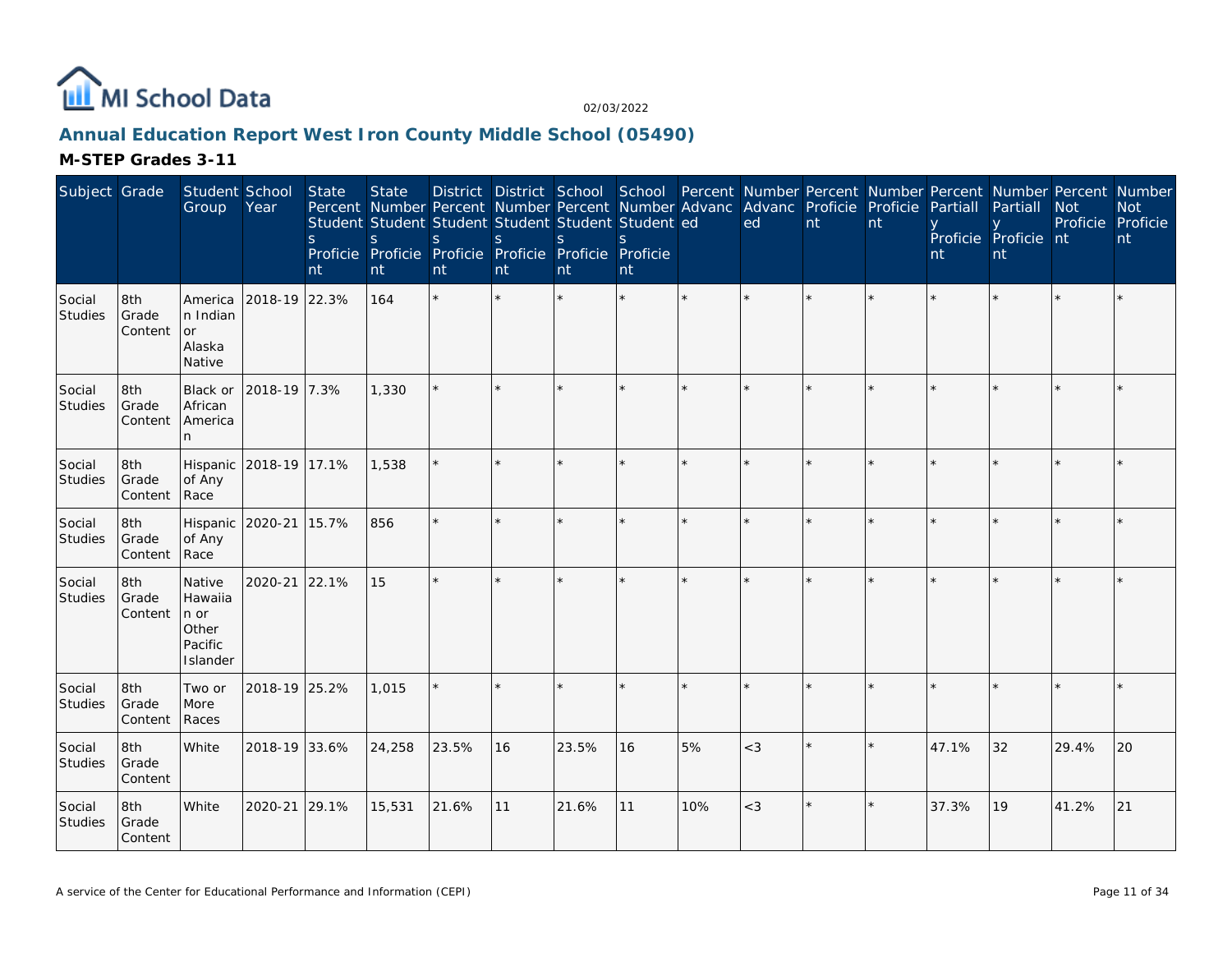

# **Annual Education Report West Iron County Middle School (05490)**

| Subject Grade     |                         | Student School<br>Group                       | Year                  | <b>State</b><br><sub>S</sub><br>nt | <b>State</b><br>S<br>nt | Percent Number Percent Number Percent Number Advanc Advanc Proficie Proficie<br>Student Student Student Student Student Student ed<br><sub>S</sub><br>Proficie Proficie Proficie Proficie Proficie Proficie<br>nt | <sub>S</sub><br>nt | S<br>nt | $\mathcal{S}$<br>nt |     | ed    | nt      | nt      | District District School School Percent Number Percent Number Percent Number Percent Number<br>Partiall<br>nt | Partiall<br>Proficie Proficie nt<br>nt | <b>Not</b><br>Proficie Proficie | <b>Not</b><br>nt |
|-------------------|-------------------------|-----------------------------------------------|-----------------------|------------------------------------|-------------------------|-------------------------------------------------------------------------------------------------------------------------------------------------------------------------------------------------------------------|--------------------|---------|---------------------|-----|-------|---------|---------|---------------------------------------------------------------------------------------------------------------|----------------------------------------|---------------------------------|------------------|
| Social<br>Studies | 8th<br>Grade<br>Content | Female                                        | 2018-19 25.4%         |                                    | 13,449                  | 10%                                                                                                                                                                                                               | $\overline{4}$     | 10%     | $\overline{4}$      | 10% | $<$ 3 | 10%     | ×       | $\star$                                                                                                       | 22                                     |                                 | 16               |
| Social<br>Studies | 8th<br>Grade<br>Content | Female                                        | 2020-21               | 22.5%                              | 7,965                   | 20%                                                                                                                                                                                                               | 5                  | 20%     | 5                   | 20% | $<$ 3 | 20%     | $\star$ | $\star$                                                                                                       | 8                                      |                                 | 16               |
| Social<br>Studies | 8th<br>Grade<br>Content | Male                                          | 2018-19 30.6%         |                                    | 16,776                  | 39.4%                                                                                                                                                                                                             | 13                 | 39.4%   | 13                  | 10% | $<$ 3 |         | $\star$ | 36.4%                                                                                                         | 12                                     | 24.2%                           | 8                |
| Social<br>Studies | 8th<br>Grade<br>Content | Male                                          | 2020-21               | 29.1%                              | 10,883                  | 25.0%                                                                                                                                                                                                             | 6                  | 25.0%   | 6                   | 20% | $<$ 3 | $\star$ | $\star$ | 50.0%                                                                                                         | 12                                     | 25.0%                           | 6                |
| Social<br>Studies | 8th<br>Grade<br>Content | cally<br>Disadva<br>ntaged                    | Economi 2018-19 14.7% |                                    | 7,829                   | 20.7%                                                                                                                                                                                                             | 12                 | 20.7%   | 12                  | 10% | $<$ 3 |         | $\star$ | 43.1%                                                                                                         | 25                                     | 36.2%                           | 21               |
| Social<br>Studies | 8th<br>Grade<br>Content | Economi 2020-21<br>cally<br>Disadva<br>ntaged |                       | 13.7%                              | 4,479                   | 13.9%                                                                                                                                                                                                             | 5                  | 13.9%   | 5                   | 10% | $<$ 3 | $\star$ | $\star$ | 36.1%                                                                                                         | 13                                     | 50.0%                           | 18               |
| Social<br>Studies | 8th<br>Grade<br>Content | With<br>Disabiliti<br>es                      | Students 2018-19 7.0% |                                    | 829                     | 50%                                                                                                                                                                                                               | $<$ 3              | 50%     |                     | 50% | $<$ 3 | 50%     | $<$ 3   |                                                                                                               |                                        |                                 | 10               |
| Social<br>Studies | 8th<br>Grade<br>Content | Students 2020-21<br>With<br>Disabiliti<br>es  |                       | 5.9%                               | 451                     | $\star$                                                                                                                                                                                                           |                    |         |                     |     |       |         | ×.      |                                                                                                               |                                        |                                 |                  |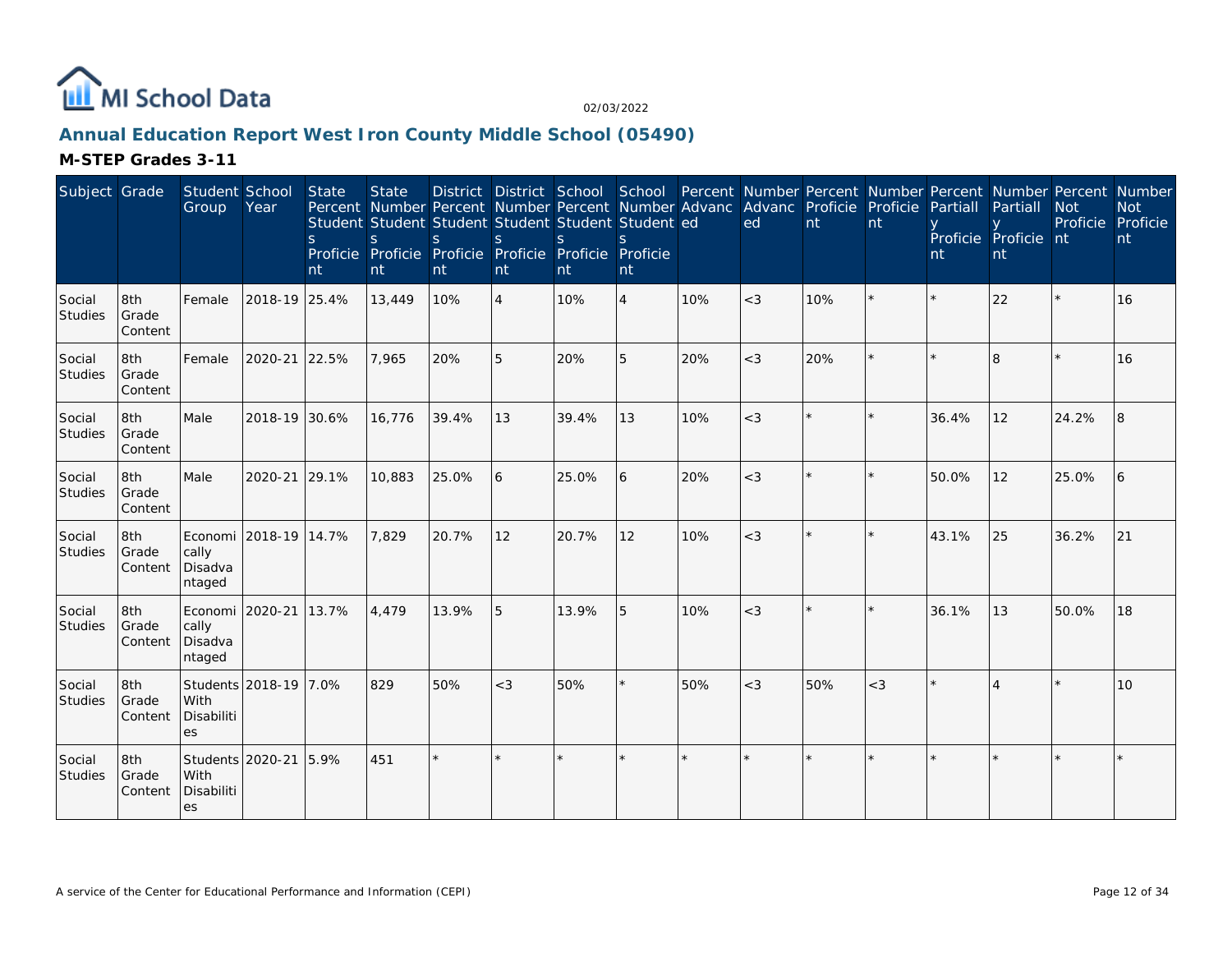

# **Annual Education Report West Iron County Middle School (05490)**

| Subject Grade            |                            | Student School<br>Group | Year | State<br>nt |     | nt | Student Student Student Student Student Student ed<br>Proficie Proficie Proficie Proficie Proficie Proficie<br>nt | nt | Percent Number Percent Number Percent Number Advanc Advanc Proficie Proficie Partiall Partiall Not<br>lled l | ∣nt. | Int. | Proficie Proficie nt | State District District School School Percent Number Percent Number Percent Number Percent Number<br>Proficie Proficie | Not.<br>nt |
|--------------------------|----------------------------|-------------------------|------|-------------|-----|----|-------------------------------------------------------------------------------------------------------------------|----|--------------------------------------------------------------------------------------------------------------|------|------|----------------------|------------------------------------------------------------------------------------------------------------------------|------------|
| Social<br><b>Studies</b> | l8th<br>l Grade<br>Content | Homeles 2018-19 10.1%   |      |             | 170 |    |                                                                                                                   |    |                                                                                                              |      |      |                      |                                                                                                                        |            |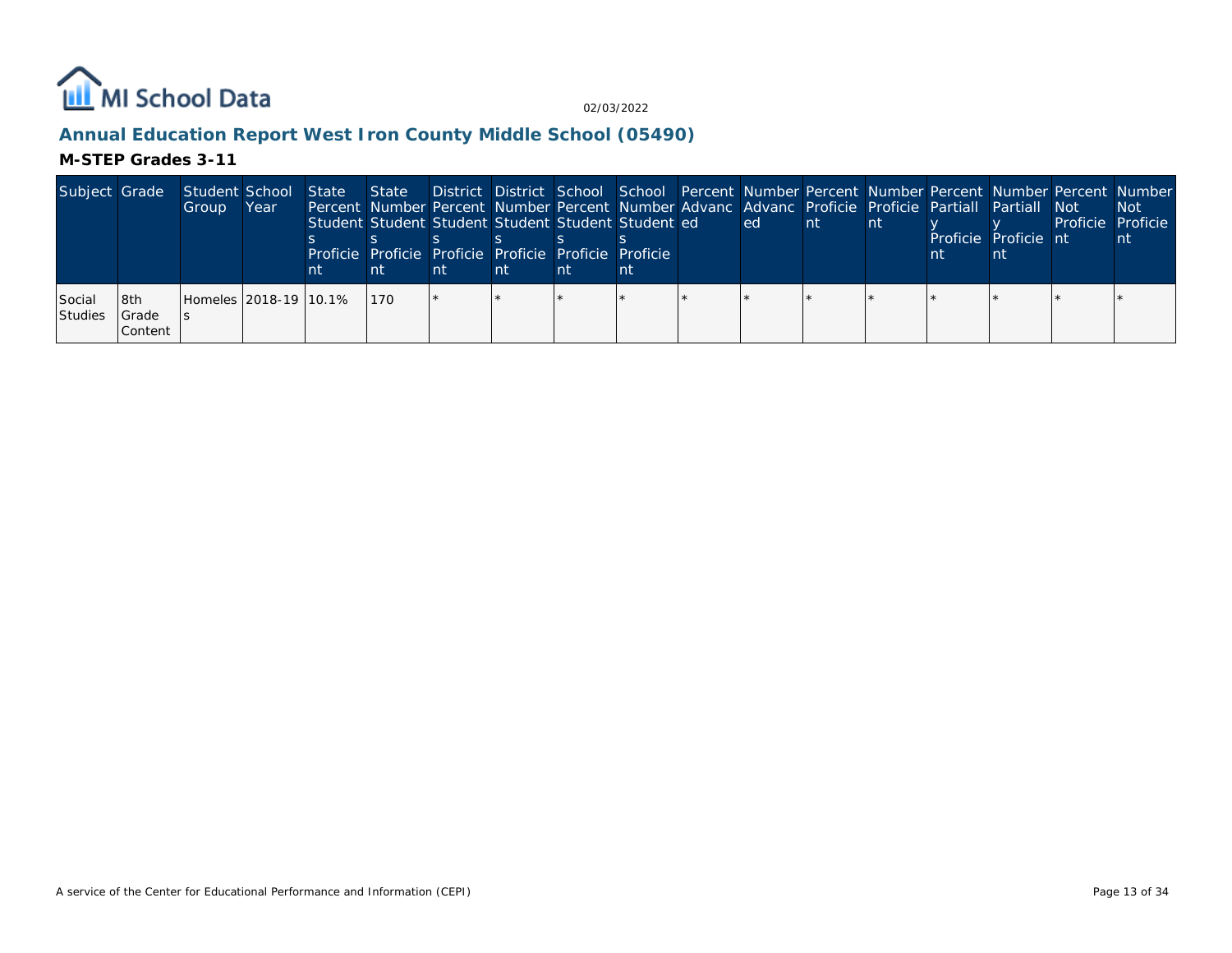

# **Annual Education Report West Iron County Middle School (05490)**

| Subject Grade     |                               | Student School<br>Group                                   | Year                   | State<br><sub>S</sub><br>nt | <b>State</b><br>S<br>nt | <sub>S</sub><br>nt | <sub>S</sub><br>nt | Student Student Student Student Student Student ed<br>$\mathbf S$<br>Proficie Proficie Proficie Proficie Proficie Proficie<br>nt | $\varsigma$<br>nt |         | District District School School Percent Number Percent Number Percent Number Percent Number<br>Percent Number Percent Number Percent Number Advanc Advanc Proficie Proficie<br>ed | nt      | nt      | Partiall<br>nt | Partiall<br>Proficie Proficie nt<br>nt | <b>Not</b><br>Proficie Proficie | <b>Not</b><br>nt |
|-------------------|-------------------------------|-----------------------------------------------------------|------------------------|-----------------------------|-------------------------|--------------------|--------------------|----------------------------------------------------------------------------------------------------------------------------------|-------------------|---------|-----------------------------------------------------------------------------------------------------------------------------------------------------------------------------------|---------|---------|----------------|----------------------------------------|---------------------------------|------------------|
| English<br>(EBRW) | 8th<br>Grade<br>Content       | All<br>Students                                           | 2018-19 61.9%          |                             | 66,575                  | 58.7%              | 44                 | 58.7%                                                                                                                            | 44                | 42.7%   | 32                                                                                                                                                                                | 16.0%   | 12      | 18.7%          | 14                                     | 22.7%                           | 17               |
| English<br>(EBRW) | 8th<br>Grade<br>Content       | All<br><b>Students</b>                                    | 2020-21 63.6%          |                             | 49,572                  | 67.9%              | 38                 | 67.9%                                                                                                                            | 38                | 35.7%   | 20                                                                                                                                                                                | 32.1%   | 18      | 12.5%          |                                        | 19.6%                           | 11               |
| English<br>(EBRW) | 8th<br>Grade<br>Content       | America<br>n Indian<br><b>or</b><br>Alaska<br>Native      | 2018-19 56.8%          |                             | 416                     |                    | ×,                 |                                                                                                                                  |                   | $\star$ |                                                                                                                                                                                   | ÷.      | $\star$ |                |                                        |                                 |                  |
| English<br>(EBRW) | 8th<br>Grade<br>Content       | Black or<br>African<br>America<br>n                       | 2018-19 34.5%          |                             | 6,226                   |                    |                    |                                                                                                                                  |                   |         |                                                                                                                                                                                   |         |         |                |                                        |                                 |                  |
| English<br>(EBRW) | 8th<br>Grade<br>Content       | of Any<br>Race                                            | Hispanic 2018-19 51.1% |                             | 4,559                   |                    |                    |                                                                                                                                  |                   |         |                                                                                                                                                                                   |         |         |                |                                        |                                 |                  |
| English<br>(EBRW) | 8th<br>Grade<br>Content       | of Any<br>Race                                            | Hispanic 2020-21       | 51.6%                       | 3,236                   |                    |                    |                                                                                                                                  |                   |         |                                                                                                                                                                                   | $\star$ | $\star$ |                |                                        |                                 |                  |
| English<br>(EBRW) | 8th<br>Grade<br>Content       | Native<br>Hawaiia<br>n or<br>Other<br>Pacific<br>Islander | 2020-21 56.3%          |                             | 40                      |                    | $\star$            |                                                                                                                                  | $\star$           |         | $\star$                                                                                                                                                                           | $\star$ | $\star$ |                |                                        |                                 |                  |
| English<br>(EBRW) | 8th<br>Grade<br>Content Races | Two or<br>More                                            | 2018-19 60.8%          |                             | 2,441                   |                    | $\star$            |                                                                                                                                  |                   |         |                                                                                                                                                                                   | ÷.      | $\star$ |                |                                        |                                 |                  |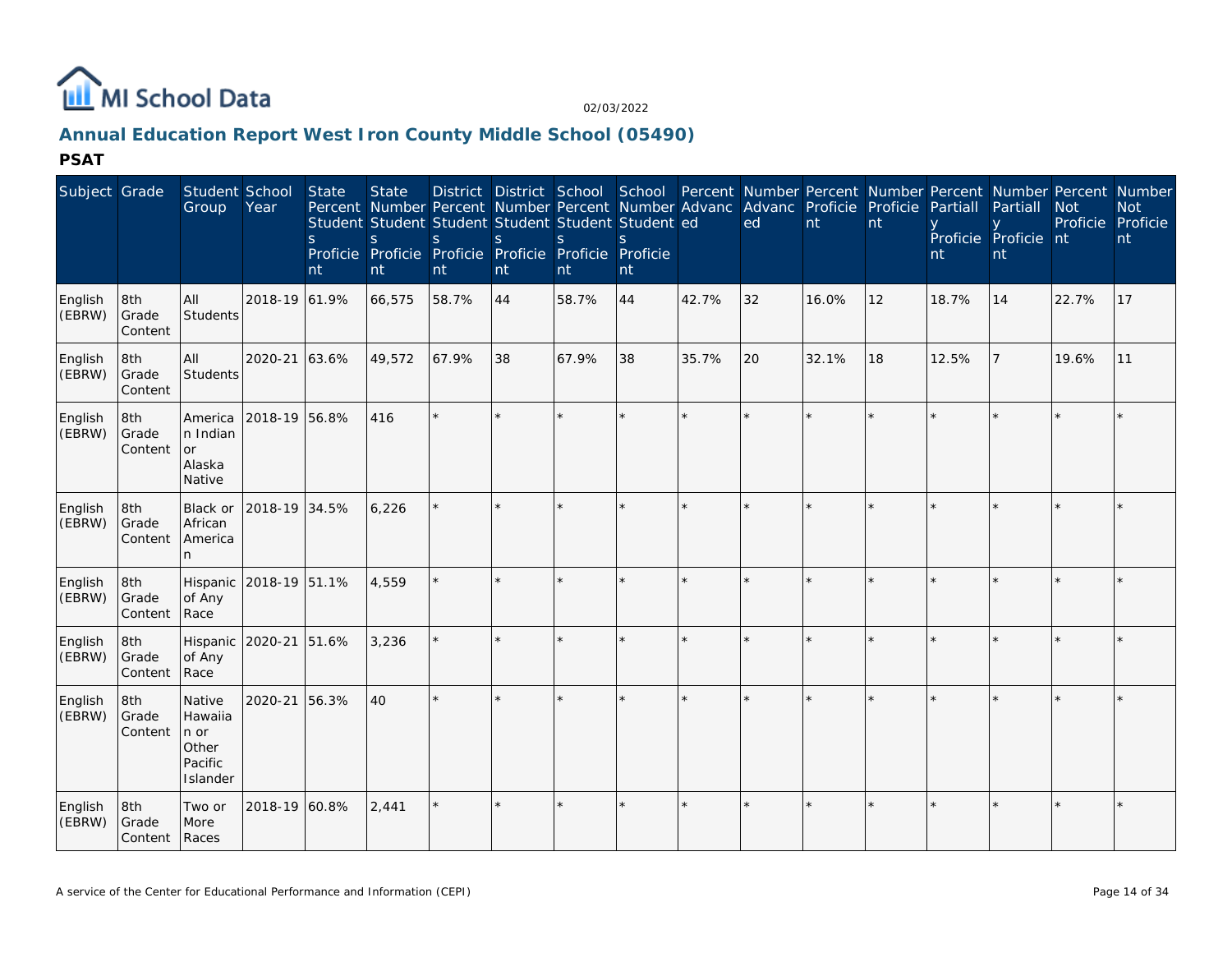

# **Annual Education Report West Iron County Middle School (05490)**

| Subject Grade     |                         | Student School<br>Group               | Year             | <b>State</b><br>S<br>Proficie Proficie<br>nt | <b>State</b><br>S.<br>nt | <b>District</b><br>Percent Number Percent Number Percent Number Advanc<br>Student Student Student Student Student Student ed<br>$\varsigma$<br>Proficie Proficie Proficie Proficie<br>nt | <sub>S</sub><br>nt | District School<br>S.<br>nt | School<br>nt   |       | Percent Number Percent Number Percent Number Percent Number<br>Advanc Proficie<br>ed | nt    | Proficie<br>nt | Partiall<br>nt | Partiall<br>Proficie Proficie nt<br>nt | <b>Not</b><br>Proficie | <b>Not</b><br>Proficie<br>nt |
|-------------------|-------------------------|---------------------------------------|------------------|----------------------------------------------|--------------------------|------------------------------------------------------------------------------------------------------------------------------------------------------------------------------------------|--------------------|-----------------------------|----------------|-------|--------------------------------------------------------------------------------------|-------|----------------|----------------|----------------------------------------|------------------------|------------------------------|
| English<br>(EBRW) | 8th<br>Grade<br>Content | White                                 | 2018-19 69.2%    |                                              | 49,851                   | 58.8%                                                                                                                                                                                    | 40                 | 58.8%                       | 40             | 42.6% | 29                                                                                   | 16.2% | 11             | 19.1%          | 13                                     | 22.1%                  | 15                           |
| English<br>(EBRW) | 8th<br>Grade<br>Content | White                                 | 2020-21 68.6%    |                                              | 38,380                   | 68.5%                                                                                                                                                                                    | 37                 | 68.5%                       | 37             | 37.0% | 20                                                                                   | 31.5% | 17             | 11.1%          | 6                                      | 20.4%                  | 11                           |
| English<br>(EBRW) | 8th<br>Grade<br>Content | Female                                | 2018-19 68.3%    |                                              | 36,099                   | 66.7%                                                                                                                                                                                    | 28                 | 66.7%                       | 28             | 50.0% | 21                                                                                   | 16.7% |                | 11.9%          | 5                                      | 21.4%                  | 9                            |
| English<br>(EBRW) | 8th<br>Grade<br>Content | Female                                | 2020-21 68.5%    |                                              | 26,232                   | 63.3%                                                                                                                                                                                    | 19                 | 63.3%                       | 19             | 40.0% | 12                                                                                   | 23.3% |                | 16.7%          | 5                                      | 20.0%                  | 6                            |
| English<br>(EBRW) | 8th<br>Grade<br>Content | Male                                  | 2018-19 55.8%    |                                              | 30,476                   | 48.5%                                                                                                                                                                                    | 16                 | 48.5%                       | 16             | 33.3% | 11                                                                                   | 15.2% | 5              | 27.3%          | 9                                      | 24.2%                  | 8                            |
| English<br>(EBRW) | 8th<br>Grade<br>Content | Male                                  | 2020-21          | 58.9%                                        | 23,340                   | 73.1%                                                                                                                                                                                    | 19                 | 73.1%                       | 19             | 30.8% | 8                                                                                    | 42.3% | 11             | 7.7%           | $<$ 3                                  | 19.2%                  | 5                            |
| English<br>(EBRW) | 8th<br>Grade<br>Content | Economi<br>cally<br>Disadva<br>ntaged | 2018-19          | 46.7%                                        | 24,818                   | 58.6%                                                                                                                                                                                    | 34                 | 58.6%                       | 34             | 41.4% | 24                                                                                   | 17.2% | 10             | 17.2%          | 10                                     | 24.1%                  | 14                           |
| English<br>(EBRW) | 8th<br>Grade<br>Content | Economi<br>cally<br>Disadva<br>ntaged | 2020-21          | 48.7%                                        | 17.095                   | 59.5%                                                                                                                                                                                    | 22                 | 59.5%                       | 22             | 37.8% | 14                                                                                   | 21.6% | 8              | 13.5%          | 5                                      | 27.0%                  | 10                           |
| English<br>(EBRW) | 8th<br>Grade<br>Content | With<br>Disabiliti<br>es              | Students 2018-19 | 14.1%                                        | 1,652                    | 26.7%                                                                                                                                                                                    | $\overline{A}$     | 26.7%                       | $\overline{4}$ | 6.7%  | $<$ 3                                                                                | 26.7% |                | 13.3%          | $<$ 3                                  | 53.3%                  | 8                            |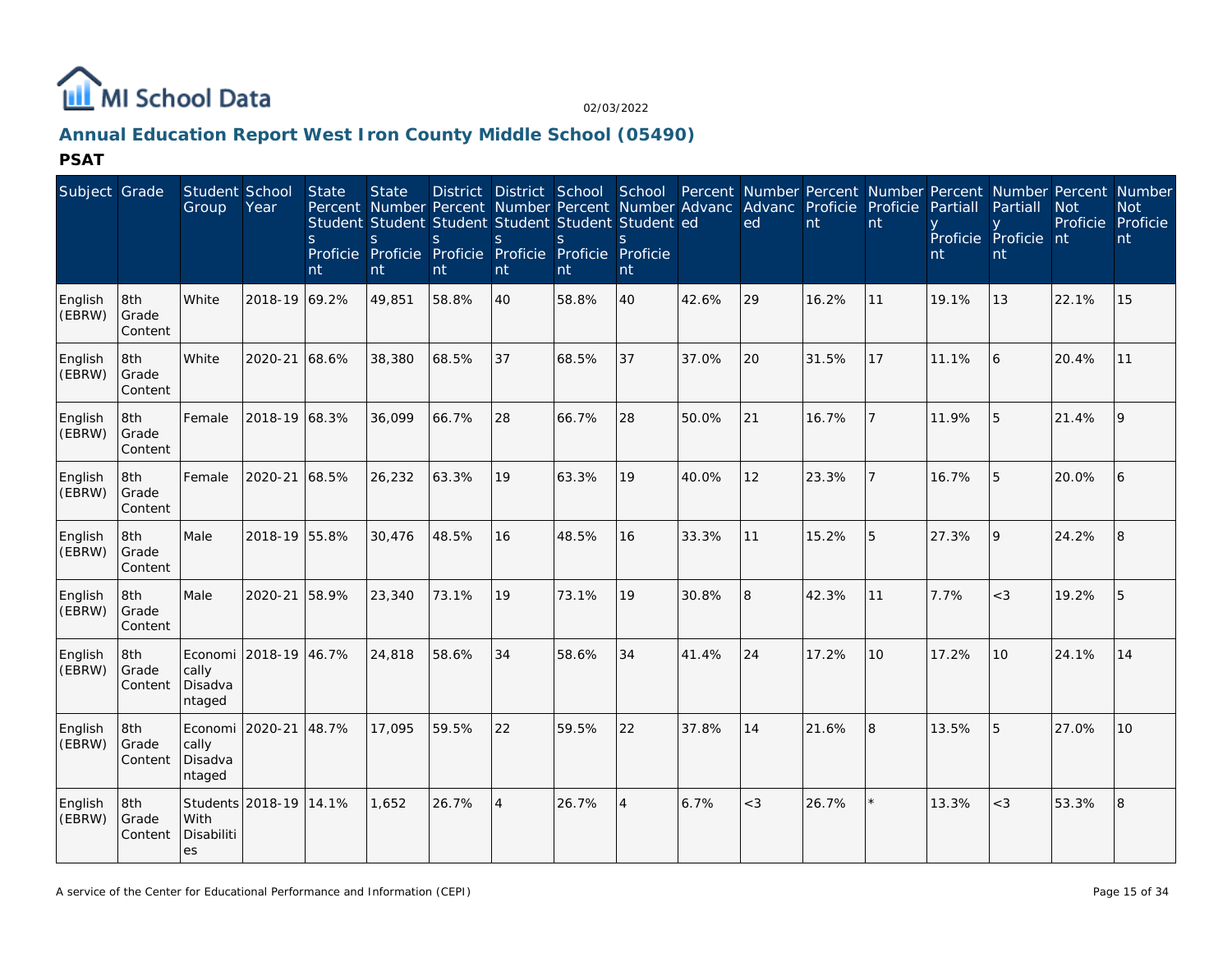

# **Annual Education Report West Iron County Middle School (05490)**

| Subject Grade     |                         | Student School<br>Group                              | Year                   | State<br><sub>S</sub><br>nt | <b>State</b><br><sub>S</sub><br>nt | Percent Number Percent Number Percent Number Advanc Advanc Proficie Proficie Partiall<br>Student Student Student Student Student Student ed<br>S<br>Proficie Proficie Proficie Proficie Proficie<br>nt | <sub>S</sub><br>nt | <sub>S</sub><br>nt | Proficie<br>nt |      | ed             | nt    | nt        | nt    | Partiall<br>Proficie Proficie nt<br>nt | <b>Not</b><br>Proficie Proficie | District District School School Percent Number Percent Number Percent Number Percent Number<br><b>Not</b><br>nt |
|-------------------|-------------------------|------------------------------------------------------|------------------------|-----------------------------|------------------------------------|--------------------------------------------------------------------------------------------------------------------------------------------------------------------------------------------------------|--------------------|--------------------|----------------|------|----------------|-------|-----------|-------|----------------------------------------|---------------------------------|-----------------------------------------------------------------------------------------------------------------|
| English<br>(EBRW) | 8th<br>Grade<br>Content | Students 2020-21<br>With<br>Disabiliti<br>es         |                        | 13.8%                       | 1,071                              | $\star$                                                                                                                                                                                                | $\star$            | $\star$            | $\star$        |      |                |       |           |       |                                        |                                 |                                                                                                                 |
| English<br>(EBRW) | 8th<br>Grade<br>Content | S.                                                   | Homeles 2018-19 39.0%  |                             | 646                                |                                                                                                                                                                                                        |                    | $\star$            | $\star$        |      |                |       |           |       |                                        |                                 |                                                                                                                 |
| Mathem<br>atics   | 8th<br>Grade<br>Content | All<br>Students                                      | 2018-19 41.4%          |                             | 44,565                             | 26.7%                                                                                                                                                                                                  | 20                 | 26.7%              | 20             | 5.3% | $\overline{4}$ | 21.3% | <b>16</b> | 45.3% | 34                                     | 28.0%                           | 21                                                                                                              |
| Mathem<br>atics   | 8th<br>Grade<br>Content | All<br><b>Students</b>                               | 2020-21                | 36.0%                       | 28,035                             | 28.6%                                                                                                                                                                                                  | 16                 | 28.6%              | 16             | < 5% | $<$ 3          |       |           | 41.1% | 23                                     | 30.4%                           | 17                                                                                                              |
| Mathem<br>atics   | 8th<br>Grade<br>Content | America<br>n Indian<br><b>or</b><br>Alaska<br>Native | 2018-19 29.9%          |                             | 219                                |                                                                                                                                                                                                        |                    | $\star$            | $\star$        |      | $\star$        |       |           |       |                                        |                                 |                                                                                                                 |
| Mathem<br>atics   | 8th<br>Grade<br>Content | Black or<br>African<br>America<br>n.                 | 2018-19 13.9%          |                             | 2,499                              |                                                                                                                                                                                                        |                    | $\star$            | $\star$        |      |                |       |           |       |                                        |                                 |                                                                                                                 |
| Mathem<br>atics   | 8th<br>Grade<br>Content | of Any<br>Race                                       | Hispanic 2018-19 27.1% |                             | 2,425                              |                                                                                                                                                                                                        |                    |                    |                |      |                |       |           |       |                                        |                                 |                                                                                                                 |
| Mathem<br>atics   | 8th<br>Grade<br>Content | Hispanic 2020-21<br>of Any<br>Race                   |                        | 22.6%                       | 1,419                              |                                                                                                                                                                                                        |                    | $\star$            | $\star$        |      |                |       |           |       |                                        |                                 |                                                                                                                 |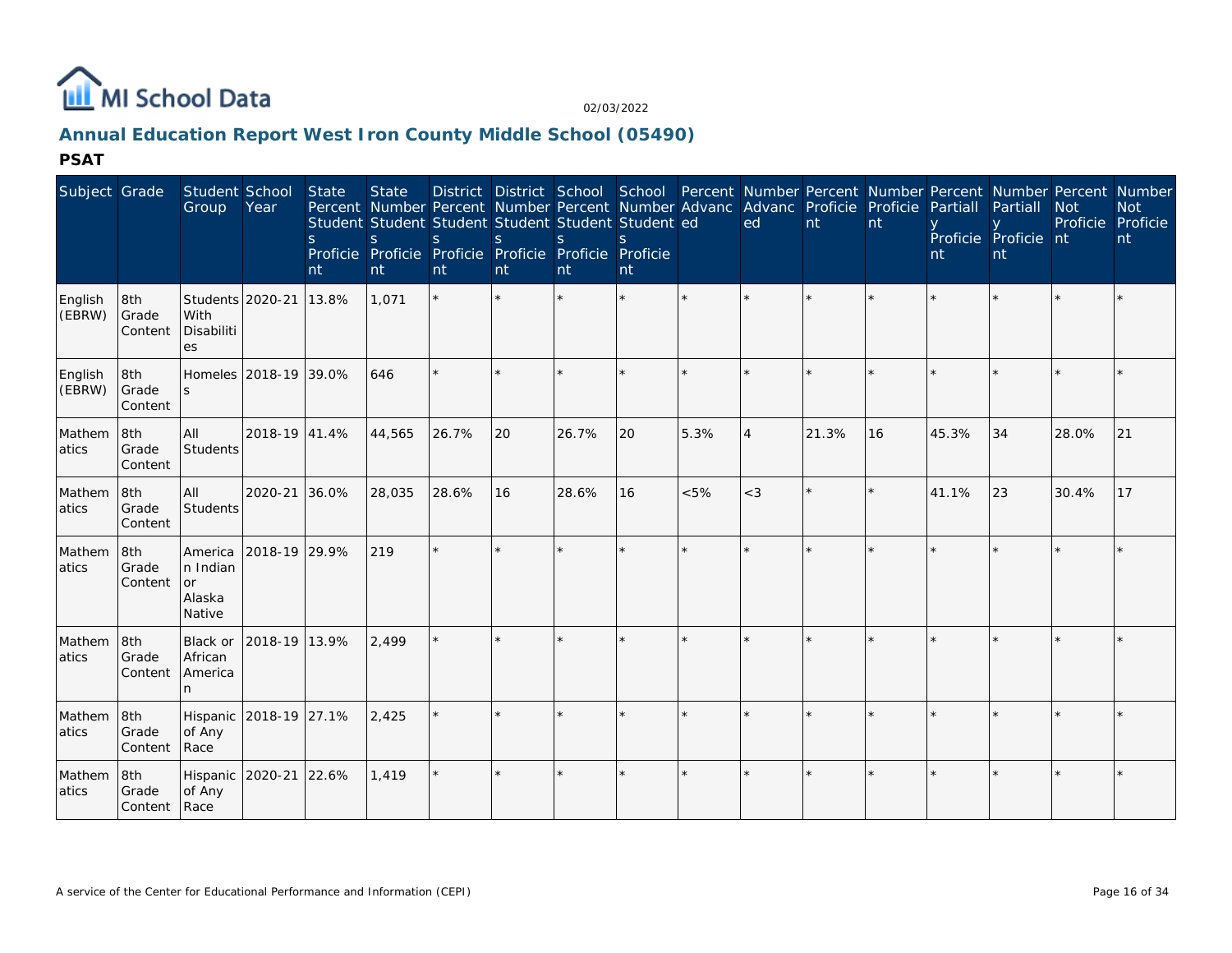

# **Annual Education Report West Iron County Middle School (05490)**

| Subject Grade   |                                | Student School<br>Group                                   | Year          | State<br><sub>S</sub><br>nt | <b>State</b><br>S<br>nt | $\overline{\mathbf{S}}$<br>nt | S<br>nt      | District District School School Percent Number Percent Number Percent Number Percent Number<br>Percent Number Percent Number Percent Number Advanc Advanc Proficie Proficie<br>Student Student Student Student Student Student ed<br>$\mathsf{S}$<br>Proficie Proficie Proficie Proficie Proficie Proficie<br>nt | nt |         | ed                          | nt      | nt             | Partiall<br>nt | Partiall<br>Proficie Proficie nt<br>nt | <b>Not</b><br>Proficie | <b>Not</b><br>Proficie<br>nt |
|-----------------|--------------------------------|-----------------------------------------------------------|---------------|-----------------------------|-------------------------|-------------------------------|--------------|------------------------------------------------------------------------------------------------------------------------------------------------------------------------------------------------------------------------------------------------------------------------------------------------------------------|----|---------|-----------------------------|---------|----------------|----------------|----------------------------------------|------------------------|------------------------------|
| Mathem<br>atics | 8th<br>Grade<br><b>Content</b> | Native<br>Hawaiia<br>n or<br>Other<br>Pacific<br>Islander | 2020-21       | 29.6%                       | 21                      | $\star$                       | $\star$      |                                                                                                                                                                                                                                                                                                                  | ÷. | $\star$ |                             | $\star$ | $\star$        |                |                                        |                        |                              |
| Mathem<br>atics | 8th<br>Grade<br>Content        | Two or<br>More<br>Races                                   | 2018-19 36.2% |                             | 1,452                   |                               |              |                                                                                                                                                                                                                                                                                                                  |    |         |                             |         | ÷.             |                |                                        |                        |                              |
| Mathem<br>atics | 8th<br>Grade<br>l Content      | White                                                     | 2018-19 48.9% |                             | 35,213                  | 27.9%                         | 19           | 27.9%                                                                                                                                                                                                                                                                                                            | 19 | 5.9%    | $\boldsymbol{\vartriangle}$ | 22.1%   | 15             | 42.6%          | 29                                     | 29.4%                  | 20                           |
| Mathem<br>atics | 8th<br>Grade<br>Content        | White                                                     | 2020-21 40.0% |                             | 22,403                  | 29.6%                         | 16           | 29.6%                                                                                                                                                                                                                                                                                                            | 16 | $< 5\%$ | $<$ 3                       |         | $\star$        | 38.9%          | 21                                     | 31.5%                  | 17                           |
| Mathem<br>atics | 8th<br>Grade<br>Content        | Female                                                    | 2018-19 42.2% |                             | 22,339                  | 28.6%                         | 12           | 28.6%                                                                                                                                                                                                                                                                                                            | 12 | $< 5\%$ | $\leq$ 3                    | $\star$ | $\star$        | 40.5%          | 17                                     | 31.0%                  | 13                           |
| Mathem<br>atics | 8th<br>Grade<br>Content        | Female                                                    | 2020-21 34.8% |                             | 13,347                  | 20.0%                         | <sup>6</sup> | 20.0%                                                                                                                                                                                                                                                                                                            | 6  | $< 5\%$ | $<$ 3                       | $\star$ | $\star$        | 50.0%          | 15                                     | 30.0%                  | 9                            |
| Mathem<br>atics | 8th<br>Grade<br>Content        | Male                                                      | 2018-19 40.6% |                             | 22,226                  | 24.2%                         | 8            | 24.2%                                                                                                                                                                                                                                                                                                            | 8  | 12.1%   | $\overline{A}$              | 12.1%   | $\overline{4}$ | 51.5%          | 17                                     | 24.2%                  | 8                            |
| Mathem<br>atics | 8th<br>Grade<br>Content        | Male                                                      | 2020-21 37.1% |                             | 14,688                  | 38.5%                         | 10           | 38.5%                                                                                                                                                                                                                                                                                                            | 10 | < 5%    | $<$ 3                       | $\star$ | $\star$        | 30.8%          | 8                                      | 30.8%                  | 8                            |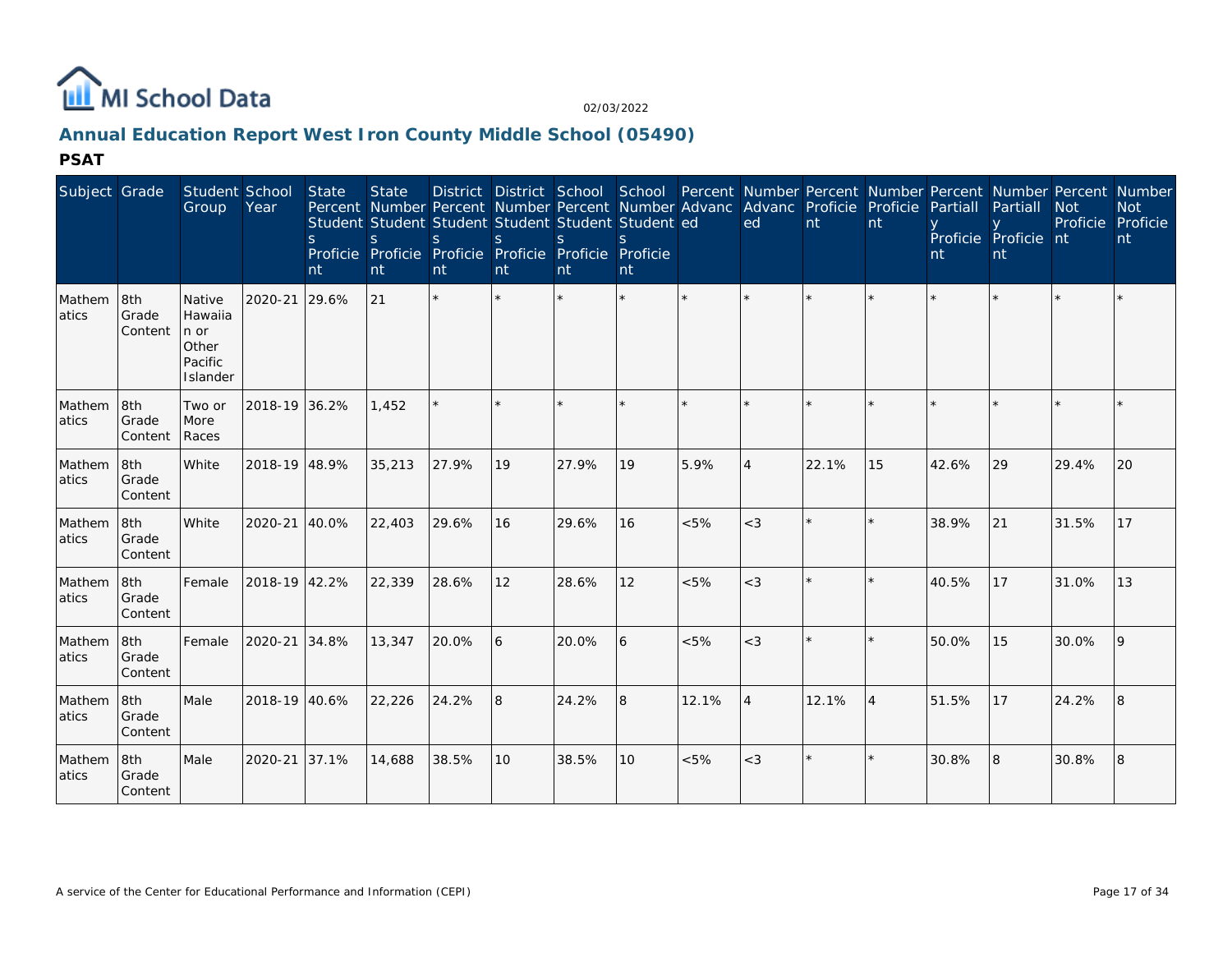

# **Annual Education Report West Iron County Middle School (05490)**

| Subject Grade    |                           | Student School<br>Group                               | Year                  | <b>State</b><br>nt | <b>State</b><br>$\mathcal{S}$<br>Int | nt      | nt    | Student Student Student Student Student Student ed<br>Proficie Proficie Proficie Proficie Proficie<br><b>nt</b> | Proficie<br>nt |      | District District School School Percent Number Percent Number Percent Number Percent Number<br>Percent Number Percent Number Percent Number Advanc Advanc Proficie Proficie<br>ed | Int     | nt      | Partiall<br>nt | Partiall<br>Proficie Proficie nt<br>nt | <b>Not</b><br>Proficie | <b>Not</b><br>Proficie<br>nt |
|------------------|---------------------------|-------------------------------------------------------|-----------------------|--------------------|--------------------------------------|---------|-------|-----------------------------------------------------------------------------------------------------------------|----------------|------|-----------------------------------------------------------------------------------------------------------------------------------------------------------------------------------|---------|---------|----------------|----------------------------------------|------------------------|------------------------------|
| Mathem<br>latics | 8th<br>Grade<br>Content   | cally<br>Disadva<br>ntaged                            | Economi 2018-19 24.5% |                    | 13,048                               | 24.1%   | 14    | 24.1%                                                                                                           | 14             | 5.2% | 3                                                                                                                                                                                 | 19.0%   | 11      | 48.3%          | 28                                     | 27.6%                  | 16                           |
| Mathem<br>atics  | 8th<br>Grade<br>Content   | Economi   2020-21<br>cally<br>Disadva<br>ntaged       |                       | 20.2%              | 7,087                                | 24.3%   | 19    | 24.3%                                                                                                           | <b>9</b>       | < 5% | $<$ 3                                                                                                                                                                             |         |         | 40.5%          | 15                                     | 35.1%                  | 13                           |
| Mathem<br>latics | 8th<br>Grade<br>Content   | With<br>Disabiliti<br>es                              | Students 2018-19 6.9% |                    | 804                                  | < 5%    | $<$ 3 | < 5%                                                                                                            | $<$ 3          | < 5% | $<$ 3                                                                                                                                                                             | < 5%    | $<$ 3   |                | $\epsilon$                             |                        |                              |
| Mathem<br>atics  | 8th<br>l Grade<br>Content | Students 2020-21<br>l With<br>Disabiliti<br><b>es</b> |                       | 6.8%               | 526                                  | $\star$ |       |                                                                                                                 |                |      |                                                                                                                                                                                   | $\star$ |         |                |                                        |                        |                              |
| Mathem<br>latics | 8th<br>Grade<br>Content   | S.                                                    | Homeles 2018-19 16.5% |                    | 275                                  | $\star$ |       |                                                                                                                 |                |      |                                                                                                                                                                                   | $\star$ | $\star$ |                |                                        |                        |                              |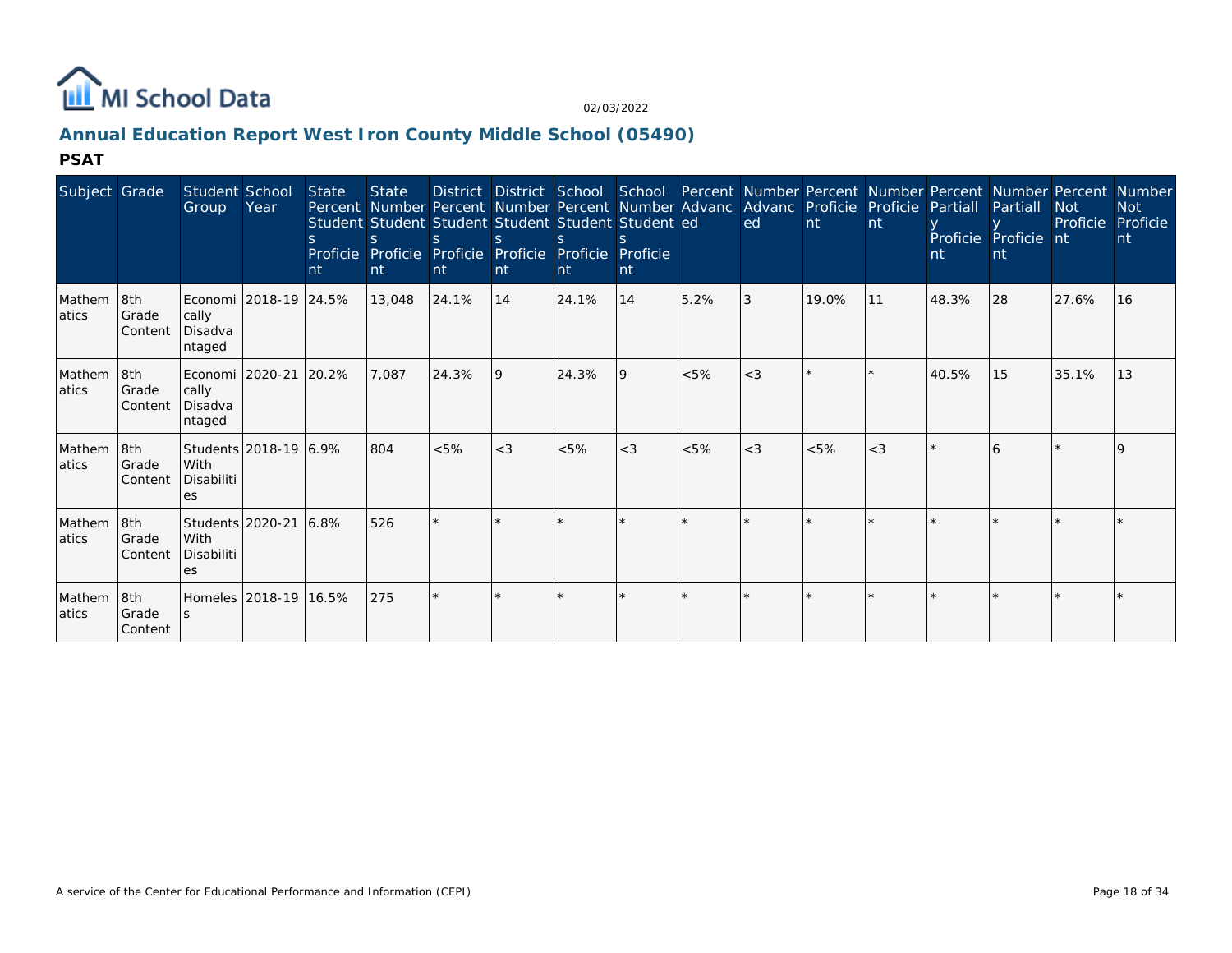

# **Annual Education Report West Iron County Middle School (05490)**

#### **SAT**

| Location<br><b>Name</b>                                                                   | School Year | Subject | <b>Student</b><br>Group | Mean SAT<br>Score | Benchmark | Met or<br>Exceeded | % Met or<br>Exceeded | Did Not Meet % Did Not | Meet | <b>Number</b><br>Assessed |
|-------------------------------------------------------------------------------------------|-------------|---------|-------------------------|-------------------|-----------|--------------------|----------------------|------------------------|------|---------------------------|
| $\mathbf{A}$ . $\mathbf{B}$ . $\mathbf{A}$ . $\mathbf{B}$ . $\mathbf{B}$ . $\mathbf{A}$ . |             |         |                         |                   |           |                    |                      |                        |      |                           |

No Data to Display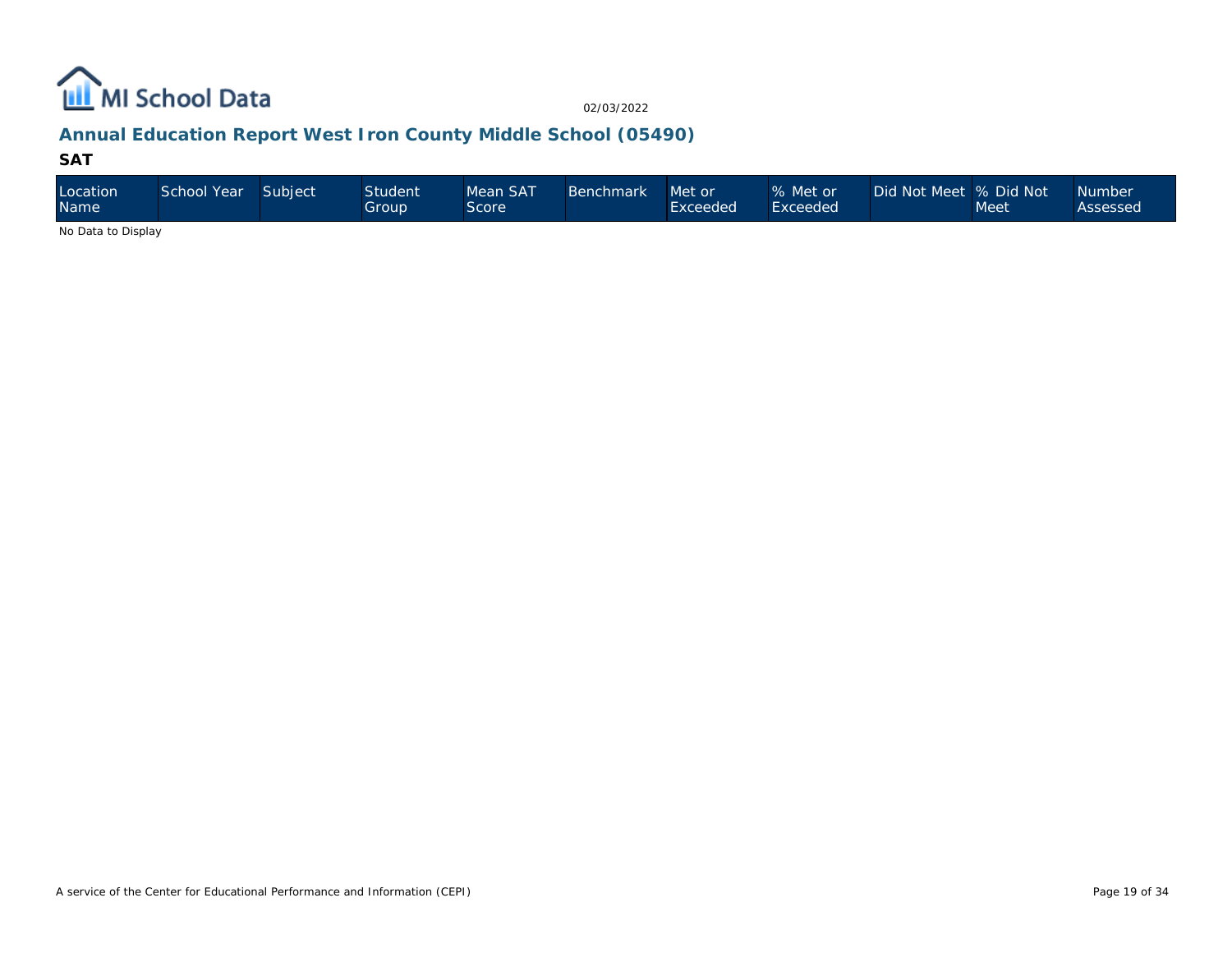

# **Annual Education Report West Iron County Middle School (05490)**

**MI-Access Participation**

| Subject | Grade | Student Group School Year |  | State Percent<br><b>Students</b><br>Proficient | <b>District</b><br>Percent<br><b>Students</b><br>Proficient | School Percent Percent<br><b>Students</b><br>Proficient | Surpassed | Percent<br>Attained | Percent<br><b>Emerging</b> |
|---------|-------|---------------------------|--|------------------------------------------------|-------------------------------------------------------------|---------------------------------------------------------|-----------|---------------------|----------------------------|
|---------|-------|---------------------------|--|------------------------------------------------|-------------------------------------------------------------|---------------------------------------------------------|-----------|---------------------|----------------------------|

No Data to Display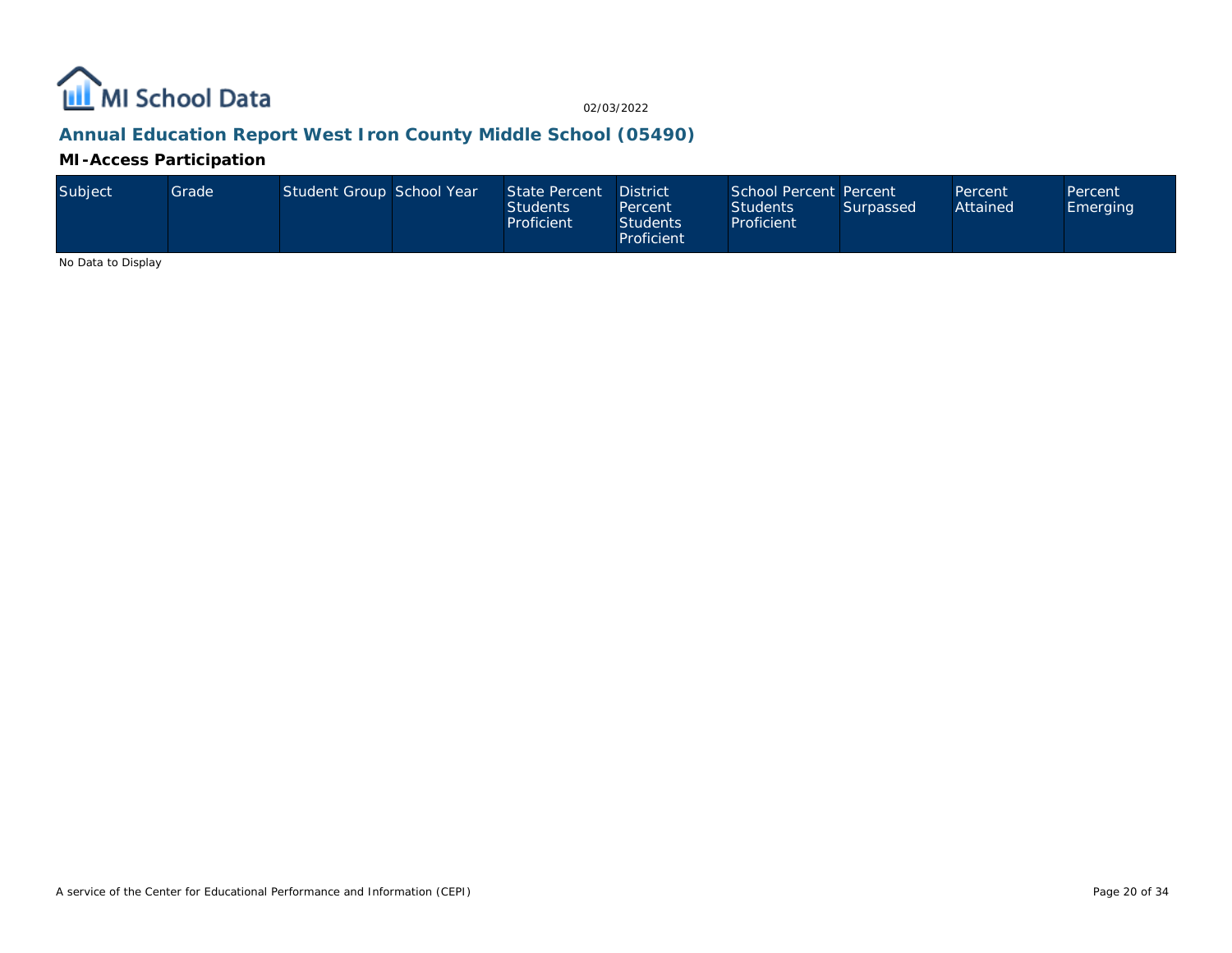

# **Annual Education Report West Iron County Middle School (05490)**

| Subject    | Grade                           | Student<br>Group                                   | School<br>Year | Number<br>Tested -<br>M-STEP,<br>SAT or MI-<br><b>Access</b> | Number<br>Tested -<br>Any MI-<br>Access | Percent<br>Tested -<br>Any MI-<br>Access | Number<br>Tested -<br>Functional<br>Independe<br>nce | Percent<br>Tested -<br>Functional<br>Independe<br>nce | Number<br>Tested -<br>Supported<br>Independe<br>nce | Percent<br>Tested -<br>Supported<br>Independe n<br>nce | Number<br>Tested -<br>Participatio Participatio | Percent<br>Tested -<br>n |
|------------|---------------------------------|----------------------------------------------------|----------------|--------------------------------------------------------------|-----------------------------------------|------------------------------------------|------------------------------------------------------|-------------------------------------------------------|-----------------------------------------------------|--------------------------------------------------------|-------------------------------------------------|--------------------------|
| <b>ELA</b> | All Grades<br>(Combined)        | All Students                                       | 2020-21        | 182                                                          | <10                                     | $\star$                                  |                                                      | $\star$                                               | $\star$                                             |                                                        |                                                 | $\star$                  |
| <b>ELA</b> | All Grades<br>(Combined)        | Hispanic of<br>Any Race                            | 2020-21        | < 10                                                         |                                         | $\star$                                  |                                                      | $\star$                                               | $\star$                                             | $\star$                                                |                                                 | $\star$                  |
| <b>ELA</b> | <b>All Grades</b><br>(Combined) | Native<br>Hawaiian or<br>Other Pacific<br>Islander | 2020-21        | < 10                                                         |                                         |                                          |                                                      | $\star$                                               |                                                     |                                                        |                                                 | $\star$                  |
| <b>ELA</b> | All Grades<br>(Combined)        | Two or More 2020-21<br>Races                       |                | 10                                                           | < 10                                    | $\star$                                  | ų.                                                   | $\star$                                               | ý,                                                  |                                                        |                                                 | $\star$                  |
| <b>ELA</b> | <b>All Grades</b><br>(Combined) | White                                              | 2020-21        | 165                                                          | < 10                                    | $\star$                                  |                                                      | $\star$                                               | ÷                                                   | ×.                                                     |                                                 | $\star$                  |
| <b>ELA</b> | <b>All Grades</b><br>(Combined) | Female                                             | 2020-21        | 95                                                           | < 10                                    |                                          |                                                      | $\star$                                               |                                                     |                                                        |                                                 | $\star$                  |
| <b>ELA</b> | All Grades<br>(Combined)        | Male                                               | 2020-21        | 87                                                           | < 10                                    | $\star$                                  | $\star$                                              | $\star$                                               | ÷                                                   |                                                        | $\star$                                         | $\star$                  |
| <b>ELA</b> | All Grades<br>(Combined)        | Economicall<br>y<br>Disadvantag<br>ed              | 2020-21        | 112                                                          | <10                                     |                                          |                                                      |                                                       |                                                     | ×                                                      |                                                 | $\star$                  |
| <b>ELA</b> | All Grades<br>(Combined)        | Not<br>Economicall<br>$\vee$<br>Disadvantag<br>ed  | 2020-21        | 70                                                           | < 10                                    |                                          |                                                      | ÷                                                     |                                                     |                                                        |                                                 | $\star$                  |
| <b>ELA</b> | All Grades<br>(Combined)        | Not English<br>Learners                            | 2020-21        | 182                                                          | < 10                                    |                                          |                                                      | $\star$                                               | ý,                                                  |                                                        |                                                 | ÷.                       |
| <b>ELA</b> | All Grades<br>(Combined)        | Not Migrant                                        | 2020-21        | 182                                                          | < 10                                    | $\star$                                  | $\star$                                              | $\star$                                               | $\star$                                             | ×.                                                     |                                                 | $\star$                  |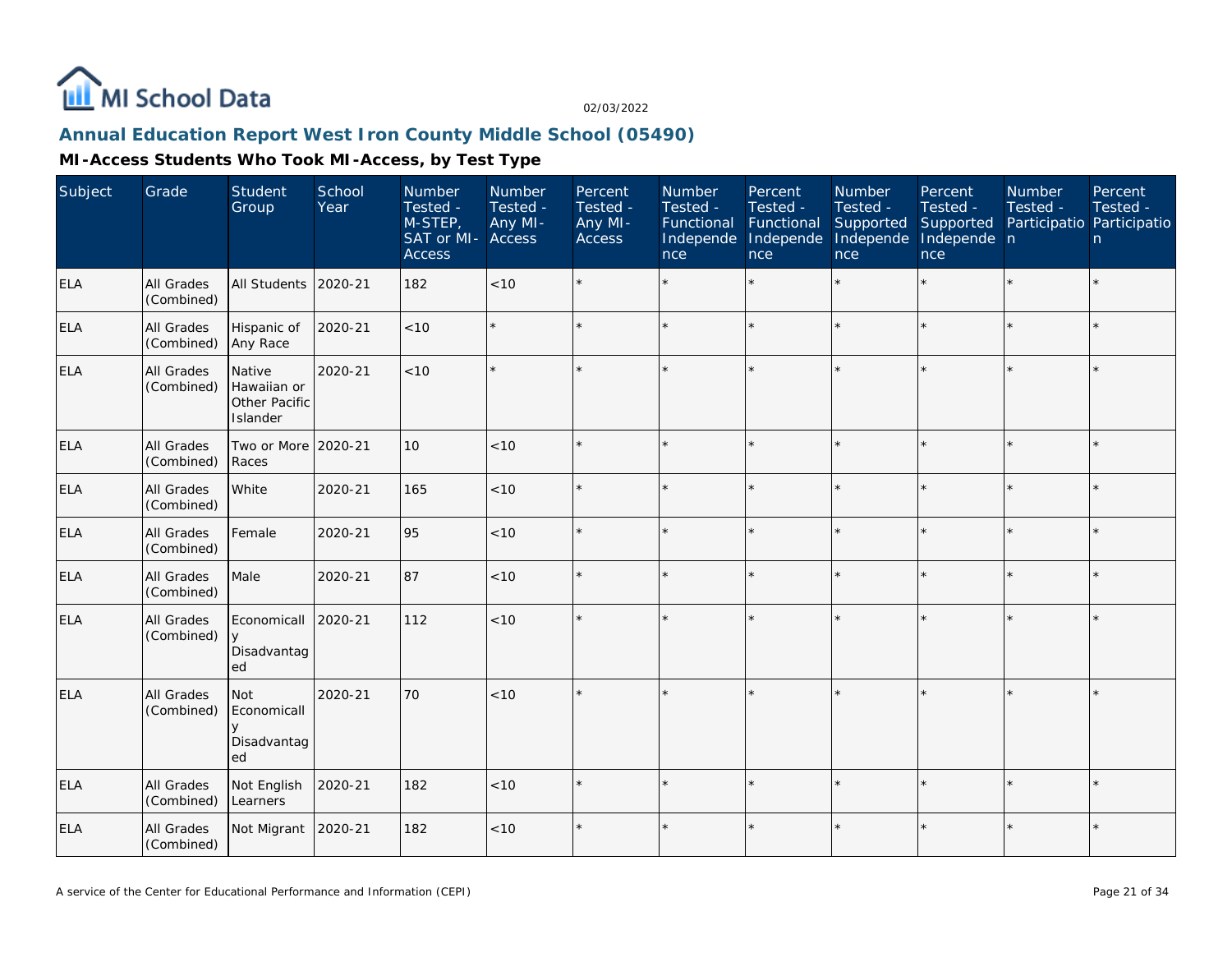

## **Annual Education Report West Iron County Middle School (05490)**

| Subject                | Grade                    | Student<br>Group                                   | School<br>Year | <b>Number</b><br>Tested -<br>M-STEP,<br>SAT or MI-<br><b>Access</b> | Number<br>Tested -<br>Any MI-<br>Access | Percent<br>Tested -<br>Any MI-<br>Access | Number<br>Tested -<br>Functional<br>Independe<br>nce | Percent<br>Tested -<br>Functional<br>Independe<br>nce | Number<br>Tested -<br>Supported<br>Independe<br>nce | Percent<br>Tested -<br>Supported<br>Independe n<br>nce | <b>Number</b><br>Tested -<br>Participatio Participatio | Percent<br>Tested -<br>n. |
|------------------------|--------------------------|----------------------------------------------------|----------------|---------------------------------------------------------------------|-----------------------------------------|------------------------------------------|------------------------------------------------------|-------------------------------------------------------|-----------------------------------------------------|--------------------------------------------------------|--------------------------------------------------------|---------------------------|
| <b>ELA</b>             | All Grades<br>(Combined) | Students<br>With<br><b>Disabilities</b>            | 2020-21        | 28                                                                  | < 10                                    |                                          |                                                      |                                                       |                                                     |                                                        |                                                        | $\star$                   |
| ELA                    | All Grades<br>(Combined) | Students<br>Without<br><b>Disabilities</b>         | 2020-21        | 154                                                                 | < 10                                    |                                          |                                                      |                                                       |                                                     |                                                        |                                                        | $\star$                   |
| <b>ELA</b>             | All Grades<br>(Combined) | Not<br>Homeless                                    | 2020-21        | 182                                                                 | < 10                                    |                                          |                                                      |                                                       |                                                     | sk.                                                    |                                                        | $\star$                   |
| <b>ELA</b>             | All Grades<br>(Combined) | Not Foster<br>Care                                 | 2020-21        | 182                                                                 | < 10                                    |                                          |                                                      |                                                       |                                                     |                                                        |                                                        | $\star$                   |
| <b>ELA</b>             | All Grades<br>(Combined) | Not Military<br>Connected                          | 2020-21        | 182                                                                 | < 10                                    |                                          |                                                      |                                                       |                                                     |                                                        |                                                        | $\star$                   |
| Mathematics All Grades | (Combined)               | All Students                                       | 2020-21        | 183                                                                 | < 10                                    |                                          |                                                      |                                                       |                                                     |                                                        |                                                        | $\star$                   |
| Mathematics All Grades | (Combined)               | Hispanic of<br>Any Race                            | 2020-21        | $<10$                                                               |                                         |                                          |                                                      |                                                       |                                                     |                                                        |                                                        | $\star$                   |
| Mathematics All Grades | (Combined)               | Native<br>Hawaiian or<br>Other Pacific<br>Islander | 2020-21        | < 10                                                                |                                         |                                          |                                                      |                                                       |                                                     |                                                        |                                                        | $\star$                   |
| Mathematics All Grades | (Combined)               | Two or More<br>Races                               | 2020-21        | 10                                                                  | < 10                                    |                                          |                                                      |                                                       |                                                     |                                                        |                                                        | $\star$                   |
| Mathematics All Grades | (Combined)               | White                                              | 2020-21        | 166                                                                 | < 10                                    |                                          |                                                      |                                                       |                                                     |                                                        |                                                        | $\star$                   |
| Mathematics All Grades | (Combined)               | Female                                             | 2020-21        | 96                                                                  | < 10                                    |                                          |                                                      |                                                       |                                                     |                                                        |                                                        | $\star$                   |
| Mathematics All Grades | (Combined)               | Male                                               | 2020-21        | 87                                                                  | < 10                                    |                                          |                                                      |                                                       |                                                     |                                                        |                                                        | $\star$                   |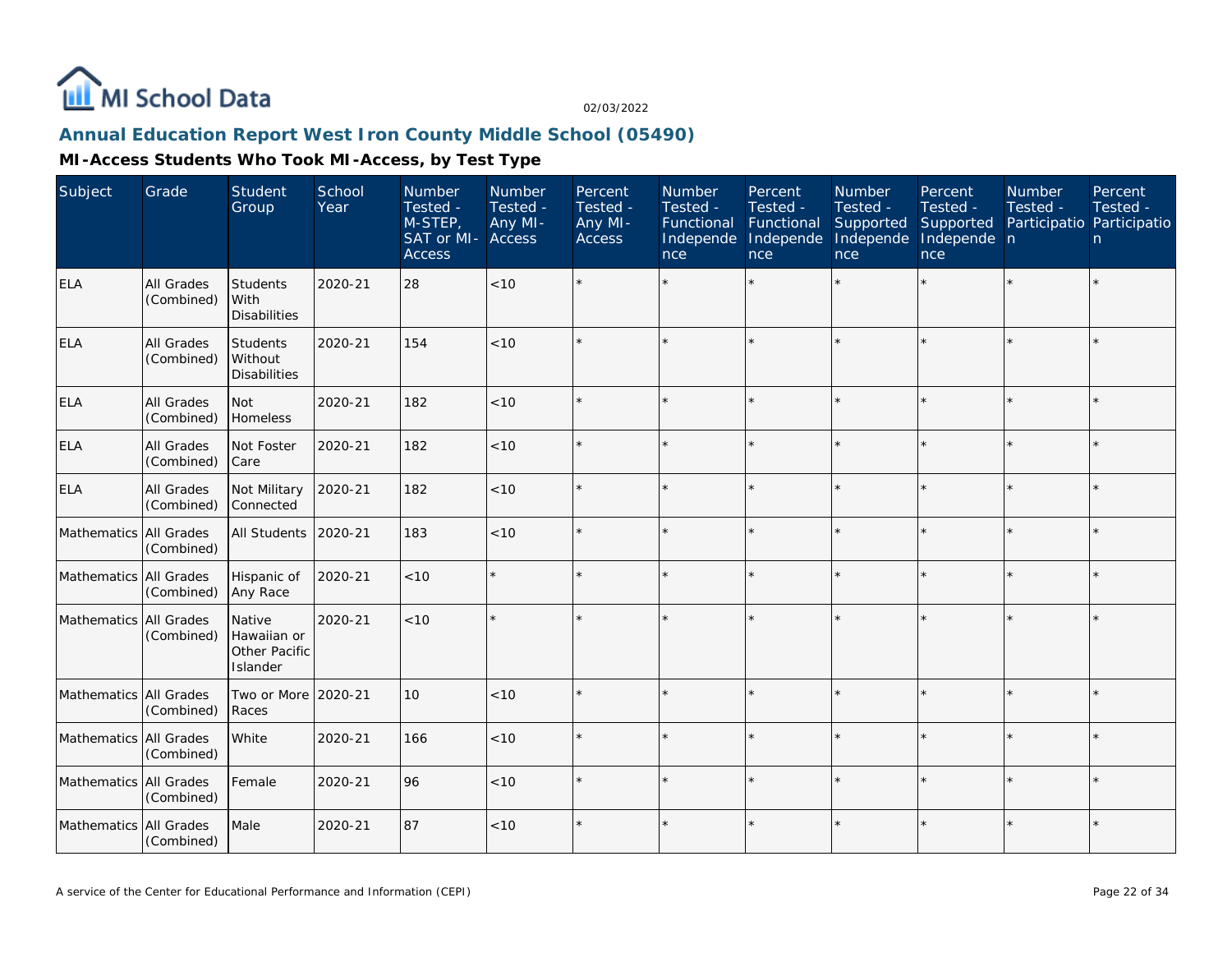

## **Annual Education Report West Iron County Middle School (05490)**

| Subject                | Grade                    | Student<br>Group                                    | School<br>Year | Number<br>Tested -<br>M-STEP,<br>SAT or MI-<br><b>Access</b> | <b>Number</b><br>Tested -<br>Any MI-<br><b>Access</b> | Percent<br>Tested -<br>Any MI-<br><b>Access</b> | Number<br>Tested -<br>Functional<br>Independe<br>nce | Percent<br>Tested -<br>Functional<br>Independe<br>nce | Number<br>Tested -<br>Supported<br>Independe<br>nce | Percent<br>Tested -<br>Supported<br>Independe n<br>nce | <b>Number</b><br>Tested -<br>Participatio Participatio | Percent<br>Tested -<br>n. |
|------------------------|--------------------------|-----------------------------------------------------|----------------|--------------------------------------------------------------|-------------------------------------------------------|-------------------------------------------------|------------------------------------------------------|-------------------------------------------------------|-----------------------------------------------------|--------------------------------------------------------|--------------------------------------------------------|---------------------------|
| Mathematics All Grades | (Combined)               | Economicall<br>$\vee$<br>Disadvantag<br>ed          | 2020-21        | 113                                                          | < 10                                                  |                                                 |                                                      |                                                       |                                                     |                                                        |                                                        | $\star$                   |
| Mathematics All Grades | (Combined)               | <b>Not</b><br>Economicall<br>V<br>Disadvantag<br>ed | 2020-21        | 70                                                           | < 10                                                  |                                                 |                                                      |                                                       |                                                     | $\star$                                                |                                                        | $\star$                   |
| Mathematics All Grades | (Combined)               | Not English<br>Learners                             | 2020-21        | 183                                                          | < 10                                                  |                                                 |                                                      | $\star$                                               |                                                     | $\star$                                                | $\star$                                                | $\star$                   |
| Mathematics All Grades | (Combined)               | Not Migrant                                         | 2020-21        | 183                                                          | < 10                                                  |                                                 |                                                      |                                                       |                                                     |                                                        |                                                        | $\star$                   |
| Mathematics All Grades | (Combined)               | Students<br>With<br><b>Disabilities</b>             | 2020-21        | 28                                                           | $<10$                                                 |                                                 |                                                      | $\star$                                               |                                                     |                                                        |                                                        | $\star$                   |
| Mathematics All Grades | (Combined)               | Students<br>l Without<br><b>Disabilities</b>        | 2020-21        | 155                                                          | < 10                                                  |                                                 |                                                      | $\star$                                               |                                                     |                                                        |                                                        | $\star$                   |
| Mathematics All Grades | (Combined)               | <b>Not</b><br>Homeless                              | 2020-21        | 183                                                          | $<10$                                                 |                                                 |                                                      | $\star$                                               |                                                     | $\star$                                                | $\star$                                                | $\star$                   |
| Mathematics All Grades | (Combined)               | Not Foster<br>Care                                  | 2020-21        | 183                                                          | < 10                                                  |                                                 |                                                      |                                                       |                                                     | $\star$                                                |                                                        | $\star$                   |
| Mathematics All Grades | (Combined)               | Not Military<br>Connected                           | 2020-21        | 183                                                          | < 10                                                  |                                                 |                                                      | $\star$                                               |                                                     |                                                        |                                                        | $\star$                   |
| Science                | All Grades<br>(Combined) | All Students                                        | 2020-21        | 53                                                           | < 10                                                  |                                                 |                                                      | $\star$                                               | ÷,                                                  | $\star$                                                |                                                        | ÷.                        |
| Science                | All Grades<br>(Combined) | Hispanic of<br>Any Race                             | 2020-21        | < 10                                                         | $\star$                                               |                                                 |                                                      | $\star$                                               |                                                     |                                                        |                                                        | $\star$                   |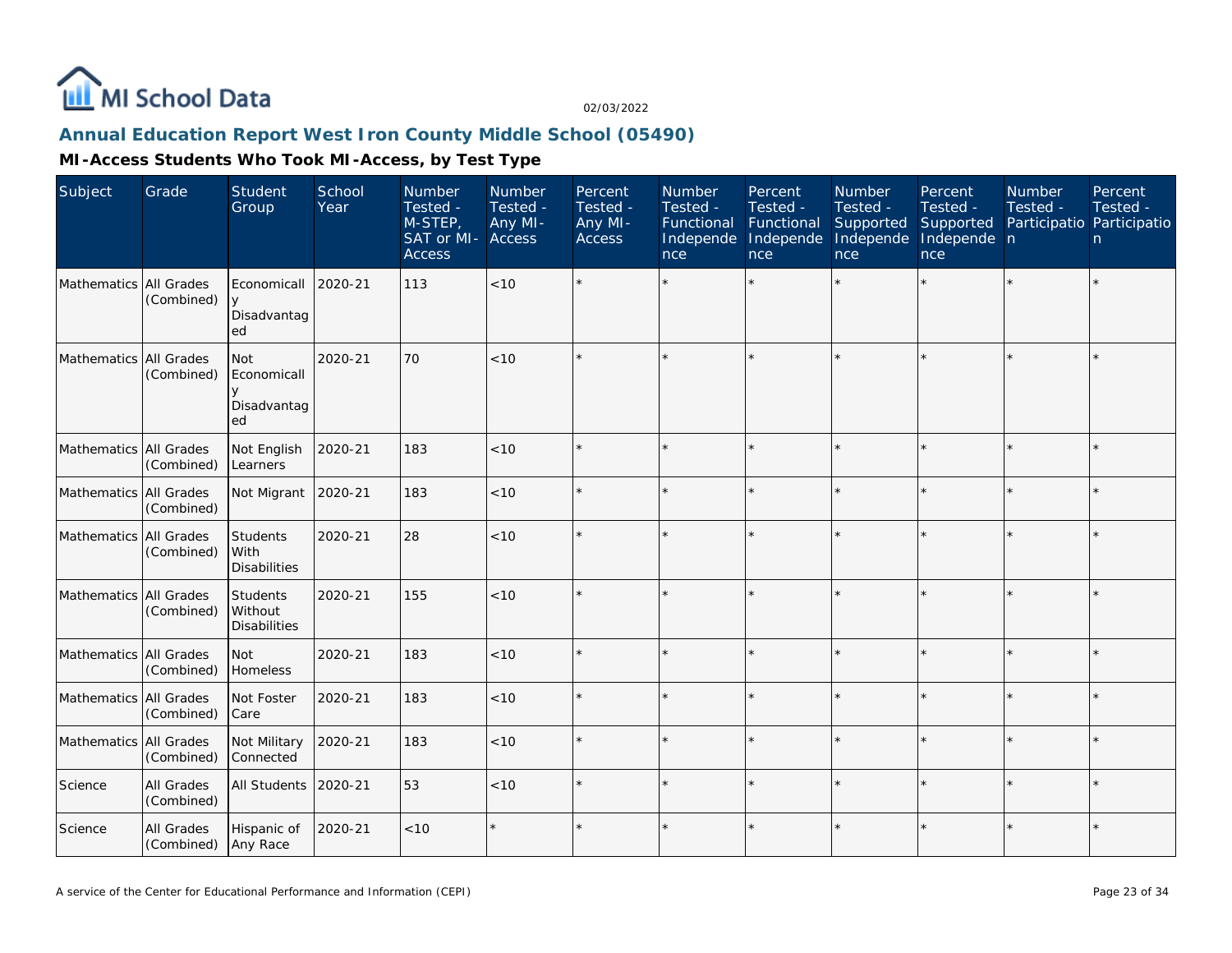

## **Annual Education Report West Iron County Middle School (05490)**

| Subject | Grade                           | Student<br>Group                                   | School<br>Year | Number<br>Tested -<br>M-STEP,<br>SAT or MI-<br><b>Access</b> | Number<br>Tested -<br>Any MI-<br>Access | Percent<br>Tested -<br>Any MI-<br>Access | Number<br>Tested -<br>Functional<br>Independe<br>nce | Percent<br>Tested -<br>Functional<br>Independe<br>nce | Number<br>Tested -<br>Supported<br>Independe<br>nce | Percent<br>Tested -<br>Supported<br>Independe n<br>nce | Number<br>Tested - | Percent<br>Tested -<br>Participatio Participatio<br>n |
|---------|---------------------------------|----------------------------------------------------|----------------|--------------------------------------------------------------|-----------------------------------------|------------------------------------------|------------------------------------------------------|-------------------------------------------------------|-----------------------------------------------------|--------------------------------------------------------|--------------------|-------------------------------------------------------|
| Science | All Grades<br>(Combined)        | Native<br>Hawaiian or<br>Other Pacific<br>Islander | 2020-21        | < 10                                                         |                                         |                                          |                                                      |                                                       |                                                     |                                                        | $\star$            | $\star$                                               |
| Science | All Grades<br>(Combined)        | White                                              | 2020-21        | 51                                                           | < 10                                    |                                          |                                                      |                                                       |                                                     | $\star$                                                | $\star$            | $\star$                                               |
| Science | <b>All Grades</b><br>(Combined) | Female                                             | 2020-21        | 29                                                           | < 10                                    |                                          |                                                      | $\star$                                               |                                                     | $\star$                                                | $\star$            | $\star$                                               |
| Science | All Grades<br>(Combined)        | Male                                               | 2020-21        | 24                                                           | < 10                                    |                                          |                                                      |                                                       |                                                     | $\star$                                                |                    | $\star$                                               |
| Science | All Grades<br>(Combined)        | Economicall<br>$\mathsf{v}$<br>Disadvantag<br>ed   | 2020-21        | 35                                                           | <10                                     |                                          |                                                      |                                                       |                                                     | $\star$                                                | ÷                  | $\star$                                               |
| Science | All Grades<br>(Combined)        | Not<br>Economicall<br>Disadvantag<br>ed            | 2020-21        | 18                                                           | < 10                                    |                                          |                                                      |                                                       |                                                     | $\star$                                                |                    | $\star$                                               |
| Science | All Grades<br>(Combined)        | Not English<br>Learners                            | 2020-21        | 53                                                           | <10                                     |                                          |                                                      | $\star$                                               |                                                     |                                                        |                    | $\star$                                               |
| Science | All Grades<br>(Combined)        | Not Migrant                                        | 2020-21        | 53                                                           | < 10                                    |                                          |                                                      | $\star$                                               |                                                     | $\star$                                                | $\star$            | $\star$                                               |
| Science | All Grades<br>(Combined)        | Students<br>With<br><b>Disabilities</b>            | 2020-21        | < 10                                                         |                                         |                                          |                                                      |                                                       |                                                     |                                                        |                    | $\star$                                               |
| Science | All Grades<br>(Combined)        | Students<br>Without<br><b>Disabilities</b>         | 2020-21        | 46                                                           | < 10                                    | $\star$                                  |                                                      |                                                       |                                                     | $\star$                                                | $\star$            | $\star$                                               |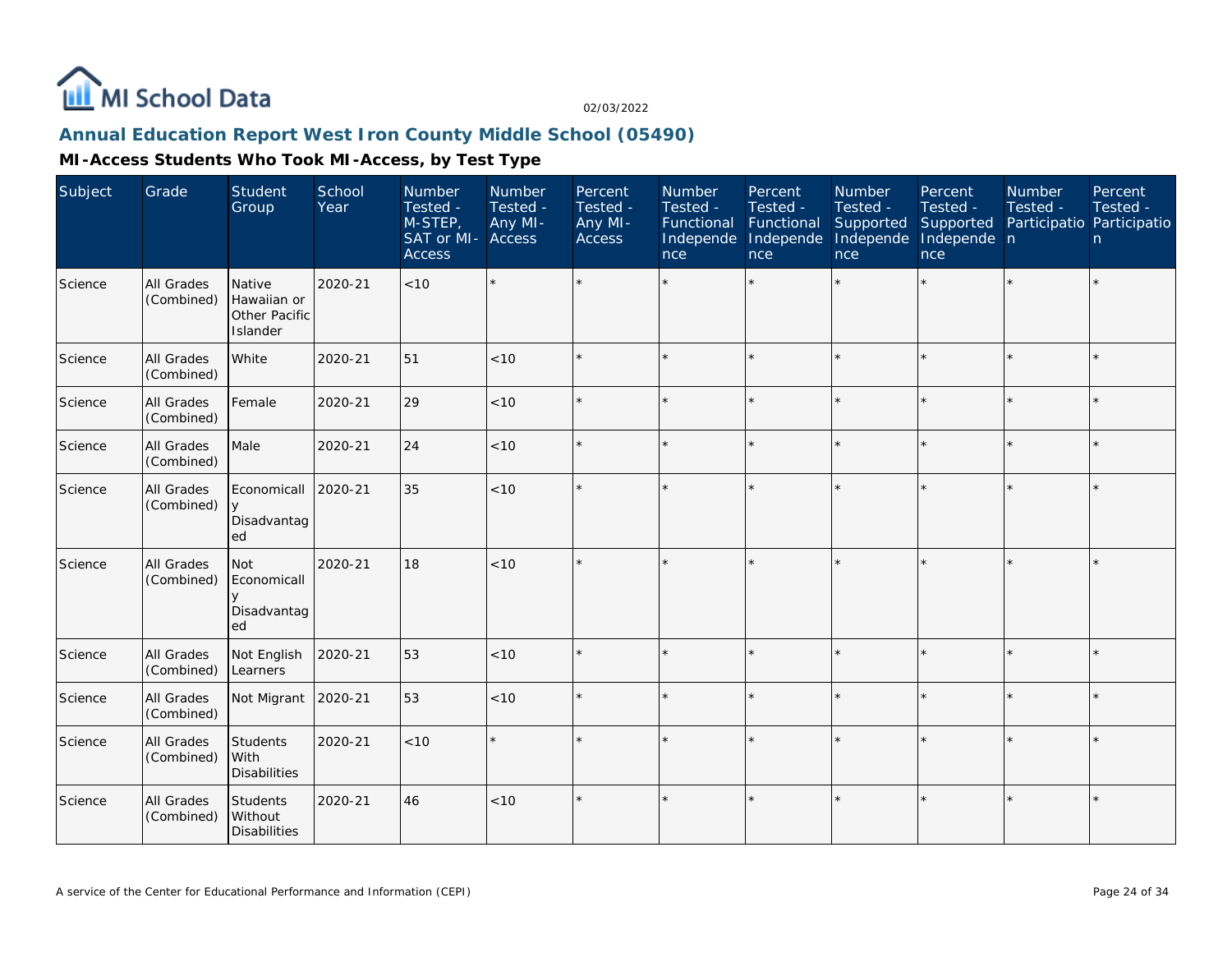

## **Annual Education Report West Iron County Middle School (05490)**

| Subject                  | Grade                           | Student<br>Group                                   | School<br>Year | Number<br>Tested -<br>M-STEP,<br>SAT or MI- Access<br><b>Access</b> | Number<br>Tested -<br>Any MI- | Percent<br>Tested -<br>Any MI-<br><b>Access</b> | Number<br>Tested -<br>Functional<br>Independe<br>nce | Percent<br>Tested -<br>Functional<br>Independe<br><b>nce</b> | Number<br>Tested -<br>Supported<br>Independe<br>nce | Percent<br>Tested -<br>Supported<br>Independe n<br>nce | <b>Number</b><br>Tested -<br>Participatio Participatio | Percent<br>Tested -<br>n |
|--------------------------|---------------------------------|----------------------------------------------------|----------------|---------------------------------------------------------------------|-------------------------------|-------------------------------------------------|------------------------------------------------------|--------------------------------------------------------------|-----------------------------------------------------|--------------------------------------------------------|--------------------------------------------------------|--------------------------|
| Science                  | All Grades<br>(Combined)        | <b>Not</b><br>Homeless                             | 2020-21        | 53                                                                  | < 10                          |                                                 |                                                      |                                                              |                                                     |                                                        |                                                        | $\star$                  |
| Science                  | <b>All Grades</b><br>(Combined) | Not Foster<br>Care                                 | 2020-21        | 53                                                                  | < 10                          |                                                 |                                                      | $\star$                                                      |                                                     |                                                        |                                                        | $\star$                  |
| Science                  | All Grades<br>(Combined)        | Not Military<br>Connected                          | 2020-21        | 53                                                                  | < 10                          | $\star$                                         |                                                      | $\star$                                                      |                                                     |                                                        |                                                        | $\star$                  |
| Social<br><b>Studies</b> | All Grades<br>(Combined)        | All Students                                       | 2020-21        | 55                                                                  | < 10                          |                                                 |                                                      | $\star$                                                      | ý,                                                  |                                                        |                                                        | $\star$                  |
| Social<br>Studies        | <b>All Grades</b><br>(Combined) | Hispanic of<br>Any Race                            | 2020-21        | < 10                                                                |                               |                                                 |                                                      | $\star$                                                      |                                                     |                                                        |                                                        | $\star$                  |
| Social<br>Studies        | <b>All Grades</b><br>(Combined) | Native<br>Hawaiian or<br>Other Pacific<br>Islander | 2020-21        | < 10                                                                |                               | $\star$                                         |                                                      | $\star$                                                      |                                                     |                                                        |                                                        | $\star$                  |
| Social<br>Studies        | <b>All Grades</b><br>(Combined) | Two or More<br>Races                               | 2020-21        | < 10                                                                |                               |                                                 |                                                      |                                                              |                                                     |                                                        |                                                        | $\star$                  |
| Social<br>Studies        | <b>All Grades</b><br>(Combined) | White                                              | 2020-21        | 52                                                                  | < 10                          | $\star$                                         |                                                      | $\star$                                                      |                                                     |                                                        | $\star$                                                | $\star$                  |
| Social<br>Studies        | <b>All Grades</b><br>(Combined) | Female                                             | 2020-21        | 30                                                                  | < 10                          | $\star$                                         | $\star$                                              | $\star$                                                      | $\star$                                             |                                                        |                                                        | $\star$                  |
| Social<br>Studies        | <b>All Grades</b><br>(Combined) | Male                                               | 2020-21        | 25                                                                  | < 10                          | $\star$                                         |                                                      | $\star$                                                      |                                                     |                                                        |                                                        | $\star$                  |
| Social<br>Studies        | <b>All Grades</b><br>(Combined) | Economicall<br>V<br>Disadvantag<br>ed              | 2020-21        | 37                                                                  | < 10                          | $\star$                                         |                                                      | $\star$                                                      |                                                     |                                                        |                                                        | $\star$                  |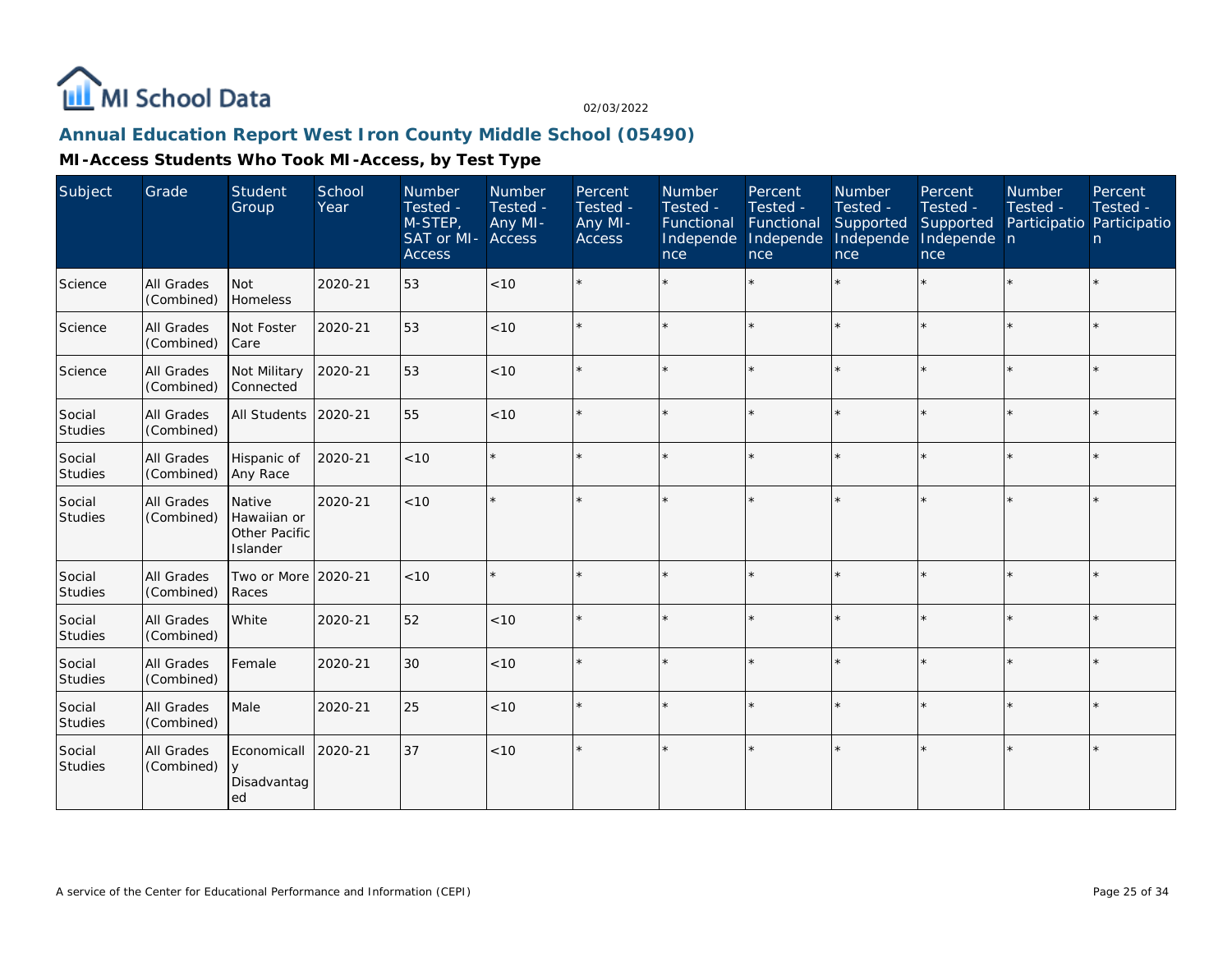

## **Annual Education Report West Iron County Middle School (05490)**

| Subject                  | Grade                           | Student<br>Group                                  | School<br>Year | <b>Number</b><br>Tested -<br>M-STEP,<br>SAT or MI-<br><b>Access</b> | Number<br>Tested -<br>Any MI-<br>Access | Percent<br>Tested -<br>Any MI-<br><b>Access</b> | <b>Number</b><br>Tested -<br>Functional<br>Independe<br>nce | Percent<br>Tested -<br>Functional<br>Independe<br>nce | Number<br>Tested -<br>Supported<br>Independe<br>nce | Percent<br>Tested -<br>Supported<br>Independe n<br>nce | Number<br>Tested - | Percent<br>Tested -<br>Participatio Participatio<br>n. |
|--------------------------|---------------------------------|---------------------------------------------------|----------------|---------------------------------------------------------------------|-----------------------------------------|-------------------------------------------------|-------------------------------------------------------------|-------------------------------------------------------|-----------------------------------------------------|--------------------------------------------------------|--------------------|--------------------------------------------------------|
| Social<br>Studies        | <b>All Grades</b><br>(Combined) | <b>Not</b><br>Economicall<br>Disadvantag<br>ed    | 2020-21        | 18                                                                  | < 10                                    |                                                 |                                                             |                                                       |                                                     |                                                        |                    | $\star$                                                |
| Social<br><b>Studies</b> | All Grades<br>(Combined)        | Not English<br>Learners                           | 2020-21        | 55                                                                  | < 10                                    | $\star$                                         |                                                             |                                                       |                                                     |                                                        |                    | $\star$                                                |
| Social<br><b>Studies</b> | All Grades<br>(Combined)        | Not Migrant                                       | 2020-21        | 55                                                                  | < 10                                    | $\star$                                         |                                                             |                                                       |                                                     |                                                        |                    | $\star$                                                |
| Social<br>Studies        | All Grades<br>(Combined)        | <b>Students</b><br>l With<br><b>Disabilities</b>  | 2020-21        | < 10                                                                |                                         |                                                 |                                                             |                                                       |                                                     |                                                        |                    | $\star$                                                |
| Social<br>Studies        | All Grades<br>(Combined)        | <b>Students</b><br>Without<br><b>Disabilities</b> | 2020-21        | 47                                                                  | < 10                                    |                                                 |                                                             |                                                       |                                                     |                                                        |                    | ÷.                                                     |
| Social<br>Studies        | <b>All Grades</b><br>(Combined) | l Not<br><b>Homeless</b>                          | 2020-21        | 55                                                                  | < 10                                    | $\star$                                         |                                                             |                                                       |                                                     |                                                        |                    | $\star$                                                |
| Social<br>Studies        | All Grades<br>(Combined)        | Not Foster<br>l Care                              | 2020-21        | 55                                                                  | < 10                                    | $\star$                                         |                                                             |                                                       | $\star$                                             |                                                        |                    | $\star$                                                |
| Social<br>Studies        | All Grades<br>(Combined)        | Not Military<br>l Connected                       | 2020-21        | 55                                                                  | < 10                                    |                                                 |                                                             |                                                       |                                                     |                                                        |                    | $\star$                                                |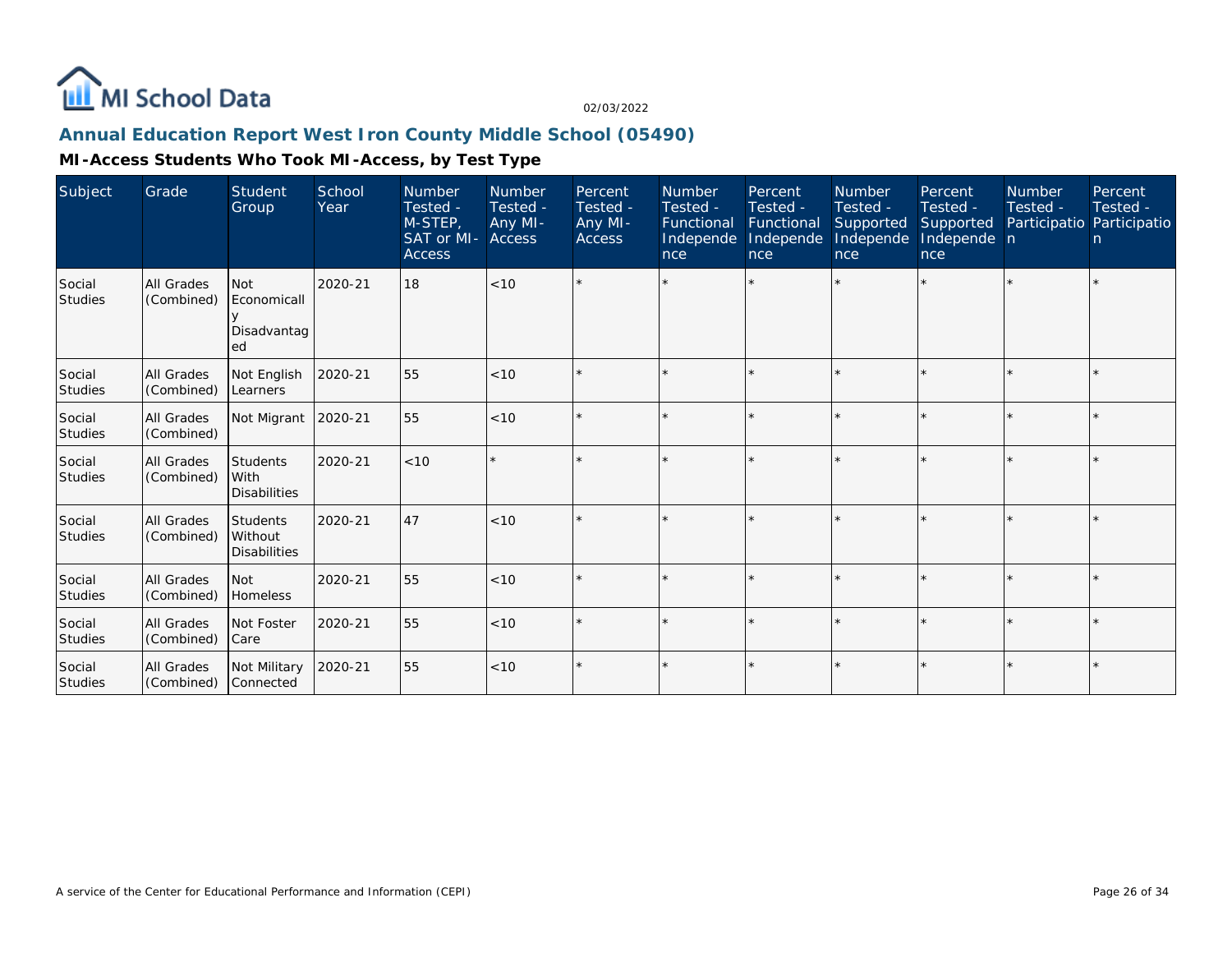

## **Annual Education Report West Iron County Middle School (05490)**

**High School Graduation: Four-Year Adjusted Cohort Rate**

| Student Group | <b>Baseline Data</b> | Most Recent<br><b>Results</b> | Interim Objective Interim Objective Long-Term Target |  |
|---------------|----------------------|-------------------------------|------------------------------------------------------|--|
| .             |                      |                               |                                                      |  |

No Data to Display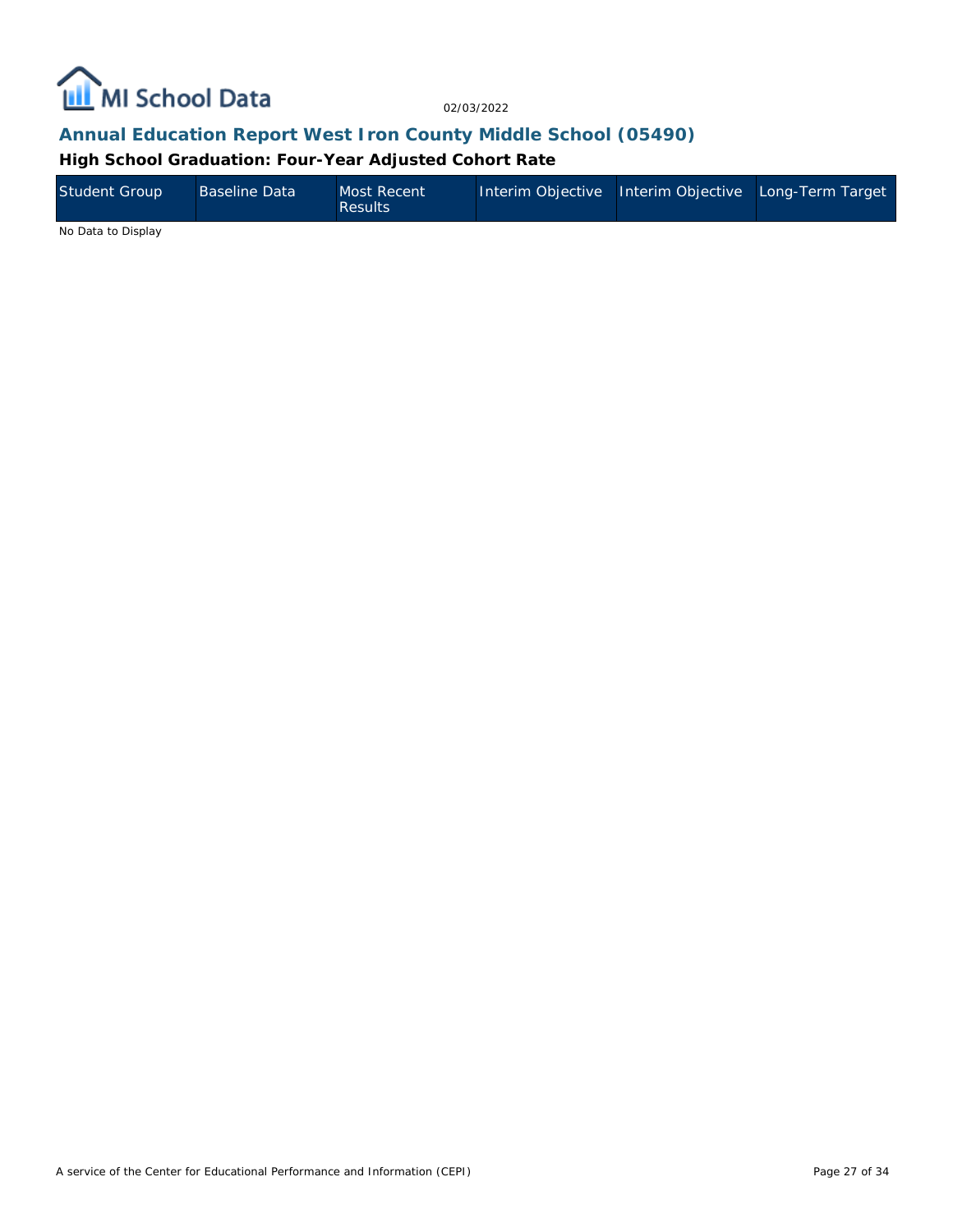

## **Annual Education Report West Iron County Middle School (05490)**

### **Accountability Details Attendance Data**

| <b>Student Group</b> | Statewide | <b>District</b> | School |
|----------------------|-----------|-----------------|--------|
| <b>All Students</b>  | 80.07%    | N/A             | 74.76% |

*\* All data based on students enrolled for a full academic year.*

*\*\* More information regarding the Michigan School Index System can be found at the following link:*

#### **Inexperienced Teachers**

|                                              | <b>Total Number Number</b><br>of Staffing<br>Group | Inexperience | Percent<br>Inexperience | Count High-<br>Poverty<br>Schools | Percent High- Count Low-<br>Poverty<br><b>Schools</b> | Poverty<br><b>Schools</b> | Percent Low-<br>Poverty<br><b>Schools</b> |
|----------------------------------------------|----------------------------------------------------|--------------|-------------------------|-----------------------------------|-------------------------------------------------------|---------------------------|-------------------------------------------|
| West Iron<br>County Middle<br>School (05490) | 11.50                                              | 2.25         | 19.6%                   | N/A                               | N/A                                                   | IN/A                      | IN/A                                      |

#### **Inexperienced Principals and Other School Leaders**

|                                              | <b>Total Number Number</b><br>of Staffing<br>Group | Inexperience | Percent<br>Inexperience | Count High-<br>Poverty<br><b>Schools</b> | Percent High- Count Low-<br>Poverty<br><b>Schools</b> | Poverty<br><b>Schools</b> | Percent Low-<br>Poverty<br><b>Schools</b> |
|----------------------------------------------|----------------------------------------------------|--------------|-------------------------|------------------------------------------|-------------------------------------------------------|---------------------------|-------------------------------------------|
| West Iron<br>County Middle<br>School (05490) | 0.38                                               | 0.00         | $0.0\%$                 | N/A                                      | N/A                                                   | N/A                       | IN/A                                      |

#### **Teacher Emergency or Provisional Credentials**

|                                              | of Teachers | Total Number Number with Percent with Count High-<br>Emergency or Emergency or Poverty<br>Provisional<br><b>Credentials</b> | Provisional<br><b>Credentials</b> | Schools | Percent High- Count Low-<br>Poverty<br>Schools | Poverty<br>Schools | Percent Low-<br>Poverty<br>Schools |
|----------------------------------------------|-------------|-----------------------------------------------------------------------------------------------------------------------------|-----------------------------------|---------|------------------------------------------------|--------------------|------------------------------------|
| West Iron<br>County Middle<br>School (05490) | 11.50       | 0.29                                                                                                                        | 2.5%                              | IN/A    | N/A                                            | N/A                | IN/A                               |

#### **Out-of-Field Teachers**

|                                              | Total Number Number of<br>of Teachers | Out-of-Field<br><b>Teachers</b> | Percent of<br>Out-of-Field<br>Teachers | Count High-<br>Poverty<br>Schools | Percent High- Count Low-<br>Poverty<br><b>Schools</b> | Poverty<br><b>Schools</b> | Percent Low-<br>Poverty<br>Schools |
|----------------------------------------------|---------------------------------------|---------------------------------|----------------------------------------|-----------------------------------|-------------------------------------------------------|---------------------------|------------------------------------|
| West Iron<br>County Middle<br>School (05490) | 11.50                                 | 1.21                            | 10.5%                                  | N/A                               | N/A                                                   | IN/A                      | IN/A                               |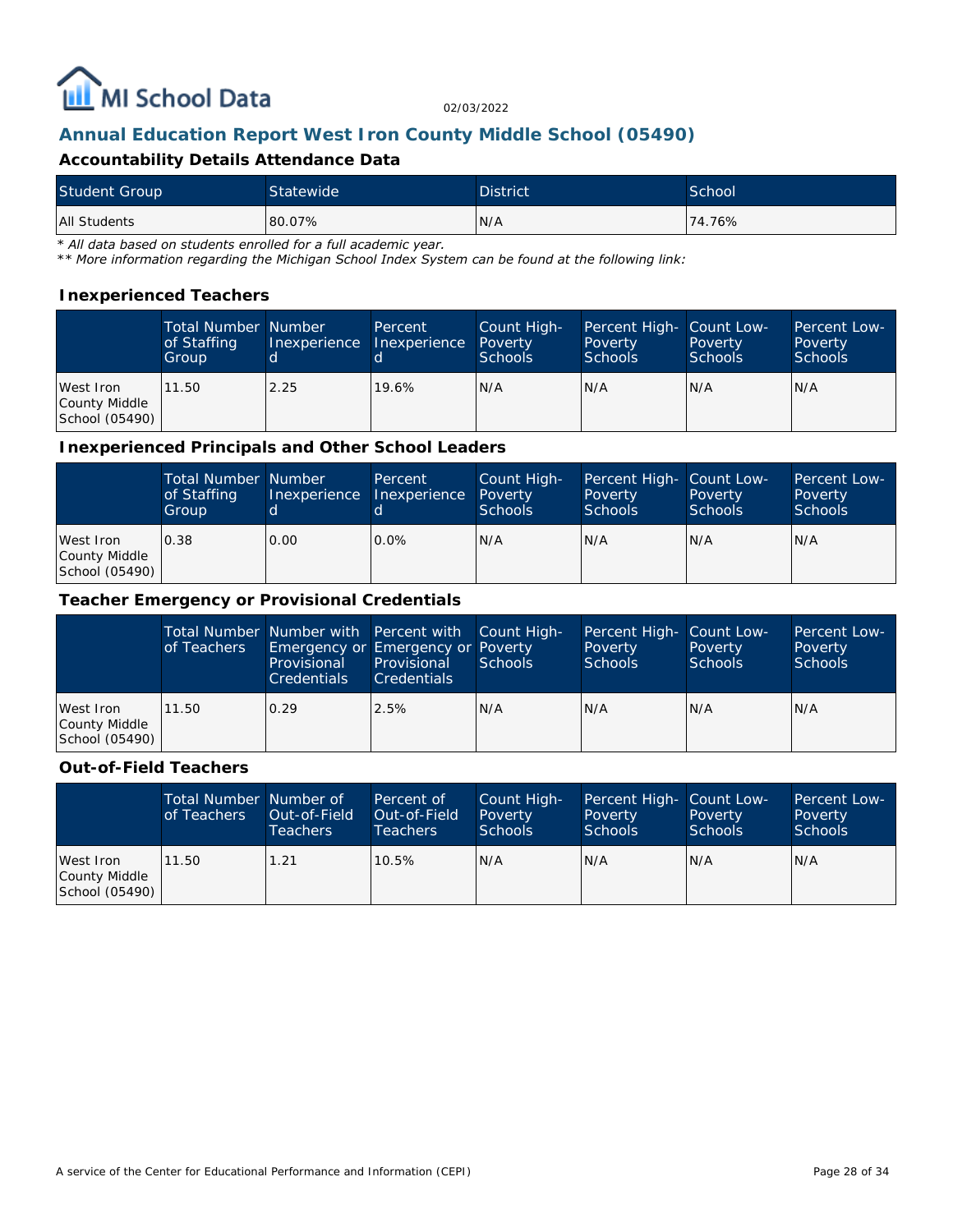

# **Annual Education Report West Iron County Middle School (05490)**

### **NAEP Grade 4 Math**

|                                                 | Percent of<br><b>Students</b> | Percent below<br><b>Basic</b> | Percent Basic | Percent Proficient Percent Advanced |                |
|-------------------------------------------------|-------------------------------|-------------------------------|---------------|-------------------------------------|----------------|
| <b>All Students</b>                             | 100                           | 24                            | 41            | 29                                  | 7              |
| Male                                            | 51                            | 22                            | 40            | 30                                  | 8              |
| Female                                          | 49                            | 25                            | 42            | 28                                  | 5              |
| Eligible                                        | 51                            | 36                            | 44            | 18                                  | $\overline{2}$ |
| Not Eligible                                    | 49                            | 12                            | 37            | 40                                  | 11             |
| Info not available                              | $\ddagger$                    | $\ddagger$                    | $\ddagger$    | $\ddagger$                          | $\ddagger$     |
| White                                           | 65                            | 15                            | 41            | 36                                  | 8              |
| Black or African<br>American                    | 17                            | 51                            | 39            | 9                                   |                |
| Hispanic                                        | 9                             | 34                            | 45            | 17                                  | $\overline{4}$ |
| Asian                                           | 3                             | 9                             | 32            | 37                                  | 22             |
| American Indian or<br>Alaska Native             | $\ddagger$                    | $\ddagger$                    | $\ddagger$    | $\ddagger$                          | $\ddagger$     |
| Native Hawaiian or<br>Other Pacific<br>Islander | $\ddagger$                    | $\ddagger$                    | $\ddagger$    | $\ddagger$                          | $\ddagger$     |
| Two or More Races                               | 5                             | 29                            | 42            | 22                                  | 7              |
| Students With<br><b>Disabilities</b>            | 11                            | 60                            | 29            | 10                                  |                |
| Students Without<br><b>Disabilities</b>         | 89                            | 19                            | 42            | 31                                  | $\overline{7}$ |
| English Language<br>Learners                    | 10                            | 37                            | 46            | 14                                  | $\overline{2}$ |
| Not English<br>Language Learners                | 90                            | 22                            | 40            | 31                                  | 7              |

*‡ Reporting Standards not met. Note: Observed differences are not necessarily statistically significant. Detail may not sum to total because of rounding. SOURCE: U.S. Department of Education. Institute for Education Sciences. National Center for Education Statistics. National Assessment of Educational Progress (NAEP) 2019 Mathematics Achievement.*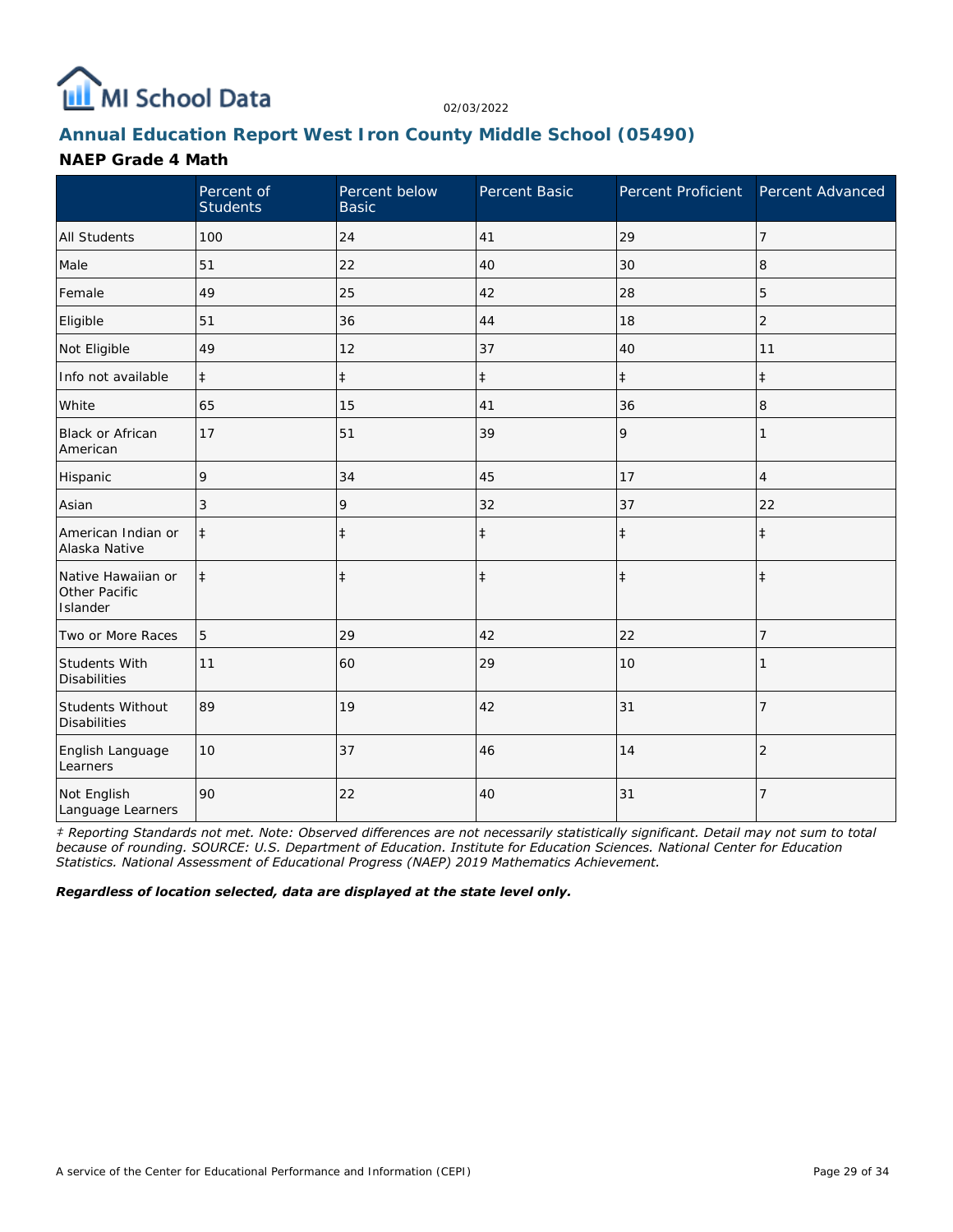

# **Annual Education Report West Iron County Middle School (05490)**

## **NAEP Grade 8 Math**

|                                                 | Percent of<br><b>Students</b> | Percent below<br><b>Basic</b> | Percent Basic |            | Percent Proficient Percent Advanced |
|-------------------------------------------------|-------------------------------|-------------------------------|---------------|------------|-------------------------------------|
| <b>All Students</b>                             | 32                            | 68                            | 31            | 9          |                                     |
| Male                                            | 51                            | 33                            | 67            | 31         | 10                                  |
| Female                                          | 49                            | 31                            | 69            | 31         | 7                                   |
| Eligible                                        | $\overline{4}$                | 48                            | 52            | 16         | 3                                   |
| Not Eligible                                    | 55                            | 19                            | 81            | 43         | 13                                  |
| Info not available                              | $\ddagger$                    | $\ddagger$                    | $\ddagger$    | $\ddagger$ | $\ddagger$                          |
| White                                           | 70                            | 25                            | 75            | 37         | 11                                  |
| Black or African<br>American                    | 15                            | 64                            | 36            | 9          |                                     |
| Hispanic                                        | 8                             | 41                            | 59            | 16         | $\overline{2}$                      |
| Asian                                           | 3                             | 14                            | 86            | 52         | 21                                  |
| American Indian or<br>Alaska Native             | $\ddagger$                    | $\ddagger$                    | $\ddagger$    | $\ddagger$ | $\ddagger$                          |
| Native Hawaiian or<br>Other Pacific<br>Islander | $\ddagger$                    | $\ddagger$                    | $\ddagger$    | $\ddagger$ | $\ddagger$                          |
| Two or More Races                               | $\overline{4}$                | 39                            | 61            | 24         | 4                                   |
| Students With<br><b>Disabilities</b>            | 10                            | 75                            | 25            | 5          | 0                                   |
| <b>Students Without</b><br><b>Disabilities</b>  | 90                            | 27                            | 73            | 34         | 9                                   |
| English Language<br>Learners                    | 6                             | 60                            | 40            | 8          |                                     |
| Not English<br>Language Learners                | 94                            | 30                            | 70            | 32         | 9                                   |

*‡ Reporting Standards not met. NOTE: Observed differences are not necessarily statistically significant. Detail may not sum to total because of rounding. SOURCE: U.S. Department of Education. Institute for Education Sciences. National Center for Education Statistics. National Assessment of Educational Progress (NAEP) 2019 Mathematics Achievement.*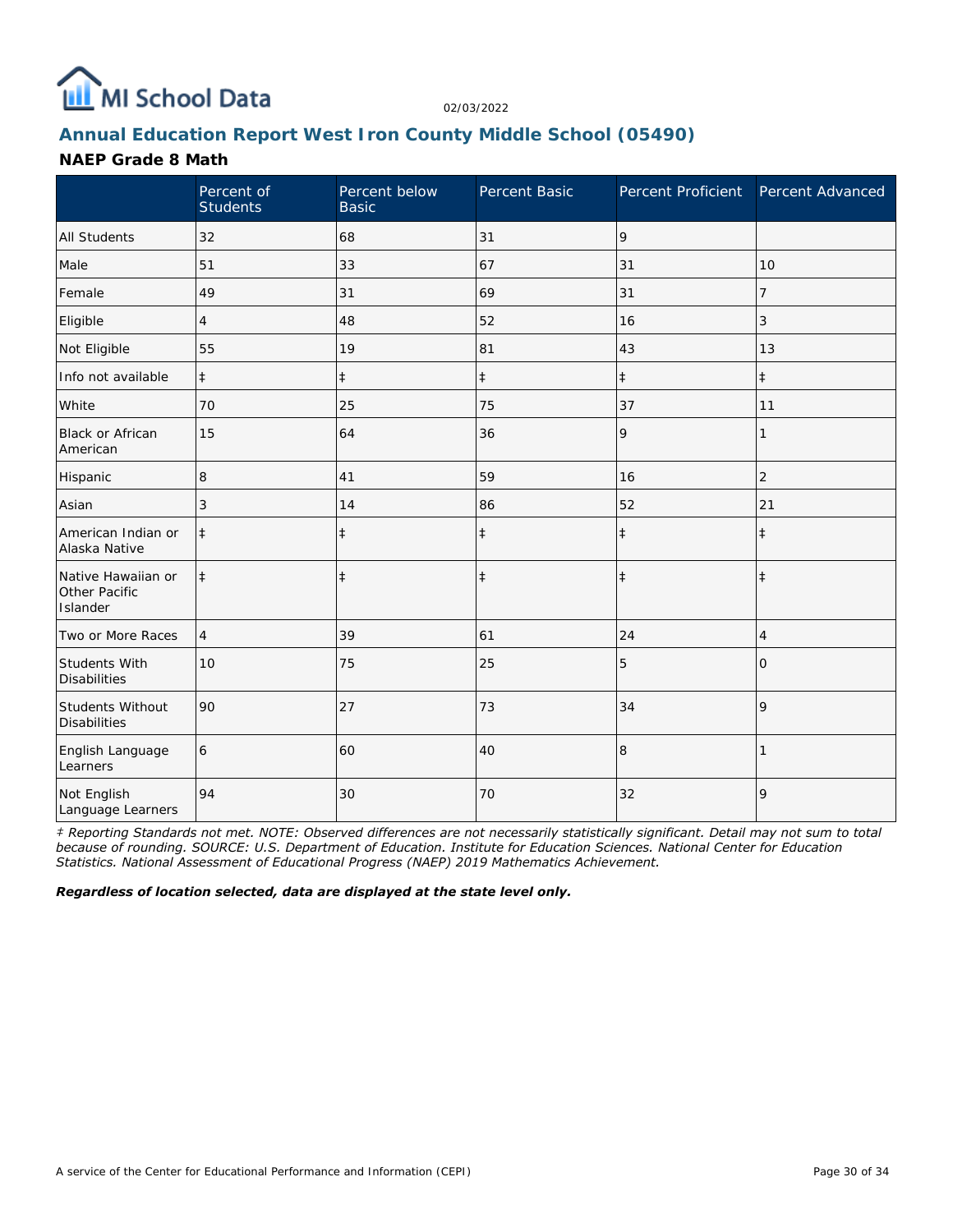

# **Annual Education Report West Iron County Middle School (05490)**

## **NAEP Grade 4 Reading**

|                                                 | Percent of<br><b>Students</b> | Percent below<br><b>Basic</b> | Percent Basic | Percent Proficient | Percent Advanced |
|-------------------------------------------------|-------------------------------|-------------------------------|---------------|--------------------|------------------|
| <b>All Students</b>                             | 100                           | 36                            | 64            | 32                 | 7                |
| Male                                            | 51                            | 40                            | 60            | 28                 | 6                |
| Female                                          | 49                            | 32                            | 68            | 36                 | 9                |
| Eligible                                        | 53                            | 49                            | 51            | 20                 | 3                |
| Not Eligible                                    | 47                            | 21                            | 79            | 45                 | 13               |
| Info not available                              | $\ddagger$                    | $\ddagger$                    | $\ddagger$    | $\ddagger$         | $\ddagger$       |
| White                                           | 65                            | 29                            | 71            | 37                 | 9                |
| Black or African<br>American                    | 18                            | 58                            | 42            | 15                 | $\overline{2}$   |
| Hispanic                                        | 9                             | 50                            | 50            | 18                 | $\overline{c}$   |
| Asian                                           | 3                             | 18                            | 82            | 44                 | 15               |
| American Indian or<br>Alaska Native             | $\ddagger$                    | $\ddagger$                    | $\ddagger$    | $\ddagger$         | $\ddagger$       |
| Native Hawaiian or<br>Other Pacific<br>Islander | $\ddagger$                    | $\ddagger$                    | $\ddagger$    | $\ddagger$         | $\ddagger$       |
| Two or More Races                               | 5                             | 33                            | 67            | 35                 | 8                |
| Students With<br><b>Disabilities</b>            | 10                            | 74                            | 26            | 10                 |                  |
| Students Without<br><b>Disabilities</b>         | 90                            | 31                            | 69            | 34                 | $\,8\,$          |
| English Language<br>Learner                     | 11                            | 57                            | 43            | 14                 | 3                |
| Not English<br>Language Learner                 | 89                            | 33                            | 67            | 34                 | 8                |

*# Rounds to zero*

*‡ Reporting Standards not met. NOTE: Observed differences are not necessarily statistically significant. Detail may not sum to total because of rounding. SOURCE: U.S. Department of Education, Institute of Education Sciences, National Center for Education Statistics, National Assessment of Educational Progress (NAEP), 2019 Reading Assessment.*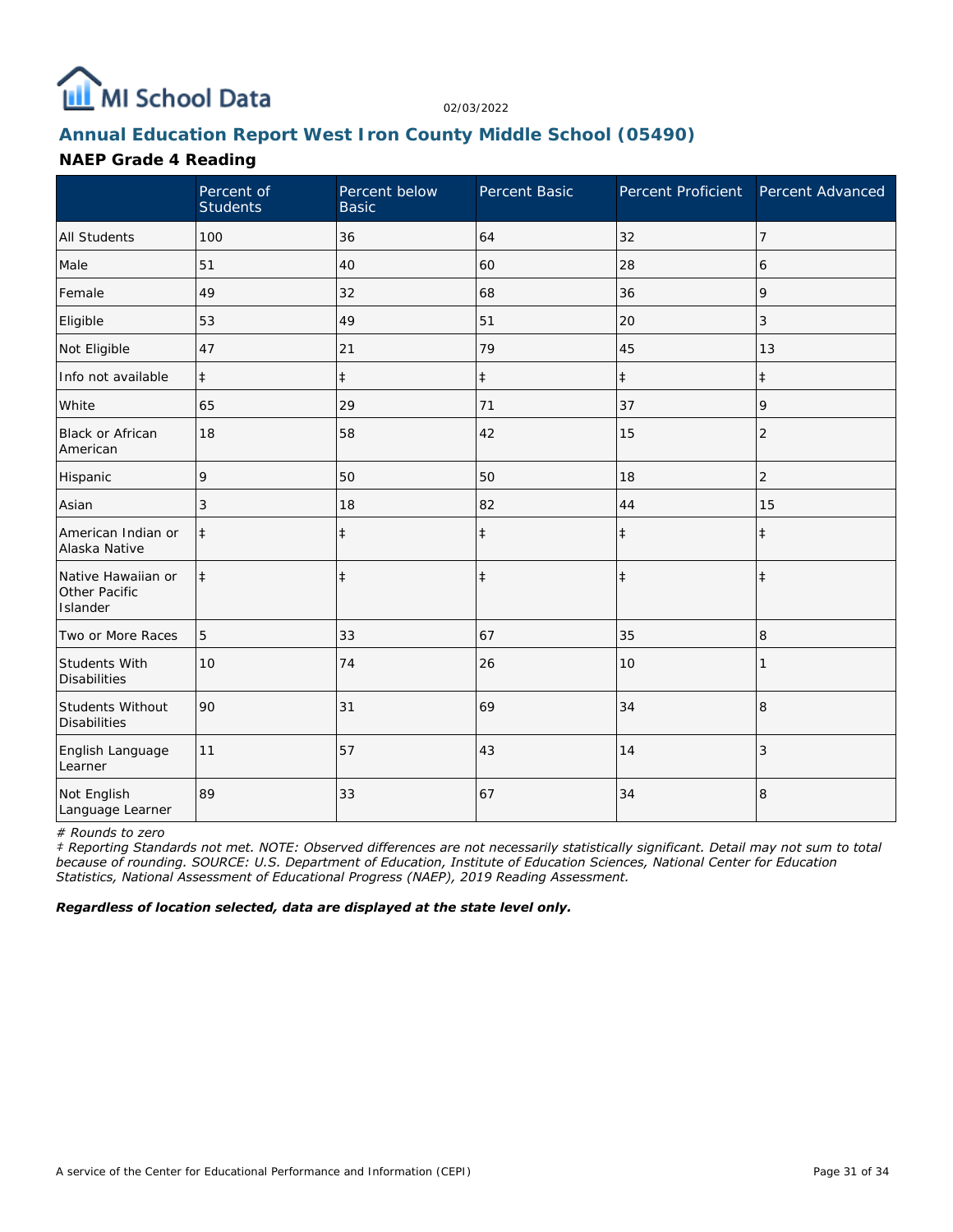

# **Annual Education Report West Iron County Middle School (05490)**

## **NAEP Grade 8 Reading**

|                                                 | Percent of<br><b>Students</b> | Percent below<br><b>Basic</b> | Percent Basic | Percent Proficient | Percent Advanced |
|-------------------------------------------------|-------------------------------|-------------------------------|---------------|--------------------|------------------|
| <b>All Students</b>                             | 100                           | 27                            | 73            | 31                 | 3                |
| Male                                            | 51                            | 32                            | 68            | 26                 | $\overline{2}$   |
| Female                                          | 49                            | 21                            | 79            | 37                 | 3                |
| Eligible                                        | 47                            | 39                            | 61            | 19                 | 1                |
| Not Eligible                                    | 52                            | 15                            | 85            | 43                 | 4                |
| Info not available                              | $\ddagger$                    | $\ddagger$                    | $\ddagger$    | $\ddagger$         | $\pm$            |
| White                                           | 70                            | 22                            | 78            | 35                 | 3                |
| <b>Black or Afican</b><br>American              | 15                            | 48                            | 52            | 12                 | $\mathcal{O}$    |
| Hispanic                                        | 8                             | 36                            | 64            | 22                 | 1                |
| Asian                                           | 3                             | 14                            | 86            | 56                 | 6                |
| American Indian or<br>Alaska Native             | $\ddagger$                    | $\ddagger$                    | $\ddagger$    | $\ddagger$         | $\ddagger$       |
| Native Hawaiian or<br>Other Pacific<br>Islander | $\ddagger$                    | $\ddagger$                    | $\ddagger$    | $\ddagger$         | $\ddagger$       |
| Two or More Races                               | $\overline{4}$                | 23                            | 77            | 40                 | 5                |
| Students With<br><b>Disabilities</b>            | 11                            | 71                            | 29            | 5                  | $\Omega$         |
| Students Without<br><b>Disabilities</b>         | 89                            | 21                            | 79            | 35                 | 3                |
| English Language<br>Learner                     | 6                             | 57                            | 43            | 6                  | $\Omega$         |
| Not English<br>Language Learner                 | 94                            | 25                            | 75            | 33                 | 3                |

*# Rounds to zero*

*‡ Reporting Standards not met. NOTE: Observed differences are not necessarily statistically significant. Detail may not sum to total because of rounding. SOURCE: U.S. Department of Education, Institute of Education Sciences, National Center for Education Statistics, National Assessment of Educational Progress (NAEP), 2019 Reading Assessment.*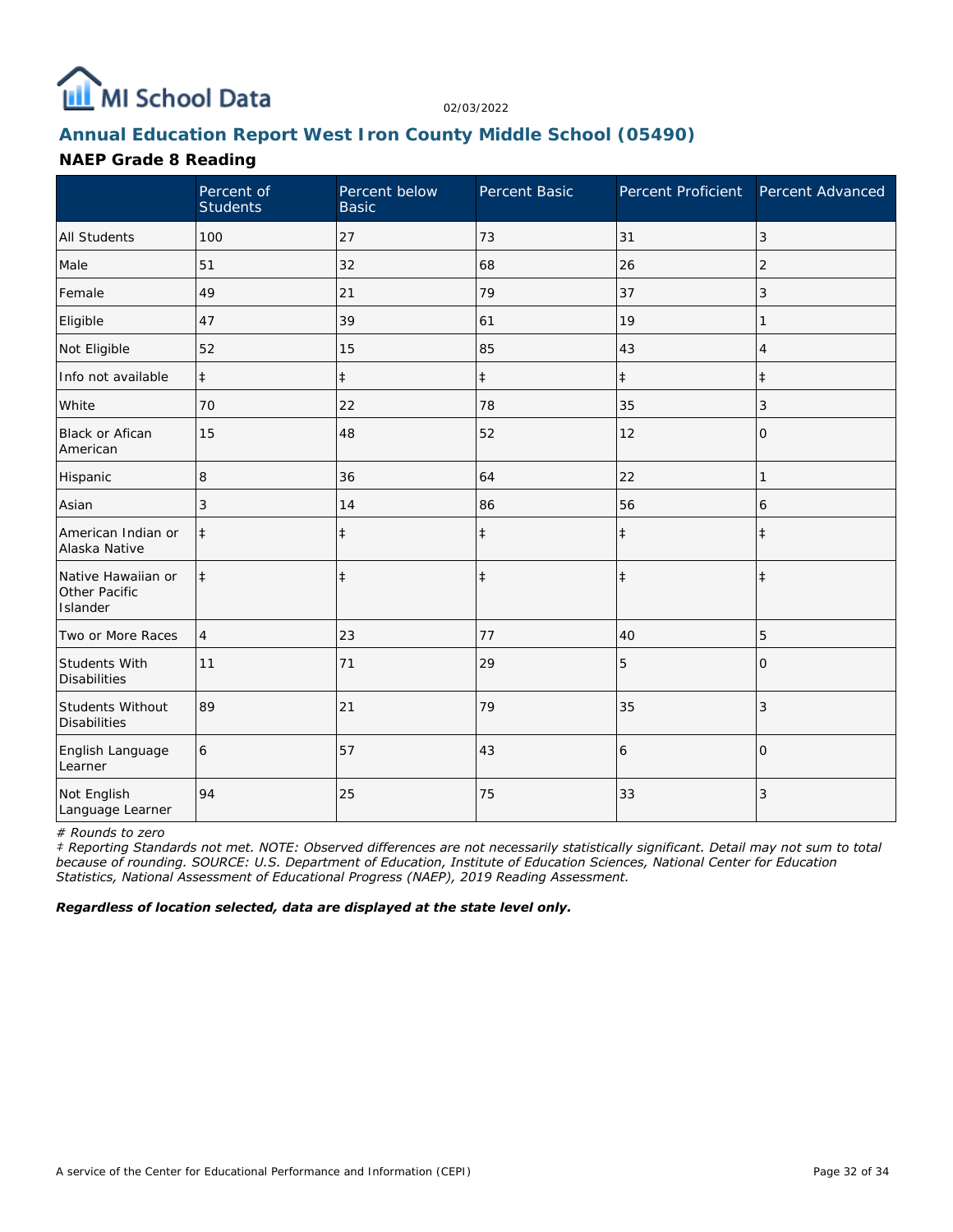

## **Annual Education Report West Iron County Middle School (05490)**

## **NAEP Participation Data**

| Grade | Subject | Participation Rate Standard Error<br>for Students with<br><b>Disabilities</b> |      | Participation Rate Standard Error<br>for Limited English<br><b>Proficient Students</b> |      |
|-------|---------|-------------------------------------------------------------------------------|------|----------------------------------------------------------------------------------------|------|
| 14    | Math    | 86.9                                                                          | 2.25 | 197                                                                                    | 0.97 |
|       | Reading | 85.4                                                                          | 2.57 | 98                                                                                     | 1.04 |
| 18    | Math    | 81.9                                                                          | 2.48 | 95                                                                                     | 1.79 |
|       | Reading | 83.3                                                                          | 2.41 | <u>o</u>                                                                               | 3.97 |

*The National Assessment of Educational Progress (NAEP) is periodically administered by the U.S. Department of Education based on assessments administered to samples of students in each state. Federal regulations require the display of state level NAEP data on the Annual Education Report. These data represent the performance of the most recent sample of Michigan students on the NAEP.*